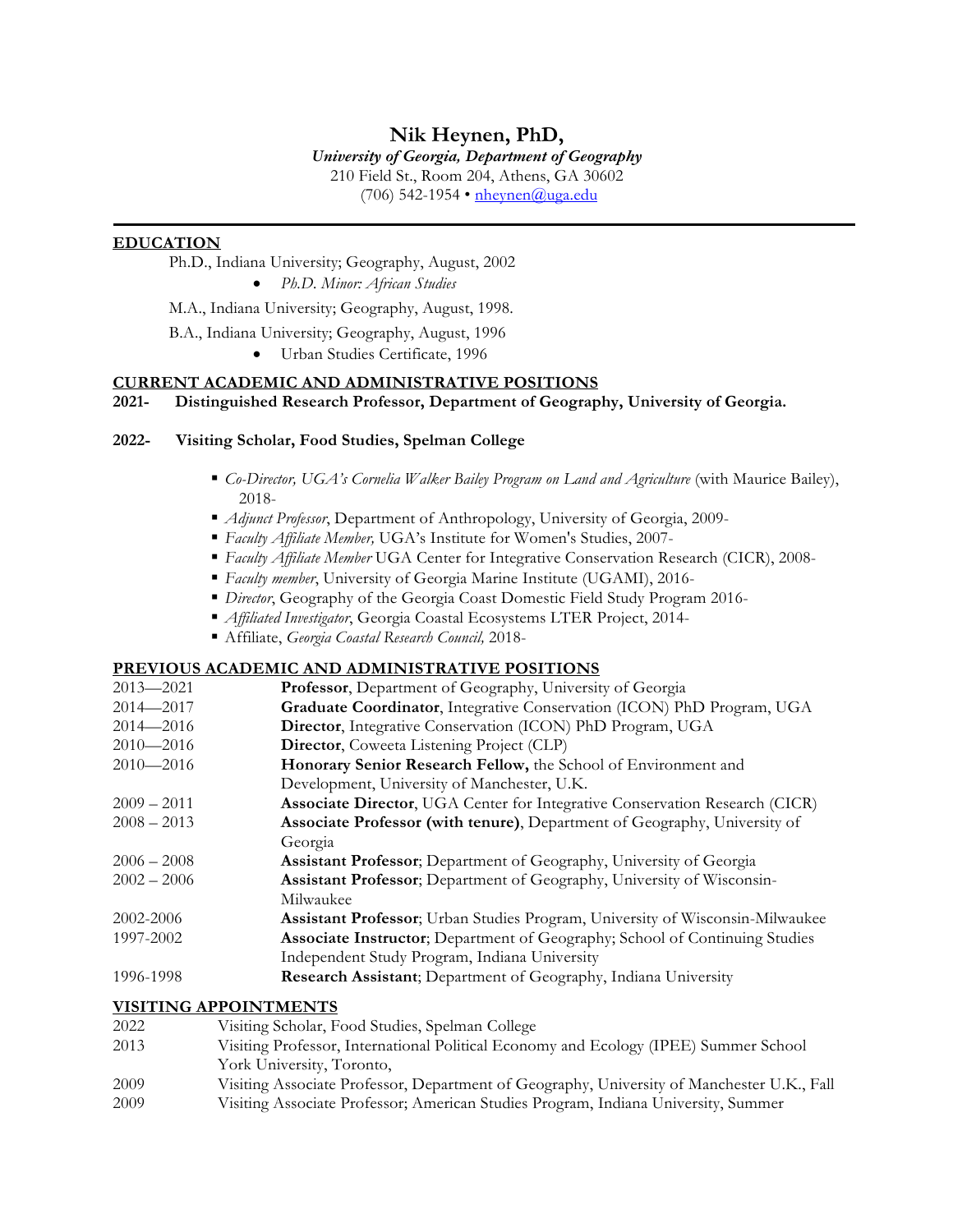### **FELLOWSHIPS, AWARDS AND HONORS**

| 2019      | Don Meinig Undergraduate Lecture, Syracuse University.                                      |
|-----------|---------------------------------------------------------------------------------------------|
| 2018      | Shaw Lecture, Florida State University.                                                     |
| 2018      | Neil Smith Lecture, The University of St. Andrews.                                          |
| 2017      | Edward J. Taaffe Memorial Lecture, The Ohio State University.                               |
| 2014      | Outstanding Research Award, Southeast Division of the Association of American Geographers   |
|           | (AAG).                                                                                      |
| 2014      | Norma Wilkinson Lecture, University of Reading.                                             |
| 2012      | Ethics, Justice and Human Rights Specialty Group, Association of American Geographers (AAG) |
|           | Annual Lecture.                                                                             |
| 2011      | Ruby B. Prior Lecture on Food Insecurity, Indiana University.                               |
| 2010      | Glenda Laws Award, Association of American Geographers (AAG).                               |
| 2009      | Hallsworth Visiting Professorship, Department of Geography. School of Environment and       |
|           | Development, University of Manchester, U.K.                                                 |
| 2009      | Heynen, N.C. (2003) "The Scalar Production of Injustice within the Urban Forest" listed as  |
|           | one of 40-most influential articles published in <i>Antipode</i> between 1969 and 2009.     |
| 2007-2008 | Service-Learning Fellowship, University of Georgia.                                         |
| 2007      | John Treacy Memorial Lecture, University of Wisconsin-Madison, Department of Geography.     |
| 2005      | Morris Fromkin Research Award, University of Wisconsin-Milwaukee.                           |
| 2003      | Cultures and Communities Faculty Fellowship, University of Wisconsin-Milwaukee.             |
| 2001      | Won-Joon Yoon Memorial Scholarship, Indiana University.                                     |
| 2000      | Bravo Award, City of Bloomington [Indiana].                                                 |
| 2000      | Teaching Excellence Recognition Award (T.E.R.A.), Indiana University.                       |
| 1999-2000 | Foreign Language and Area Studies (FLAS) Fellowship.                                        |
| 1997      | Microcomputing Specialty Group Award, Association of American Geographers (AAG).            |

### **PUBLICATIONS**

#### **BOOKS**

- Jazeel, T, A. Kent, K. McKittrick, N. Theodore, S. Chari, P. Chatterton, V. Gidwani, N. Heynen W. Larner, J. Peck, J. Pickerill, M. Werner, M. W. Wright (eds) (2019) *Keywords in Radical Geography*. Oxford: Wiley.
- Heynen, N. (ed.) (2019) *Social Justice and the City.* New York: Routledge. [also published as a special issue of *Annals of the American Association of Geographers* 108 (2)]
- Heynen, N., A. Kent, K. McKittrick, V. Gidwani, W. Larner (eds.) (2017) *The Revolutionary Imperative: Engaging the Work of Neil Smith* [published simultaneously as a special issue of Antipode, 49 s1]
- Castree, N., M. Wright, W. Larner, N. Heynen, and P. Chatterton (eds) (2010) *The Point is to Change It: Geographies of Hope and Survival in an Age of Crisis*. Malden, MA: Blackwell Publishers. [published simultaneously as a special issue of Antipode, 41.6]
- Heynen, N., J. McCarthy, W.S. Prudham and P. Robbins (eds) (2007) *Neoliberal Environments: False Promises and Unnatural Consequences*. London; New York: Routledge.
- Heynen, N., M. Kaika and E. Swyngedouw (eds) (2006) *In the Nature of Cities: Urban Political Ecology and the Politics of Urban Metabolism*. London; New York: Routledge.
- Conway, D., and N. Heynen (eds) (2006) *Globalization's Contradictions: Geographies of Discipline, Destruction & Transformation*. London; New York: Routledge.

## **JOURNAL ARTICLES (graduate students shown with underline) PUBLISHED OR FORTHCOMING**

- Hardy, D., M. Bailey, and N. Heynen (2022; on-line first) "We're Still Here": An Abolition Ecology Blockade of Double Dispossession of Gullah/Geechee Land. *Annals of the American Association of Geographers*.
- Hardy, R.D. and N. Heynen (2022) ""I am Sapelo": Racialized Uneven Development and Land Politics within the Gullah/ Geechee Corridor." *Environment and Planning E: Nature and Space.* 5(1): 401–425.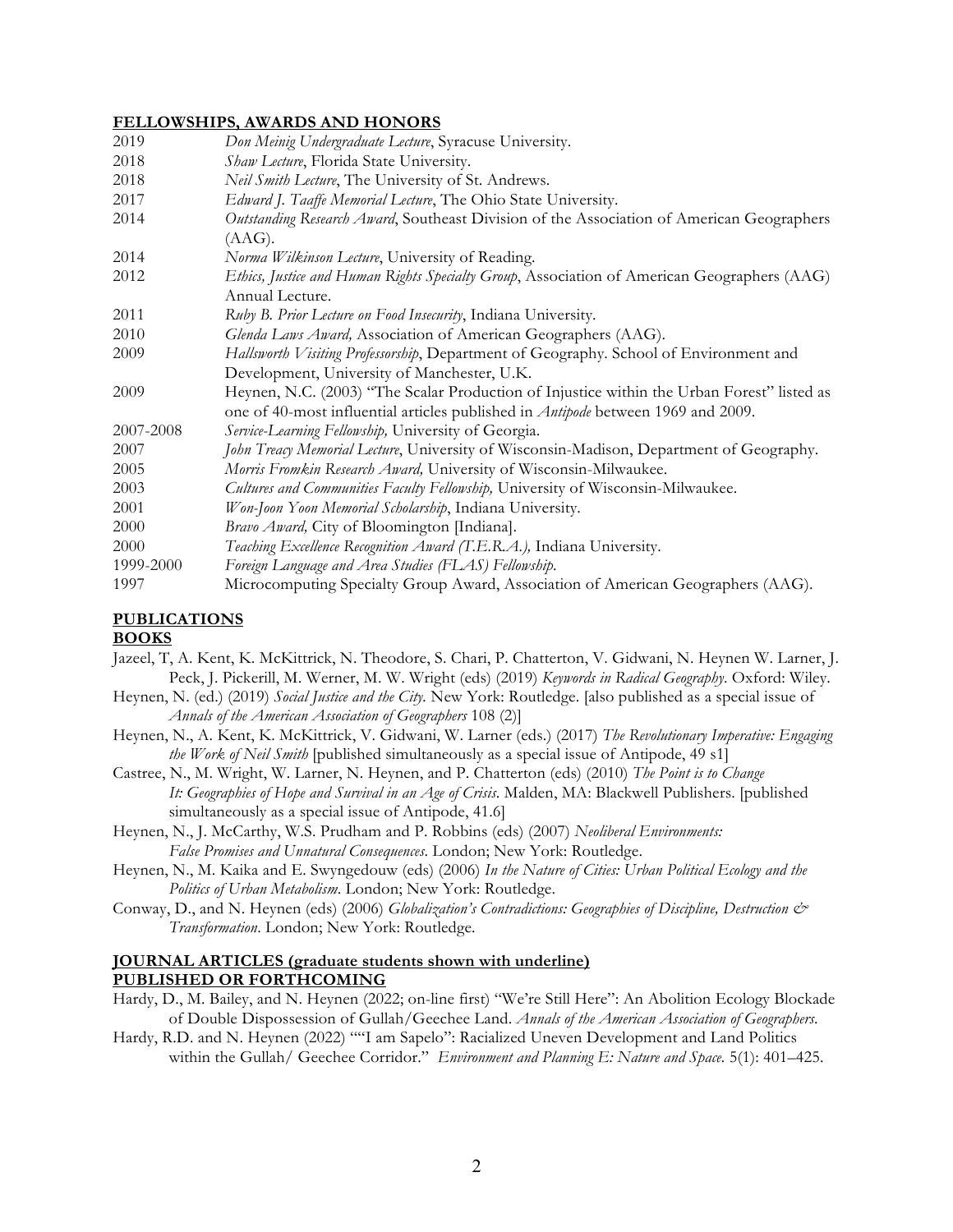- Heynen, N. and M. Ybarra (2021) "On Abolition Ecologies and Making 'Freedom as a Place'" *Antipode*. *Antipode*. 53(1): 21-35.
- Heynen, N. (2021) ""A Plantation can be a Commons": Re-Earthing the Commons through Abolition Ecology: The 2018 Neil Smith Lecture" *Antipode*. 53(1): 95-114
- Luke, N. and N. Heynen (2021) "Abolishing the Frontier: (De)Colonizing "Public" Education" *Social and Cultural Geography*. 22:(3): 403-424.
- Bailey, M and N. Heynen (2020) "Sweet (and Sticky) Redemption: Gullah/Geechee of Sapelo Island Reclaim Sugarcane to Fight Cultural Erasure" *Scalawag.* September 29.
- Luke, N. and N. Heynen. (2020) "Community Solar as Energy Reparations: Abolishing Petro-Racial Capitalism in New Orleans." *American Quarterly.* 72(3): 603-625.
- Heynen, N (2020) "What Harriet Tubman and John Brown Can Teach Us About Abolishing 'White Men'" *Dialogues in Human Geography*. 10(1): 30-33
- Brownson, K., J. C. Chappell, C. Mertzlufft, J. C. Bloodgood, H. Eisler Burnett, L. M. Kosen, J. Howard, T. Gancos Crawford, C. M. Pringle, J. Meador L. Guinessey, N. Heynen, J. S. Ortiz (2020; on-line first) "Land trusts as conservation boundary organizations in rapidly exurbanizing landscapes: A case study from southern Appalachia". *Society and Natural Resources*.
- Collard, R., L. Harris, N. Heynen, L. Mehta (2018) "The Antinomies of Nature and Space" *Environment and Planning E: Nature and Space*. 1(1–2) 3–24.
- Welch-Devine, M., A. Shaw, J. Coffield and N. Heynen (2018) "Facilitating Interdisciplinary Graduate Education: Barriers, Solutions, and Needed Innovations." *Change: The Magazine of Higher Learning*, *50*(5): 53-59.
- Heynen, N. (2018). "Urban political ecology III: The feminist and queer century." *Progress in Human Geography*, *42*(3): 446-452.
- Heynen, N., D. Aiello, C. Keegan, N. Luke (2018) "The Enduring Struggle for Social Justice and the City." *Annals of the American Association of Geographers*. 108(2): 301-316.
- Boggs, G. L, C. L. Bell and N. Heynen (2018) "We make the road by talking: Collaborative teacher education, literacy research, and direct action through an ethic of mutual aid." *American Reading Forum Online Yearbook.* XXXVIII.
- Heynen, N. (2018) "Toward an Abolition Ecology" *Abolition: A Journal of Insurgent Politics.* 1(1): 240-247.
- Hardy, R.D., R.A. Milligan and N. Heynen (2017) "Racial Coastal Formation: Placing Race in the Making of Vulnerability to Sea-Level Rise." *Geoforum.* 87: 62-72.
- Heynen, N. A. Kent, K. McKittrick, V. Gidwani, W. Larner (2017) "Neil Smith's Long Revolutionary Imperative." *Antipode.* 49(s1): 5-18.
- Black, S., R. Milligan and N. Heynen (2016) "Solidarity in Climate/Immigrant Justice Direct Action: Lessons from movements in the U.S. South". *International Journal of Urban and Regional Research*. 40(2), 284-298.
- Heynen, N. (2016) "Urban Political Ecology II: The Abolitionist Century" *Progress Report for Progress in Human Geography*. 40(6): 839-845.
- Burke, B. J., M. Welch-Devine, S. Gustafson, N. Heynen, J. L. Rice, T.L. Gragson, S. Evans, D. R. Nelson. (2016) "Can science writing collectives overcome barriers to more democratic communication and collaboration? Lessons from environmental communication praxis in southern Appalachia." *Environmental Communication.* 10(2): 169-186.
- Yen-Kohl, E. and The Newtown Florist Club Writing Collective (2016) ""We've been studied to death, we ain't gotten anything": (Re)claiming knowledge production through writing collectives." *Capitalism, Nature, Socialism*. 27(1): 1-16.
- Heynen, N. (2015) "If I am Troy Davis, I Failed Troy Davis: Abolishing the Death Penalty through an Antiracist People's Geography." ACME: An International E-Journal for Critical Geographies. 14(4): 1066-1082.
- Rice, J.L., B.J. Burke, N. Heynen (2015) "Knowing Climate Change, Embodying Climate Praxis: Experiential Knowledge in Southern Appalachia." *Annals of the Association of American Geographers*. 105(2): 1–10. [Reprinted in Braun, B. (2016) *Futures: Imagining Socioecological Transformation. London:*  Routledge.]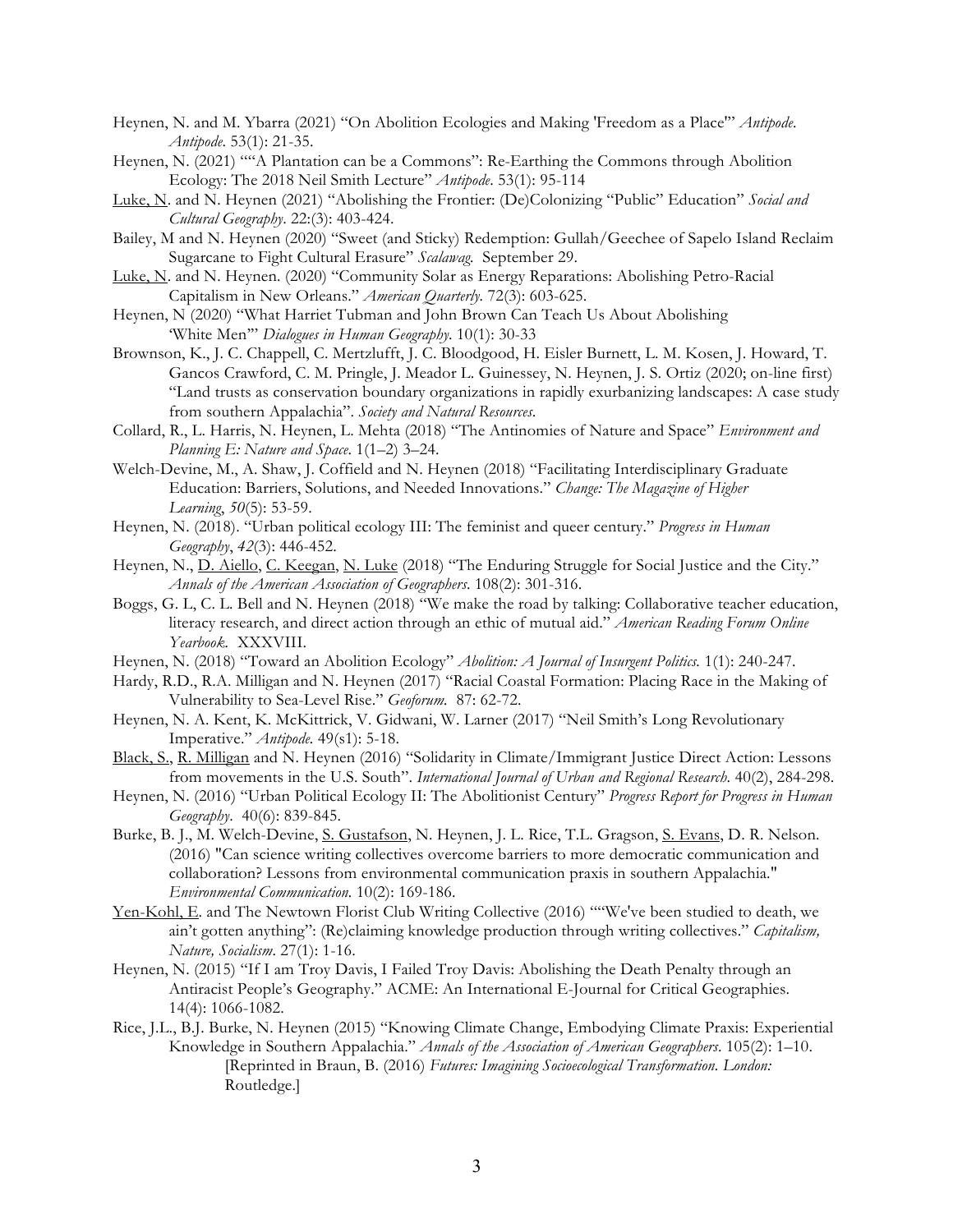- Burke, B.J. and N. Heynen (2014) "Transforming Participatory Science into Socio-Ecological Praxis: Valuing Marginalized Environmental Knowledges in the Face of the Neoliberalization of Nature and Science.' *Environment and Society*. 5: 7–27.
- Gustafson, S., N. Heynen, J.L. Rice, T. Gragson, J. M. Shepherd, C. Strother (2014) "Megapolitan Political Ecology and Urban Metabolism in Southern Appalachia." *Professional Geographer.* 66(1): 688-694.
- Heynen, N. (2014) "Urban Political Ecology I: The Urban Century" *Progress in Human Geography.* 38(4): 598- 604.

[Translated into Spanish and published in: Alvarez, L., Delgado,G.C., y Leal, A. (Eds). (2016) Los desafíos de la ciudad del siglo XXI. as "Ecología política urbana: El siglo urbano" pp 331-341 UNAM. Mexico.] [Reprinted in Douglas, I. (ed.) (2015) *Urban Ecology: Critical Concepts in Geography*, London; New York: Routledge]

- Welch-Devine, M., D. Hardy, J. P. Brosius, and N. Heynen. (2014) "A pedagogical model for integrative training in conservation and sustainability." *Ecology and Society* 19(2): 10. http://dx.doi.org/10.5751/ES-06197-190210
- Vercoe, R., M Welch-Devine, R Hardy, J Demoss, S Bonney, K Allen, J. P. Brosius, D Charles, B Crawford, S. Heisel, N.Heynen, R. de Jesús-Crespo, N. Nibbelink, L. Parker, C. Pringle, A Shaw, L Van Sant (2014) "Acknowledging Trade-offs and Understanding Complexity: Exurbanization Issues in Macon County, North Carolina." *Ecology and Society: A Journal of Integrative Science for Resilience and Sustainability*. *Ecology and Society.* 19(1): http://dx.doi.org/10.5751/ES-05970-190123
- Heynen, N. (2013) "Marginalia of a Revolution: Naming Popular Ethnography and Republishing William W. Bunge's *Fitzgerald.*" *Social and Cultural Geography.* 14(7): 744-751.
- Ogden, L. N. Heynen, P. West, U. Oslender, P. Robbins (2013). "Global Assemblages, Resilience, and Earth Stewardship in the Anthropocene". *Frontiers in Ecology and the Environment*. 11: 341–347.
- Heynen, N., H.E. Kurtz, and A. K. Trauger (2012) "Food, Hunger and the City." *Geography Compass.* 6: 304- 311.
- Heynen, N., and J. Rhodes (2012) "Organizing for Survival: From the Civil Rights Movement to Black Anarchism through the Life of Lorenzo Kom'boa Ervin." *ACME: An International E-Journal for Critical Geographies.*11(3): 393-412.
- Barnes, T., and N. Heynen (2011) "A classic in human geography: William Bunge's (1971) *Fitzgerald: Geography of a Revolution." Progress in Human Geography*. 35(5): 712–720.
- Prudham, S., and N. Heynen (2011) "'Uneven Development' 25 Years On: Space, Nature and the Geographies of Capitalism." *New Political Economy*. 16(2): 223-232.
- Heynen, N., P. Hossler and A. Herod (2011) "Surviving Uneven Development: Social Reproduction and the Persistence of Capitalism." *New Political Economy.* 16(2): 239-245.
- Castree, N., M. Wright, W. Larner, N. Heynen, and P. Chatterton (2010) "The Point is to Change It." *Antipode: A Journal of Radical Geography*. 41. S1: 1-9. [Special 40th Anniversary issue]
- Heynen, N. (2010) "Cooking up Non-Violent Civil Disobedient Direct Action for the Hungry: Food Not Bombs and the Resurgence of Radical Democracy." *Urban Studies*. 47(6): 1225-1240. [Translated into Portuguese and republished in *Brazilian Geographical Journal: Geosciences and Humanities Research Medium*, Uberlândia, 3(1): 133-153, 2012]
- Mitchell, D., and N. Heynen (2009) "The Geography of Survival and the Right to the City: Speculations on Surveillance, Legal Innovation, and the Criminalization of Intervention." *Urban Geography*. 30(6): 611- 632.
- Heynen, N. (2009) "Bending the Bars of Empire from Every Ghetto for Survival: The Black Panther Party's Radical Antihunger Politics of Social Reproduction and Scale." *The Annals of the Association of American Geographers*. 99(2):406-422.
- Heynen, N. (2009) "Back to Revolutionary Theory through Racialized Poverty: The McGee Family's Utopian Struggle for Milwaukee." *The Professional Geographer*. 61(2): 187-199.
- Heynen, N. (2008) "Bringing the Body Back to Life through the Radical Geography of Hunger: The Haymarket Affair and its Aftermath." *ACME: An International E-Journal for Critical Geographies.* 7(1): 32-44.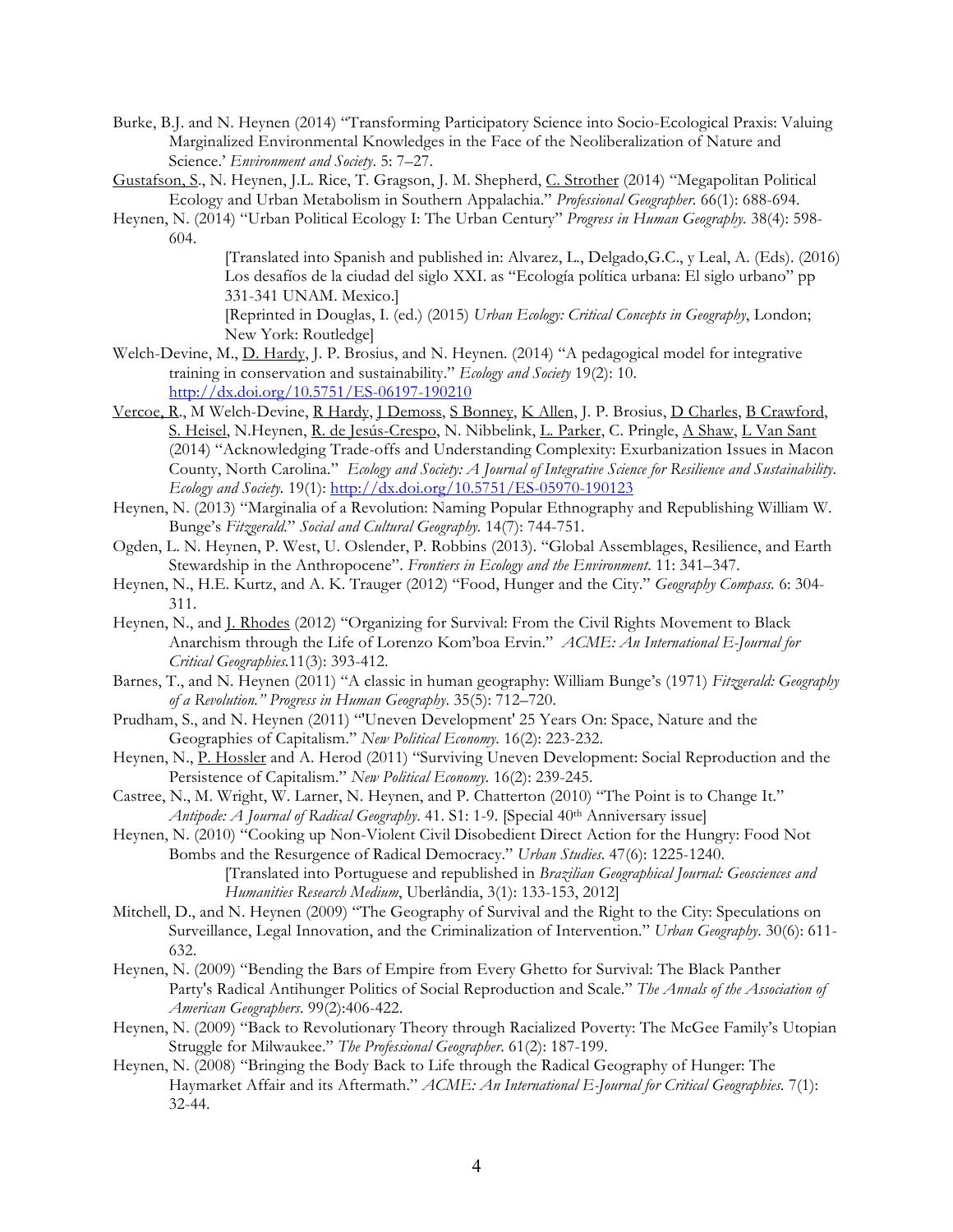- Heynen, N., H.A. Perkins and P. Roy (2007) "Failing to Grow 'Their' Own Justice? The Co-Production of Racial/Gendered Labor and Milwaukee's Urban Forest." *Urban Geography*. 28(8): 732-754.
- Heynen, N. (2006) "'But it's alright, Ma, it's life, and life only'": Radicalism as Survival." *Antipode: A Radical Journal of Geography.* 38(5): 916-929.
- Heynen, N., H.A. Perkins and P. Roy (2006) "The Political Ecology of Uneven Urban Green Space: The Impact of Political Economy on Race and Ethnicity in Producing Environmental Inequality in Milwaukee." *Urban Affairs Review.* 42(1): 3-25.
- Heynen, N. (2006) "Green Urban Political Ecologies: Toward a Better Understanding of Inner City Environmental Change." *Environment and Planning A.* 38(3): 499 – 516.
- Heynen, N., and H.A. Perkins (2005) "Scalar Dialectics in Green: Urban Private Property and the Contradictions of the Neoliberalization of Nature." *Capitalism Nature Socialism*. 16(1): 99-113. [An amended version was reprinted in N. Heynen, J. McCarthy, W.S. Prudham and P. Robbins (eds.) (2007) *Neoliberal Environments: False Promises and Unnatural Consequences*. London; New York: Routledge.]
- Heynen, N., and P. Robbins (2005) "The Neoliberalization of Nature: Governance, Privatization, Enclosure and Valuation." *Capitalism Nature Socialism*. 16(1): 5-8.
- Perkins, H.A., N. Heynen and J. Wilson (2004) "Inequity in an Urban Reforestation Program: The Impact of Housing Tenure on Urban Forests." *Cities: The International Journal of Urban Policy and Planning*. 21(4): 291-299.
- Heynen, N.C. (2003) "The Scalar Production of Injustice within the Urban Forest." *Antipode: A Journal of Radical Geography*. 35(5): 980-998.
- Swyngedouw, E., and N.C. Heynen (2003) "Urban Political Ecology, Justice and the Politics of Scale." *Antipode: A Journal of Radical Geography*. 35(5): 898-918.

[Amended version was reprinted in G. Bridge and S. Watson (2010) *The Blackwell City Reader*, Second Edition. Malden, MA; Oxford: Wiley-Blackwell. pp. 79-85.]

[Translated into Hungarian and republished in collection on Critical Urban Studies: Swyngedouw, E., and N.C. Heynen (2014) "Városi politikai ökológia, igazságosság és a léptékek politikája." In (eds.) Jelinek Csaba, Bodnár Judit, Czirfusz Márton, Gyimesi Zoltán *Kritikai városkutatás* pp. 394-416]

[Translated into Polish and republished in Piotr Juskowiak et al's. *Ekologie i ich praktyki* "Miejska ekologia polityczna,sprawiedliwość i polityka skali pp. 76-101]

- Unruh, J., N.C. Heynen and P. Hossler (2003) "The Political Ecology of Recovery from Land Mine Use in Armed Conflict: The Case of Mozambique." *Political Geography*. 22(8): 841-861.
- Heynen, N.C., and G. Lindsey (2003) "Correlates of Urban Forest Canopy Cover: Implications for Local Public Works." *Public Works Management and Policy*. 8(1): 33-47.
- Pedlowski, M.A., V.A. Carneiro Dasilva, J.J.C. Adell and N.C. Heynen (2002) "Urban Forest and Environmental Inequality in Campos dos Goytacazes, Rio De Janeiro, Brazil." *Urban Ecosystems*." 6  $(1-2)$ : 9-20.

#### **GUEST EDITED SPECIAL JOURNAL ISSUES AND SYMPOSIA**

- Ybarra, M and N. Heynen (2021) *Abolition Ecologies.* Special Issue*; Antipode: A Journal of Radical Geography.* 53(1).
- Heynen, N. (2018) *Social Justice and the City.* Special Issue; *Annals of the American Association of Geographers*. 108(2).
- Heynen, N., A. Kent, K. McKittrick, V. Gidwani, W. Larner (2017) *The Revolutionary Imperative: Engaging the Work of Neil Smith. Antipode: A Journal of Radical Geography.* 49: s1.
- Heynen, N (2016) Review Symposium for *Shadows of a Sunbelt City: The Environment, Racism, and the Knowledge Economy of Austin* by Eliot Tretter. *The AAG Review of Books*
- Heynen, N. (2015) Review Symposium for *Nature Inc.: Environmental Conservation in the Neoliberal Age* edited by Bram Büscher, Wolfram Dressler, Robert Fletcher. *Environment and Planning A.* 47*,* 2389 – 2408.
- Barnes, T., and N. Heynen (2011) Classics in Human Geography--*Fitzgerald: Geography of Revolution* by W. W. Bunge. *Progress in Human Geography*. 35(5).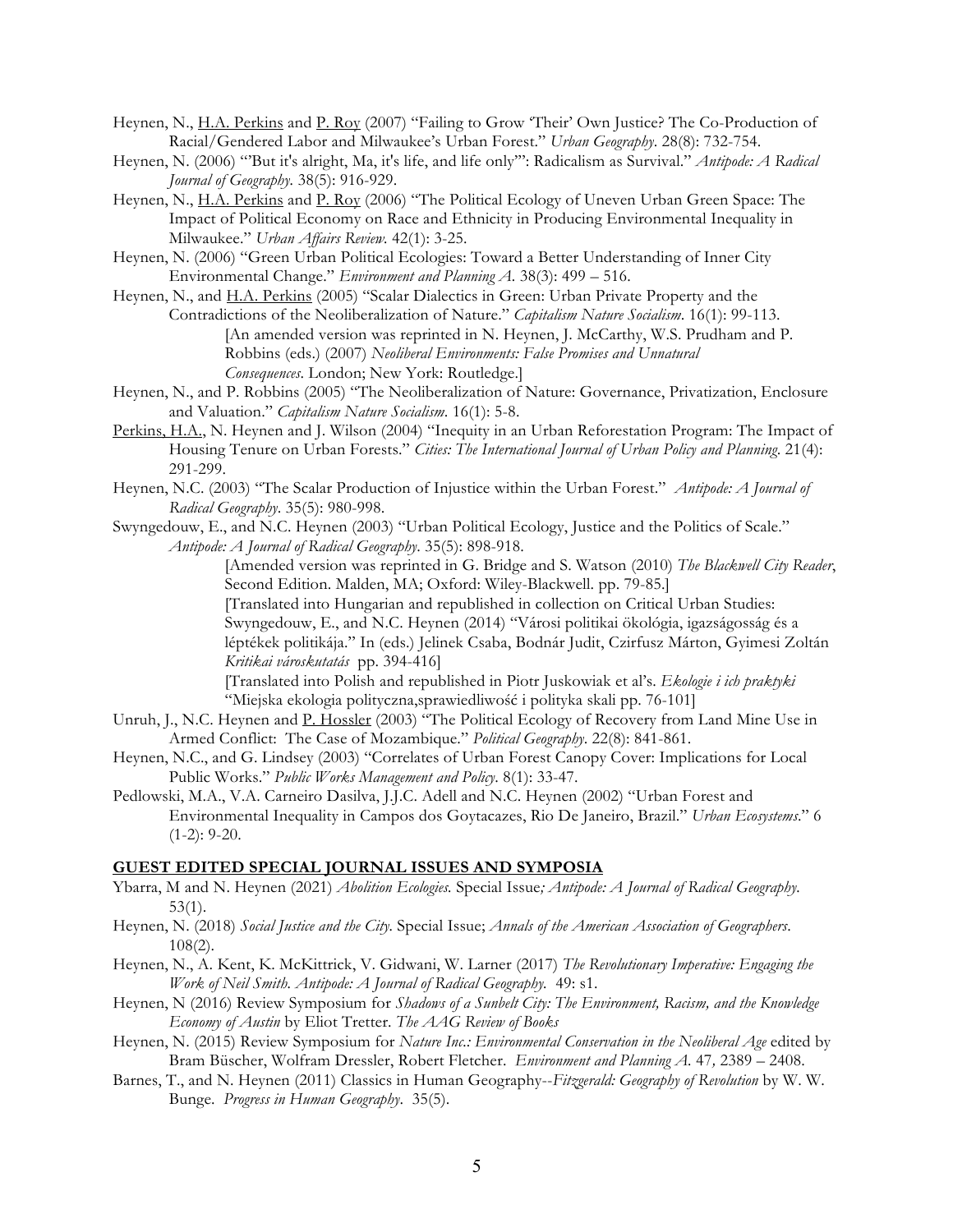Prudham, W. S., and N. Heynen (2011) *Uneven Development 25 Years Later. New Political Economy*. 16(2). Castree, N., M. Wright, W. Larner, N. Heynen, and P. Chatterton. (2010) *The Point is to Change It: Geographies of Hope and Survival in an Age of Crisis*. *Antipode: A Journal of Radical Geography*. 41(6).

Heynen, N., and P. Robbins (2005) *The Commodifcation of Nature*. *Capitalism Nature Socialism*. 13(1).

Swyngedouw, E., and N.C. Heynen (2003) *Urban Political Ecology in Advanced Capitalist Countries*. *Antipode: A Journal of Radical Geography*. 35(5).

#### **BOOK CHAPTERS**

## **PUBLISHED**

- Warren, G., C. Katz and N. Heynen (2019) "Myths, cults, memories, and revisions in radical geographic history: Revisiting the Detroit Geographical Expedition and Institute (DGEI)". In (eds.) T. Barnes and E. Sheppard *Spatial Histories of Radical Geography: North America and Beyond* (eds.). London: Wiley.
- Heynen, N, D. Aiello, C. Keegan, and N. Luke (2019). "The Enduring Struggle for Social Justice and the City" (ed.) N. Heynen, *Social Justice and the City*. New York: Routledge.
- Heynen, N. (2018) "Uneven Racial Development and the Abolition Ecology of the City". In (eds.) H. Ernstson and E. Swyngedouw Interrupting the Anthropo-ob(S)cene: Political Possibilities in the Natures of Cities. London and New York: Routledge.
- Heynen, N., N. Luke, and C. Keegan (2018) "Doreen Massey's (urban) Political Ecology" In (eds.). M. Werner, J. Peck, R. Lave and B. Christophers (eds.) *Doreen Massey—Critical Dialogues.*
- Heynen, N. A. Kent, K. McKittrick, V. Gidwani, W. Larner (2017) "Neil Smith's Long Revolutionary Imperative." *The Revolutionary Imperative: Engaging the Work of Neil Smith.* London: Wiley.
- Heynen, N. (2017) "Urban Political Ecology" In (Eds.) N. Castree, M. Goodchild, W. Liu, A. Kobayashi, R. Marston, and D. Richardson. The International Encyclopedia of Geography. Wiley-Blackwell and the Association of American Geographers.
- Heynen, N. (2016) "Urban Ecology" In Gleason, W., J. Adamson, D.N. Pellow (eds.) Keywords in the Study of Environment and Culture. New York: New York University Press. pp. 192-194
- Ogden, L., N. Heynen, U. Oslender, P. West, K. Kassam and P. Robbins. (2015) "The Politics of Earth Stewardship in the Uneven Anthropocene." In Rozzi, R., S. Pickett, J. Baird Callicott, T. Chapin, M. Power, and J. Armesto (eds.) *Earth Stewardship: Linking Ecology & Ethics in Theory and Practice*. Springer.
- Heynen, N. and L. Van Sant (2015) "Political Ecologies of Activism and Direct Action Politics" In (eds.) J. McCarthy, G. Bridge and T. Perreault. Handbook of Political Ecology. New York, London: Routledge. pp. 169-178.
- Newtown Florist Club Writing Collective (2013) "Peas and Praxis: Organizing Food Justice through the Direct Action of the Newtown Florist Club." In R. Slocum and A. Saldanha (eds.) Geographies of Race and Food: Fields, Bodies, Markets. Ashgate Press. pp, 137-153.
- Heynen, N., and G. Pickren (2011) "Killing for Liberalism: How the U.S. Department of Peace might be Antithetical to a Nonkilling Geography." In J. Inwood and J. Tyner (eds.) *Non-killing Geographies.* Honolulu, Hawai'i: Center for Global Nonkilling. pp. 55-64.
- Heynen, N., and T. Barnes (2011) "Fitzgerald Then and Now" New Preface for the Second Edition of William W. Bunge's *Fitzgerald: Geography of Revolution.* University of Georgia Press. pp. i-iiv.
- Chatterton, P., and N. Heynen (2011) "Resistance(s) and Collective Social Action" In *A Companion to Social Geography* (eds.) V. J. Del Casino Jr., M. Thomas, P. Cloke, and R. Panelli. pp. 508-525.
- Castree, N., M. Wright, W. Larner, N. Heynen, and P. Chatterton (2010) "The Point is to Change It". In Castree, N., M. Wright, W. Larner, N. Heynen, and P. Chatterton (eds.) *The Point is to Change It: Geographies of Hope and Survival in an Age of Crisis*. Blackwell Publishers: Malden, MA. pp. 1-9.
- Heynen, N. (2009) "Revolutionary Cooks in the Hungry Ghetto: The Black Panther Party's Biopolitics of Scale From Below." In R. Keil and R. Mahon (eds.) *Leviathan Undone? Towards a Political Economy of Scale.* University of British Colombia Press. pp. 265-280.
- Heynen, N., J. McCarthy, W.S. Prudham and P. Robbins (2007) "False Promises." In N. Heynen, J. McCarthy, W.S. Prudham and P. Robbins (eds.) *Neoliberal Environments: False Promises and Unnatural Consequences*. pp. 1-21.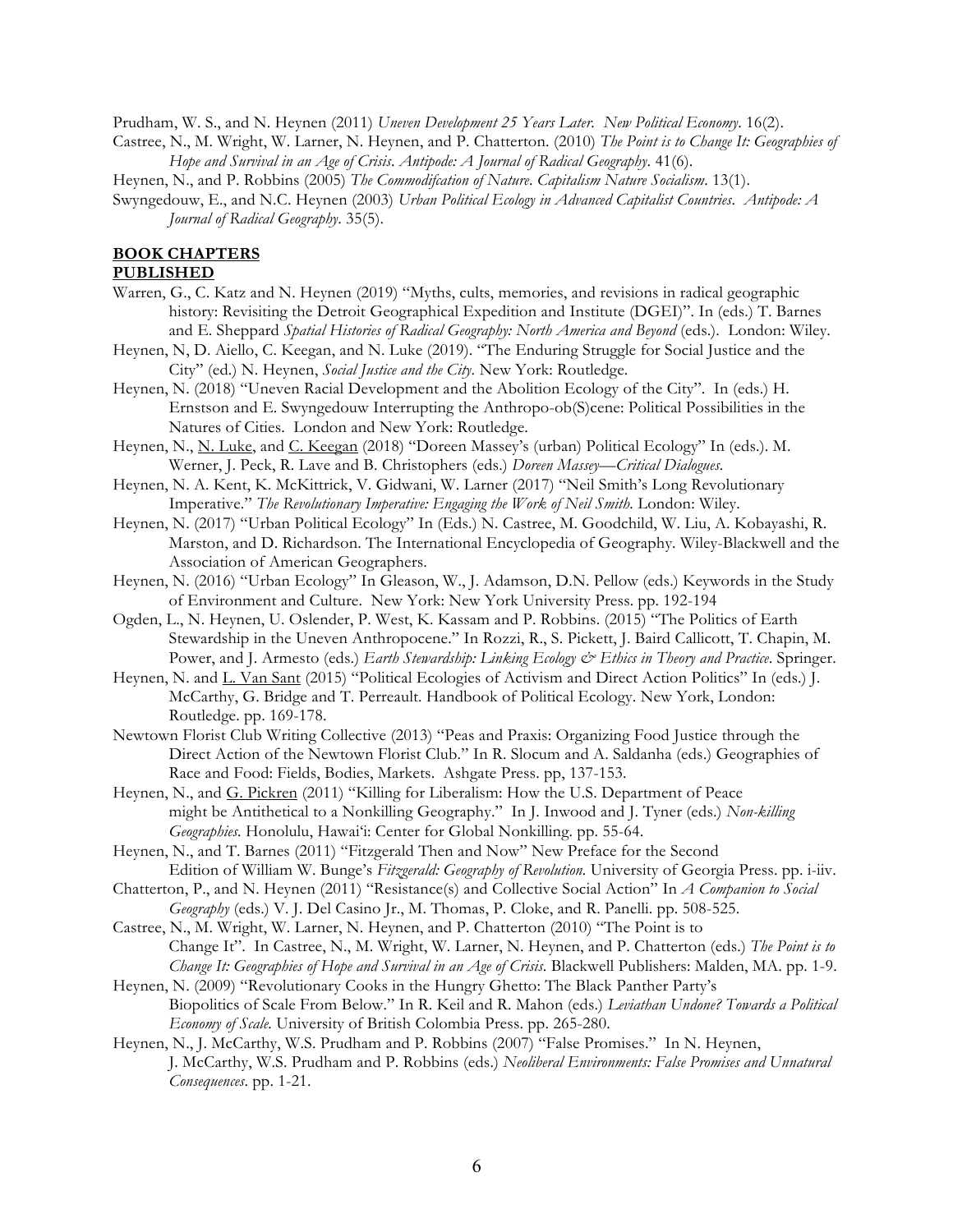- Heynen, N., J. McCarthy, W.S.Prudham and P. Robbins (2007) "Unnatural Consequences." In N. Heynen, J. McCarthy, W.S. Prudham and P. Robbins (eds.) *Neoliberal Environments: False Promises and Unnatural Consequences*. pp. 287-291.
- Heynen, N. (2006) "Justice of Eating in the City: The Political Ecology of Urban Hunger." In N. Heynen, M. Kaika and E. Swyngedouw (eds.) *In the Nature of Cities: Urban Political Ecology and the Politics of Urban Metabolism*. London: Routledge. pp. 127-142.
- Heynen, N., M. Kaika and E. Swyngedouw (2006) "Urban Political Ecology: Politicising the Production of Urban Natures." In N. Heynen, M. Kaika and E. Swyngedouw (eds.) *In the Nature of Cities: Urban Political Ecology and the Politics of Urban Metabolism.* London: Routledge. pp. 1-20.
- Heynen, N., and J. Njeru (2006) "Ecological Globalization and the Social Production of Nature." In D. Conway and N. Heynen (eds.) *Globalization's Contradictions: Geographies of Discipline, Destruction & Transformation*. pp. 181-195.
- Conway, D., and N. Heynen (2006) "Globalization's Dimensions." In D. Conway and N. Heynen (eds.) *Globalization's Contradictions: Geographies of Discipline, Destruction & Transformation*. pp. 3-16.
- Conway, D., and N. Heynen (2006) "The Ascendancy of Globalization and Neoliberalism." In D. Conway and N. Heynen (eds.) *Globalization's Contradictions: Geographies of Discipline, Destruction & Transformation*. pp. 17-34.
- Conway, D., and N. Heynen (2006) "Toward "fair globalization": Opposing Neoliberal Destruction, Relying on the Democratic Institutions and Local Empowerment, and Sustaining Human Development." In D. Conway and N.C. Heynen (eds.) *Globalization's Contradictions: Geographies of Discipline, Destruction & Transformation*. pp. 226-241.
- Conway, D., and N.C. Heynen (2001) "Classical Theories in Latin American *Dependistas*: From ECLA to Andre Gunder Frank." In *Arnold Companion to Development Studies*. R. Potter and V. Desai (eds.) London: Edward Arnold. pp. 97-101.
	- [Reprinted in Desai, Vandana and Potter, Robert B., (eds.) The Companion to Development Studies. Hodder Education, London, UK, 2014]
- Knudsen, D.C., and N.C. Heynen (1997) "Information Based Estimation of Spatial Interaction: The Calibration and Forecasting of Commuting in the State of Indiana." In *Advances in Business and Management Forecasting.* (ed.), Kenneth Lawrence. Greenwich, Connecticut: JAI Press Inc. pp. 3-15.

## **EDITORIALS AND SHORT ESSAYS IN JOURNALS**

- Heynen, N. (forthcoming) "Life After Death *Redux*: Anticipating the Posthumous Geographies of Dr. Bobby M. Wilson" *Southwestern Geographer*
- The Antipode Editorial Collective (2013) "What does it mean to win? On keeping Antipode's Radical Spirit Alive." *Antipode: A Journal of Radical Geography*. (\*S. Chari, P. Chatterton, V. Gidwani, N. Heynen, A. Kent, W. Larner). 45(2): 243–247.
- The Antipode Editorial Collective (2012) "Announcing the Antipode Foundation." *Antipode: A Journal of Radical Geography.* 44(2): 277-280. (\*P. Chatterton, V. Gidwani, N. Heynen, A. Kent, W. Larner, R. Pain).

The Antipode Editorial Collective (2011) "Antipode in an Antithetical Era" *Antipode: A Journal of Radical Geography.* 42(2): 181-189. (\*P. Chatterton, V. Gidwani, N. Heynen, A. Kent, W. Larner, R. Pain).

#### **PROCEEDINGS**

Heynen, N.C. (2003) "Environmental Equity within Milwaukee's Urban Forest." *Engineering Green: Proceedings of the 2003 National Urban Forestry Conference*, San Antonio TX, Sept 18-20, 2003; American Forests, Washington.

Heynen, N.C. (2001) "Changes in Indianapolis' Urban Forest Cover, 1962-1993." *Investing in Natural Capital: Proceedings of the 2001 National Urban Forestry Conference*, Washington, D.C., Sept

5-8, 2001, American Forests, Washington, D.C.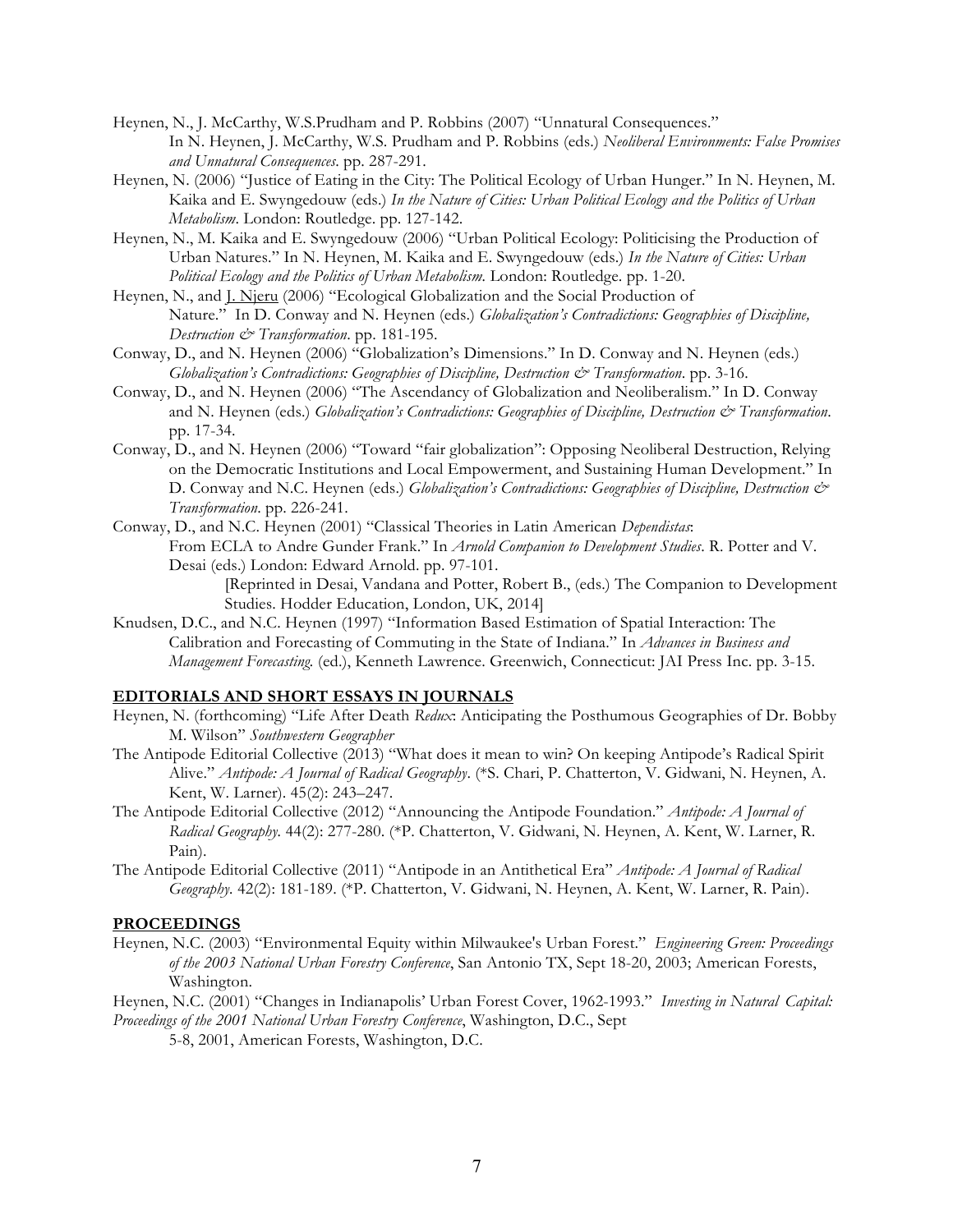#### **COMMISSIONED RESEARCH REPORTS**

Heynen, N. (2006) *The Promise of Universal Free Breakfast for Hungry Children in Milwaukee.* Monitoring Wisconsin: Newsletter of the Institute for Survey and Policy Research, University of Wisconsin-Milwaukee.

#### **SHORT ENCYLOPEDIA ENTERIES**

- Heynen, N. (2007) "Socialism" In The Encyclopedia of Environment & Society. P. Robbins (ed.) London: Sage Publications.
- Heynen, N.C. (2003) "Community Forestry" and "Urban Agriculture" In The Encyclopedia of Development Studies. T. Forsyth et al. (eds.) London: Routledge. 104-105; 723-724.

### **BOOK REVIEWS**

- Heynen, N. (2016) "Placing an Environmentally Racist Theory of Value in Austin". Review Symposium for Eliot Tretter's (2016) *Shadows of a Sunbelt City: The Environment, Racism, and the Knowledge Economy of Austin*. *The AAG Review of Books*
- Heynen, N. (2016) "I Will Always Be a White Colonial Heterosexual Man Problem in need of Radical Vulnerability" Review symposium for Richa Nagar's (2014) *Muddying the Waters: Coauthoring Feminisms Across Scholarship and Activism*. *Gender, Place and Culture*.
- Heynen, N. (2015) *NatureTM Inc.: Environmental Conservation in a Neoliberal Age*, edited by Bram Büscher, Wolfram Dressler and Robert Fletcher. *Environment and Planning A.* 47*,* 2389 – 2408.
- Heynen, N (2013) *Everyday Environmentalism: Creating an Urban Political Ecology* by Alex Loftus. *Dialogues in Human Geography*. 3(1): 106-108. [review forum]
- Heynen, N (2013) *Everyday Environmentalism: Creating an Urban Political Ecology* by Alex Loftus. *Radical Phlosophy*. 177: 54-56.
- Heynen, N. (2007) *Nature and the City: Making Environmental Policy in Toronto and Los Angeles*, by G. Desfor and R. Keil. *Geographical Review*. 96(4): 723-725.
- Heynen, N. (2007) *Crude Chronicles: Indigenous Politics, Multinational Oil, and Neoliberalism in Ecuador*, by S. Sawyer. *Environment and Planning A*. 39(1): 237-238.
- Heynen, N. (2005) *Harlem World: Doing Race and Class in Contemporary Black America*, by John L. Jackson Jr. *Urban Geography.* 26(2): 193-194.
- Heynen, N.C. (2004) *Concrete and Clay: Reworking Nature in New York City,* by Matthew Gandy. *Political Geography*. 23(2): 222-223.
- Heynen, N.C. (2001) *Organizing the Landscape: Geographical Perspectives on Labor Unionism,* edited by Andrew Herod. *Environment and Planning D: Society and Space*.18, 4.
- Heynen, N.C. (1999) *South Africa in Transition: New Theoretical Perspectives*, edited by David R. Howarth and Aletta J. Norval. *Africa Today*. 46, 3/4.

#### **NEWS PAPER ARTICLES**

Hardy, D, M. Bailey and N. Heynen (2020) "State Legislature Working to Permit Sale of Heritage Preserve Lands to Private Entities" *Darrien News.* June, 11.

Coweeta Listening Project (Writing Collective) regular column "**Science, Public Policy, and Community** in *Franklin Press*

"Beauty is in the eye of the... fish?" Page B4. April 4, 2014.

"What is a stream, anyway?" Page B4. March 21, 2014.

"Visual Assessment Protocol defined" Page B4. March 7, 2014

"Collaboration: LTLT and UGA students form partnership" Page B4. February 21, 2014.

"The Economics of Conservation" Page B4. February 7, 2014

"How America is preparing for a changing climate" Page B4. January 24, 2014

"Invasion: Japanese Stilt-grass" Page B4. January 10, 2014.

"Climate, weather and human adaptation." Page B4. December 20, 2013.

"Urbanization effects on local birds" December 6, 2013.

"Transformative Science at the LTER" Page B8. November 22, 2013.

"Daniel Reategui and Citizen Science" Page B4. November 8, 2013.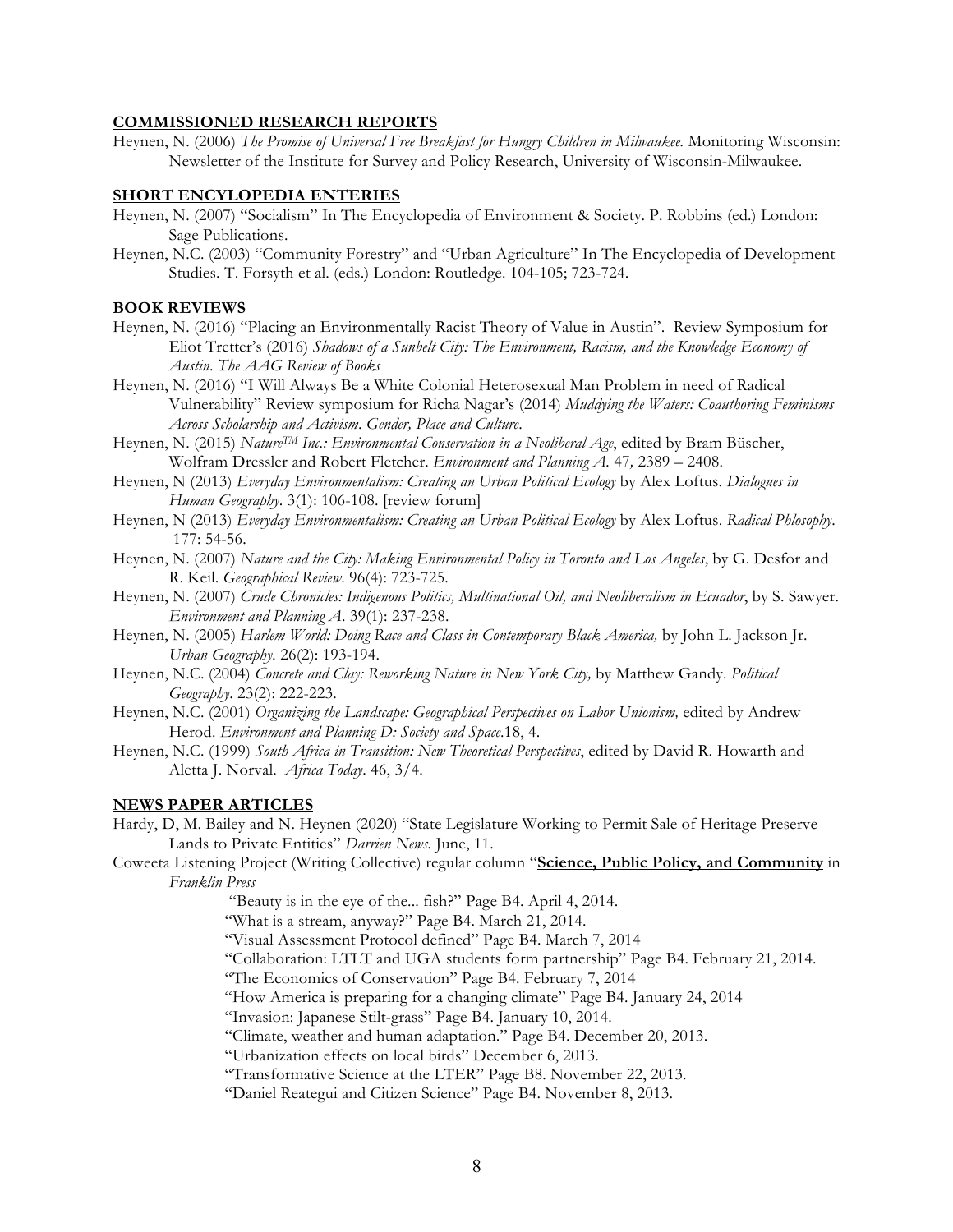"Science of, by and for the people" Page B4. October 25, 2013. "Water, water everywhere--Is climate change to blame?" Page B4. August 2, 2013. "The fate of the Southern Appalachian salamanders" B4. July 19, 2013. "Coweeta Aquatic Camp" B4. July 3, 2013. "What powers these mountains?" B4. June 7, 2013. "What would fire ants mean in our region?" B4. May 24, 2013. "Exurbanization and Landslides" B4. May 10, 2013. "Lessons from science in the community" B4. April 26, 2013. "Removal of large woody debris from streams." B4. April 12, 2013. "Local teachers take part in research." B4. March 29, 2013. "The scientific side of steep slopes." B4. Feb 15, 2013. "Exurbanization in the Southern Apps." B4. Jan 25, 2013. "Elevation and home prices in Macon County." A6, Dec 5, 2012 "Putting the "Local" in Global Climate Change." A10, Nov 2, 2012. "Drought in the Southern Appalachian temperate rainforests? Part 2." B4, Oct 19, 2012. "Drought in the Southern Appalachian Temperate Rainforest? Part 1." A5, Oct 5, 2012. "Appreciating place-based ecological science." B4, Sept 21, 2012. "The WNC Mounds and Towns project." B6, Sept 7, 2012. "Coweeta LTER Partners with Local Teachers." B4, August 24, 2012 "What are all those UGA trucks doing on the side of the road?" B4, August 10, 2012 "Slope mapping, LiDAR data, and Macon County." B8 Friday, July 27, 2012. "The Southern Appalachian 'Ring of Asphalt' and Climate Change?" B4 Friday, July 13, 2012. "Steep-Slope Development." B4 Friday, March 2, 2012 "The Importance of Riparian Vegetation." B4, Friday, February 3, 2012. "Ozone and Air Quality in the Southern Appalachians" B4 Friday, October 7, 2011 "Acid Rain and air quality in the Appalachians." B4, Friday, September 16. "Decline of the Hemlock, Part 2." B6, Friday, September 2, 2011 "Decline of the Hemlock, Part 1". B8, Friday, July 29, 2011 "Ecosystem Services of the Forest." B4. Friday, July 1, 2011. "Land Use and Climate Change" B5. Friday, June 3rd, 2011.

- Athens Urban Food Collective (2010) "Repurposing Public Space to Meet Local Food Needs" *Flagpole Magazine*. Athens, GA. 24(49): 9.
- Heynen, N. (2009) "Getting Fired Up: Considering Climate Justice in Georgia" *Flagpole Magazine*. Athens, GA. 23(48): 8.
- Heynen, N. (2004) "Milwaukee's Black Panther Party, Childhood Hunger and a Lost Vision" *Washington Park Beat.* 2(1): 9.
- Heynen, N. and D. Boucher (2004) "Welcome to the Food Desert" *Washington Park Beat*. 1(5): 1&9.

#### **FILM PROJECTS**

Gallant, A., N. Heynen and J. Butts (2010) "Something on the Air." Short documentary about environmental justice struggles in Gainesville, GA. [http://vimeo.com/19002163]

#### **SELECTED INTERVIEWS/FEATURED RESEARCH**

- Fork in the Road (Television show on Georgia Public Broadcasting); "Sauce And The Sea" (Episode 108) April 3, 2021.
- Severson, K. "Reviving a Crop and an African-American Culture, Stalk by Stalk" *The New York Times*, December 8, 2020.
- Carter, A. "Sugarcane is the foundation of efforts to preserve, revitalize Geechee culture on Sapelo Island" *Farmers and Consumers Market Bulletin,* October 21, 2020.
- Mitchell, S. "Raising Cane" *The Bitter Southerner*, October 23, 2020.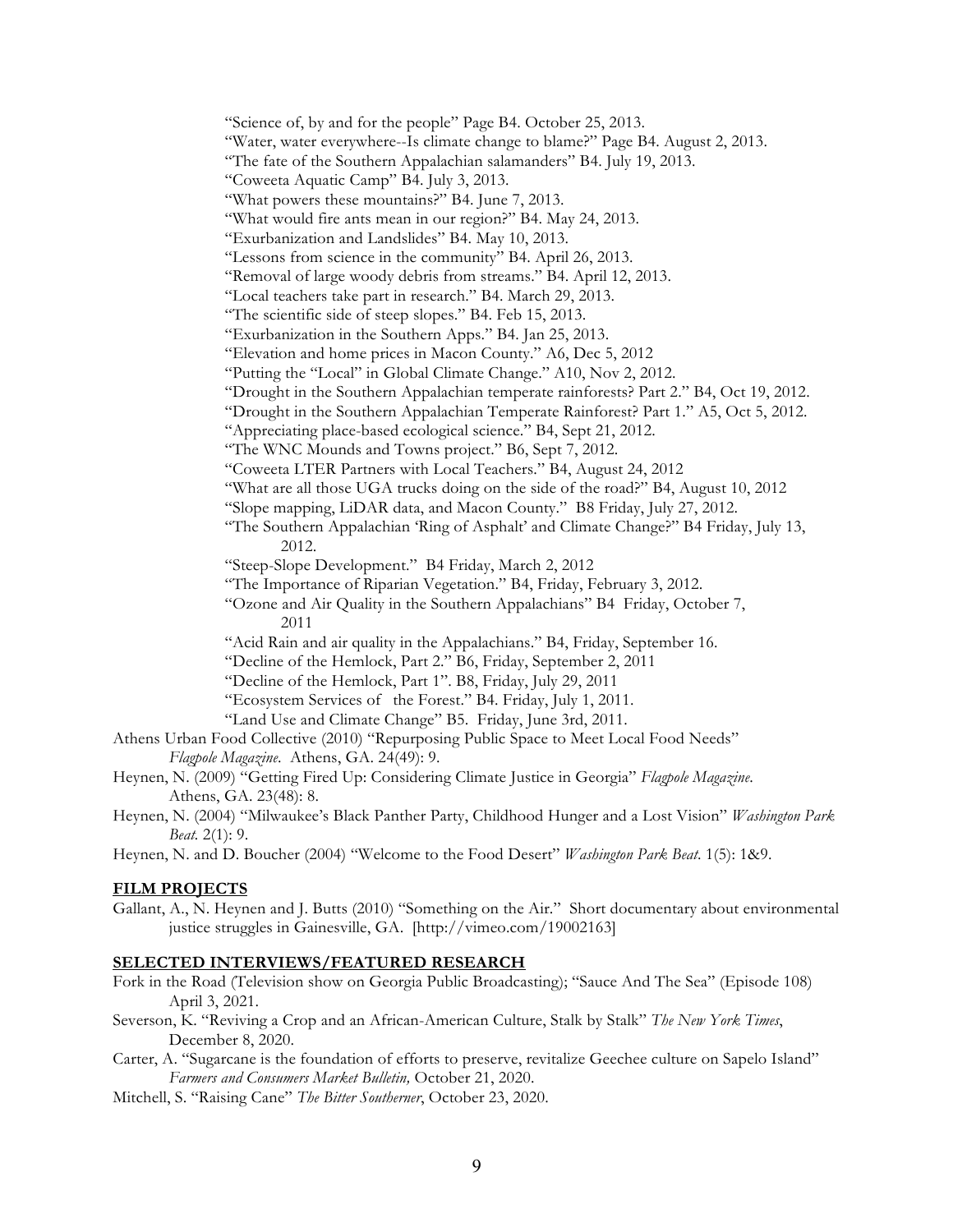- Flurry, A. "Unscripted interview with UGA professor Nik Heynen" September 15th, 2019 https://kaltura.uga.edu/media/t/1\_agfirndy/129781821
- Association of American Geographers "AAG Member Profile: Nik Heynen" AAG Newsletter, November 2010: pp.12.
- Featured documentary interview in "Beyond the Tipping Point? Conversations on Climate Change and the Future" United Kingdom. Released July 10, 2010: http://beyondthetippingpoint.com/the-film/
- "Milwaukee's Anti-Hunger Politics and the Black Panther Party" WUWM 89.7—Milwaukee Public Radio, November 23, 2005.
- Sykes Jr., L. "Black Panthers were also known for battling hunger." *Milwaukee Journal Sentinel November 22nd, 2005: 2A.*

## **GRANTS AND CONTRACTS**

#### **EXTERNAL FUNDING**

| 2020-2021     | Coastal Resilient Housing (PI M. Alber; numerous Co-PIs) University of Georgia Teaming for             |
|---------------|--------------------------------------------------------------------------------------------------------|
|               | Interdisciplinary Research Pre-Seed Program. (\$3,250)                                                 |
| 2018-2024     | LTER: Georgia Coastal Ecosystems-IV (L-PI M. Alber; numerous Co-PIs) National Science                  |
|               | Foundation's DEB Division of Environmental Biology and BIO Directorate for Biological                  |
|               | Sciences. (\$6,762,000)                                                                                |
| 2018-2021     | A Socioecological Investigation of the Impacts of Uneven Exurban Development and Sea-Level Rise on     |
|               | Socioeconomically Differentiated Communities. (PI: N. Heynen, Co-PI D. Hardy) National Science         |
|               | Foundation's Directorate for Social, Behavioral, and Economic Sciences--                               |
|               | Geography and Spatial Sciences (GSS). (\$288,652)                                                      |
| 2018-2022     | Housing Justice in Unequal Cities Research Coordination Network (PI: A. Roy, numerous Co-PIs)          |
|               | National Science Foundation's Directorate for Social, Behavioral, and Economic Sciences--              |
|               | Geography and Spatial Sciences (GSS). (\$486,784)                                                      |
| 2020-2021     | National Science Foundation Doctoral Dissertation Research: Energy Democracy at Work:                  |
|               | Employing Social Reproduction in the Politics of Urban "Green Jobs" (with Nikki Luke).                 |
|               | $(\$14,737)$                                                                                           |
| 2016-2018     | Coupled Long-Term Impacts of Socio-Demographic and Climate Change on Sapelo Island's Land-Use and      |
|               | Estuarine Mitigation Planning. (PI: N. Heynen). Georgia Department of Natural Resources.               |
|               | $(\$40,042)$                                                                                           |
| 2016-2019     | Long-Term Ecological Research LTER: Examining Long-term Southern Appalachian Ecosystem                 |
|               | Dynamics through Interactions and Indirect Effects. (L-PI R. Jackson,                                  |
|               | Deputy L-PI N. Heynen; numerous Co-PIs); National Science Foundation's DEB Division                    |
|               | of Environmental Biology and BIO Directorate for Biological Sciences. (\$2,560,000)                    |
| 2016 - 2017   | National Science Foundation Doctoral Dissertation Research: Bioaccumulating Agrarian                   |
|               | Racism: The Environmental Politics of Pesticides in the Yazoo-Mississippi Delta (with Brian            |
|               | Williams). (\$15,131)                                                                                  |
| 2014-2016     | Long-Term Ecological Research (LTER): The Interacting Effects of Hydroclimate Variability and Human    |
|               | Landscape Modification in the Southern Appalachian Mountains. (L-PI: T. Gragson; numerous Co-PIs)      |
|               | For continuation of two years the of Coweeta LTER project (began in 1980); National Science            |
|               | Foundation's DEB Division of Environmental Biology and BIO Directorate for Biological Sciences.        |
|               | $(\$2,560,000)$                                                                                        |
| 2013-2014     | National Science Foundation Doctoral Dissertation Research: When Local Comes to Town:                  |
|               | Sustainability, Social Justice, and Local Food Systems (with Levi Van Sant). (\$15,078)                |
| $2012 - 2013$ | Developing Ethnographic Methodologies for Long-Term Socio-Ecological Science: Preliminarily Approaches |
|               | from the Coweeta Listening Project out to the LTER Network. (Supplement to the Coweeta LTER). N.       |
|               | Heynen and J.L. Rice (Co-PIs). National Science Foundation, SBE, Cultural Anthropology                 |
|               | Program. (\$20,816)                                                                                    |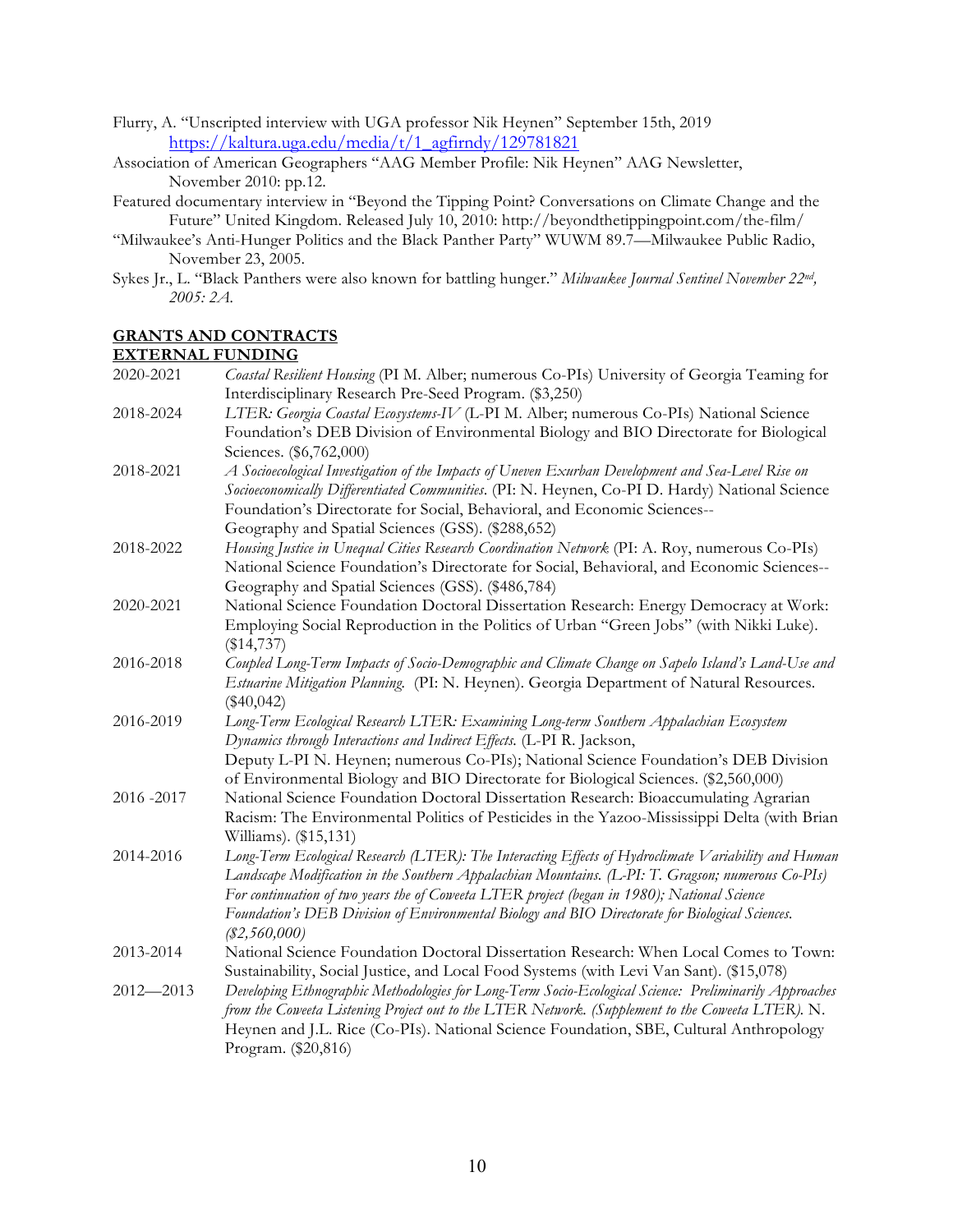| 2008--2014 | Long Term Ecological Research (LTER): Southern Appalachia on the Edge-Exurbanization & Climate<br>Interaction in the Southeast. (L-PI: T. Gragson; numerous Co-PIs) For continuation of another |
|------------|-------------------------------------------------------------------------------------------------------------------------------------------------------------------------------------------------|
|            | six year cycle of Coweeta LTER project (began in 1980); National Science Foundation's                                                                                                           |
|            | DEB Division of Environmental Biology and BIO Directorate for Biological Sciences.                                                                                                              |
|            | $(\$8,765,674)$                                                                                                                                                                                 |
| 2008-2009  | Assessing air quality and perceptions of environmental hazards in the Newtown Community: A prototype                                                                                            |
|            | UGA-U.S. Forest Service Initiative on Environmental Justice and Green Space Engagement. J.M.                                                                                                    |
|            | Shepherd (PI) C.Y. Johnson, N. Heynen and T.L. Mote (Co-PIs). USDA Forest Service.                                                                                                              |
|            | $(\$16,448)$                                                                                                                                                                                    |
| 2008-2009  | Environmental Justice and Green space Engagement in the Newtown Community: A Social Science                                                                                                     |
|            | Compliment to the Existing Meteorological and Air-Quality Monitoring Study in the Newtown                                                                                                       |
|            | Community. N. Heynen (PI) C. Y. Johnson (Co-PI). USDA Forest Service. (\$13,500)                                                                                                                |
| 2008-2009  | Consequences of Land Use Change in the Southern Appalachian Mountains. T. Gragson (PI), J. Vose                                                                                                 |
|            | & B. Kloeppel (Co-PI) National Science Foundation DEB Award #0218001. (\$13,342)                                                                                                                |
| 2007-2008  | Sense of Place and Urban Growth in Green County, Georgia N. Heynen (PI) C. Y. Johnson (Co-PI).                                                                                                  |
|            | USDA Forest Service. (\$20,000)                                                                                                                                                                 |
| 2006-2007  | National Science Foundation Doctoral Dissertation Research: Urban Political Ecology,                                                                                                            |
|            | Racial Inequality and the Uneven Metabolization of Milwaukee's Urban Forest (with Parama                                                                                                        |
|            | $Roy.$ (\$13,450)                                                                                                                                                                               |
|            |                                                                                                                                                                                                 |

# **OTHER FUNDING AND AWARDS**

| 2018-2021  | Remembering Yesterday, Fighting for Tomorrow: The Cornelia Walker Baily Program on               |
|------------|--------------------------------------------------------------------------------------------------|
|            | Land and Agriculture. (with Maurice Bailey). The Willson Center for Humanities and Arts at       |
|            | the University of Georgia. (\$12,480)                                                            |
| 2014-2015  | The Global Capitalism Initiative. Willson Center/OVPR Faculty Research Cluster.                  |
|            | A. Kulikoff, S. Mihm, P. Stephens, N. Heynen. (\$12,000)                                         |
| 2012--2013 | The Coweeta Listening Project (CLP): From Science to Society and Back Again. Provost's Research  |
|            | Grant, University of Georgia. (\$5,000)                                                          |
| 2012--2013 | President's Venture Fund Grant to support the Integrative Conservation Ph.D. Program's           |
|            | recruitment, retention and mentoring efforts. J.P Brosius and N. Heynen. (\$5,000)               |
| 2007-2008  | Neighborhood-based Conservation: Restoring Natural and Cultural Resources. (Co-PI with S. Adams) |
|            | UWM Center for Urban Initiatives and Research. (\$5,000)                                         |
| 2004-2005  | Global Justice, Power and Insecurity. Global Studies Development Grant through UWM Center        |
|            | for International Education to develop an Upper-Division required course (with S. McKay          |
|            | and Q. Tharps). (\$9,000)                                                                        |
| 2003-2004  | Urban Environmental Change in Guatemala City Overseas Study Course Creation Grant from the       |
|            | UWM Center for International Education. To create an overseas study course. (\$2,000)            |
| 2003-2004  | Cities in the Global Economy Course development grant to develop a course for the Bachelor in    |
|            | Global Studies program through UWM Center for International Education (with S. McKay).           |
|            | $(\$2,000)$                                                                                      |
| 2003-2003  | Research Grant from the UWM Center for Latin American and Caribbean Studies (CLACS)              |
|            | for ongoing research in Guatemala City. (\$500)                                                  |
| 2002-2002  | Travel Grant from the UWM Center for Latin American and Caribbean Studies (CLACS).               |
|            | To conduct preliminary research in Guatemala City on urban agriculture and urban forestry.       |
|            | (\$487)                                                                                          |
| 2000-2001  | Indiana University Doctoral Student Grant-in-Aid of Research Award. Indiana University Graduate  |
|            | School. Awarded to help cover expenses in connection with dissertation research. (\$500)         |
| 2000-2001  | Indiana University Graduate Student Travel Support Grant. Indiana University College of Arts and |
|            | Sciences. Awarded to attend the Association of American Geographers 96th Annual Meeting,         |
|            | Pittsburgh, PA, 4-8 April, 2000. (\$200)                                                         |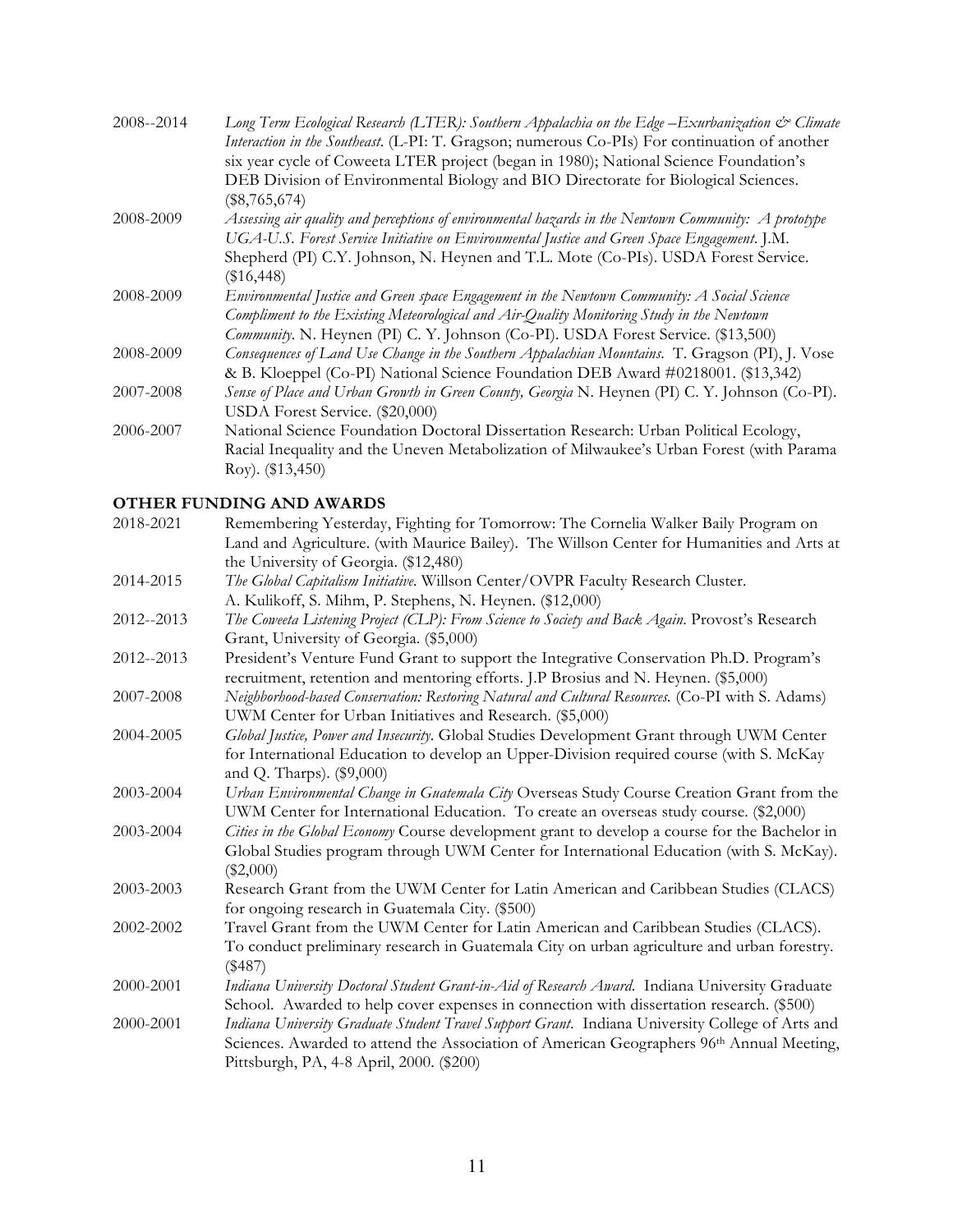| 2000-2000 | Association of American Geographers Socialist Geography Specialty Group Travel Grant. Awarded to               |
|-----------|----------------------------------------------------------------------------------------------------------------|
|           | attend the Association of American Geographers 96th Annual Meeting, Pittsburgh, PA, 4-8<br>April, 2000. (\$75) |
| 2000-2001 | Commitment to Assist Student Initiatives (CASI) Grant. Indiana University Student                              |
|           | Association (IUSA). Awarded to organize the 5th Annual African Studies Graduate Student                        |
|           | Conference (with Students in African Studies at Indiana University). Held at Indiana University,               |
|           | March 29-April 2, 2000. (\$5,000)                                                                              |
| 1999-2000 | Center for the Study of Global Change, Indiana University for an Authors' Conference to                        |
|           | prepare manuscripts for Discipline, Punishment, or Destitution? Globalization and Neoliberalism and            |
|           | Restructuring in Latin America and Africa. (with Dennis Conway). Indianapolis, November 6th,                   |
|           | 1999. (\$4,500)                                                                                                |
| 1999-2000 | Indiana University Multidisciplinary Ventures Fund. Indiana University Office for Academic                     |
|           | Affairs and Dean of the Faculties. Awarded to organize Neoliberalism and Structural Adjustment                 |
|           | Programs in Africa and Latin America: A Blessing or a Curse? (with D. Conway and K. Steuer).                   |
|           | Held at Indiana University, May 13-14 1999. (\$8,881)                                                          |
| 1998-1998 | Indiana University Graduate Student Travel Support Grant. Indiana University College of Arts and               |
|           | Sciences. Awarded to attend the Association of American Geographers 94th Annual Meeting,                       |
|           | Boston, MA, 25-29 March 1998. (\$200)                                                                          |
| 1996-1997 | Indiana University, School of Continuing Studies, Independent Studies Program, Curriculum                      |
|           | Development Grant. Complete revision of existing G110 Introduction to Human Geography distance                 |
|           | learning course including Learning Guide, written assignments, practice quizzes, and                           |
|           | examinations. (with E. Jackiewicz). (\$2,500)                                                                  |

## **PRESENTATIONS**

### **KEYNOTE, PLENARY ADDRESSES AND DISTINGUISHED INIVITED TALKS**

| 2022 | Liberation Farming, Indigo and Community Economic Development on Sapelo Island. (with M.Bailey) Penn          |
|------|---------------------------------------------------------------------------------------------------------------|
|      | Center Summer 2022 Residencies: Land, Liberation, and Justice                                                 |
|      | Plenary panel; "Plantation After/Lives Symposium", University of Texas                                        |
| 2019 | "Ruins of a Great House": Re-Earthing the Plantation and the Struggle for the Abolitionist Commons Don Meinig |
|      | Undergraduate Lecture, Department of Geography, Syracuse University.                                          |
| 2018 | The Pirates of Racial Capitalism and Abolition Ecology. Shaw Lecture, Department of Geography, Florida        |
|      | State University.                                                                                             |
|      | The Pirates of Racial Capitalism and Abolition Ecology. Neil Smith Lecture, School of Geography &             |
|      | Sustainable Development at the University of St Andrews, February.                                            |
| 2017 | Toward an Abolitionist Commons. Edward J. Taaffe Memorial Lecture, The Ohio State University, March 02.       |
| 2016 | Plenary panel; ""We must expose the skeletons of places and plant the flesh": Historical Property             |
|      | Relations and Abolition Ecology". 6th Annual Dimensions of Political Ecology Conference.                      |
|      | February 26th. Lexington, Kentucky.                                                                           |
| 2015 | Why Urban Political Ecology Needs an Abolitionist Ethos. Keynote talk "Rupturing the Anthro-obscene!          |
|      | The Political Promises of Planetary Urban Ecologies" KTH Royal Institute of Technology,                       |
|      | Stockholm, Sweden. September 17th.                                                                            |
|      | Why Urban Political Ecology Needs an Abolitionist Ethos. Keynote talk "The Challenges of the 21st             |
|      | century City" Universidad Nacional Autónoma de México, Mexico City." May 7th.                                 |
| 2014 | Confronting the Right to Food Justice through Abolition Ecology. Norma Wilkinson Lecture, University of       |
|      | Reading, UK. July 17th.                                                                                       |
| 2013 | Abolition Ecology and Urban Hunger in the City. Opening Keynote talk for the 5th AESOP Conference             |
|      | on Sustainable Food Planning. Montpellier, France, October 28th.                                              |
|      | The Biographies of Three Editions of Social Justice and the City. Celebrating the 40th Anniversary of Social  |
|      | Justice & the City by David Harvey. The Center for Place, Culture and Politics and The                        |
|      | Graduate program in Design & Urban Ecologies at The New School, New York, May 4th.                            |
|      |                                                                                                               |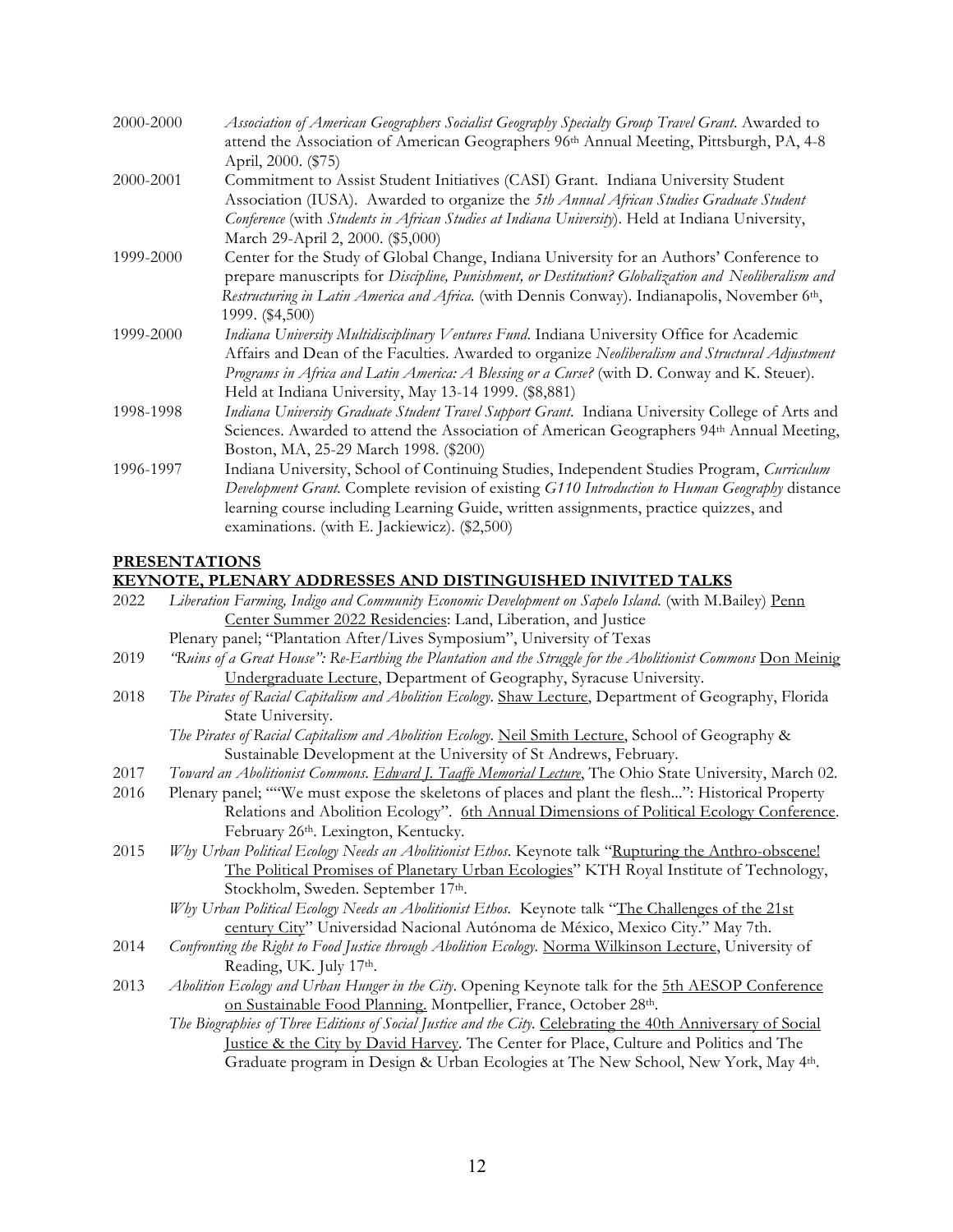| From Abolition Democracy to Abolition Ecology: Race and Nature in the City. Plenary talk for Urban Forests |
|------------------------------------------------------------------------------------------------------------|
| & Political Ecologies Conference. Faculty of Environmental Studies, York University;                       |
| Faculty of Forestry, University of Toronto; and the Humber Arboretum & Centre for                          |
| Urban Ecology. Toronto, Canada April 18-20th.                                                              |

- 2012 *Popular Ethnography and Climate Vulnerabilities: Lessons from the Coweeta Listening Project*. Plenary talk at *Workshop for the 2013 National Climate Assessment Technical Input Report on Rural Communities. US Global Change Research Program, President's Office of Science and Technology Policy (OSTP).*  Charleston, SC. February 14.
- 2011 *Geography of a Revolution: A Symposium on the Legacy of the Detroit Geographical Expedition and Institute—and its Meaning for the Contemporary Study and Politics of Urbanism, Race, and Justice*. Syracuse University. September 30.
	- *Making Hunger Visible: Toward Direct Action Antihunger Politics. Now Urbanism: City Making in the 21st Century and Beyond*. John E. Sawyer Seminars, University of Washington. May 4.
	- *Peas and Praxis: Organizing Food Sovereignty and Food Justice through the Direct Action of the Newtown Florist Club*. *Inaugural Ruby B. Prior Lecture on Food Insecurity*, Indiana University. February, 25th.
- 2010 *Starving For Revolution: Radical Anti-Hunger Politics For Survival in the City.* Plenary speaker at Summer Institute for Economic Geography (SIEG). The University of British Colombia, Vancouver. Week of June 27<sup>th</sup>-July 1<sup>st</sup>. [In addition to talk, was panelist on: 1) *Economic geography inside out: Towards postdisciplinarity?; 2) Policy*, *politics and public economic geographies;* 3) *Writing and publishing economic geographies.*]
	- *Broken Promises Amid the Urgency of Now: Environmental Oppression and the Newtown Florist Club*. King Week at Auburn University 'Inspiring the Strength to Love: One Auburn, One Community', 19th, 2010.
- 2007 *Civic Engagement and Environmental Action, or, If You Don't Do It Nobody Will*. Talk given at Holy Innocents' Episcopal School in Atlanta. Supporting talk for Keynote by Paul Rusesabagina [Rwandan humanitarian whose life the movie *Hotel Rwanda* is based on] October 16th, 2007.
	- *Spaces of Hunger, Memories of Hope: The Co-optation of Radical Grassroots Anti-Hunger Politics*. *John Treacy Memorial Lecture*, Department of Geography at the University of Wisconsin-Madison; May 4th.
- 2006 *Starving for Revolution: The Milwaukee Black Panther Party's Struggle to Feed the Hungry*. Keynote talk for Syracuse Social Movement Initiative's (SSMI) "Radical Politics of Hunger"; Syracuse University Department of Geography, Syracuse New York; February 3rd.
- 2005 *Starving for Revolution: The Milwaukee Black Panther Party's Struggle to Feed the Hungry*. Morris Fromkin Lecture; University of Wisconsin-Milwaukee. November 3, 2005.

#### **INVITED DEPARTMETNAL TALKS**

- 2021 *Re-Earthing from the Sea: Oyster-tecture and Abolition*. (with M. Bailey) School of Landscape Architecture. University of Tennessee. October 4th.
- 2017 Abolitionist Commons, Abolition Ecology and the Racialized Politics of Property. Department of Geography. University at Buffalo, SUNY. November 3rd.
	- Toward the Abolitionist Commons: Abolition Ecology and the Racialized Politics of Property. National Socio-Environmental Synthesis Center (SESYNC), University of Maryland. November 14th.
	- *Resurgens Atlanta*: Racializing the Commons Through Abolition Ecology. Department of Geography, University of South Carolina. February 11th.
- 2016 Abolition Ecology: Property Politics, Megapolitan Political Ecology, and the Re-Territorialization of the Eastern Band of the Cherokee Indians. Sustainable Development Department, Appalachian State University. November 11th.
	- Prefiguring the Urban: The Significance of Cherokee Re-territorialization and Megapolitan Political Ecology in Southern Appalachia. Department of Geosciences, Georgia State University. April 14th.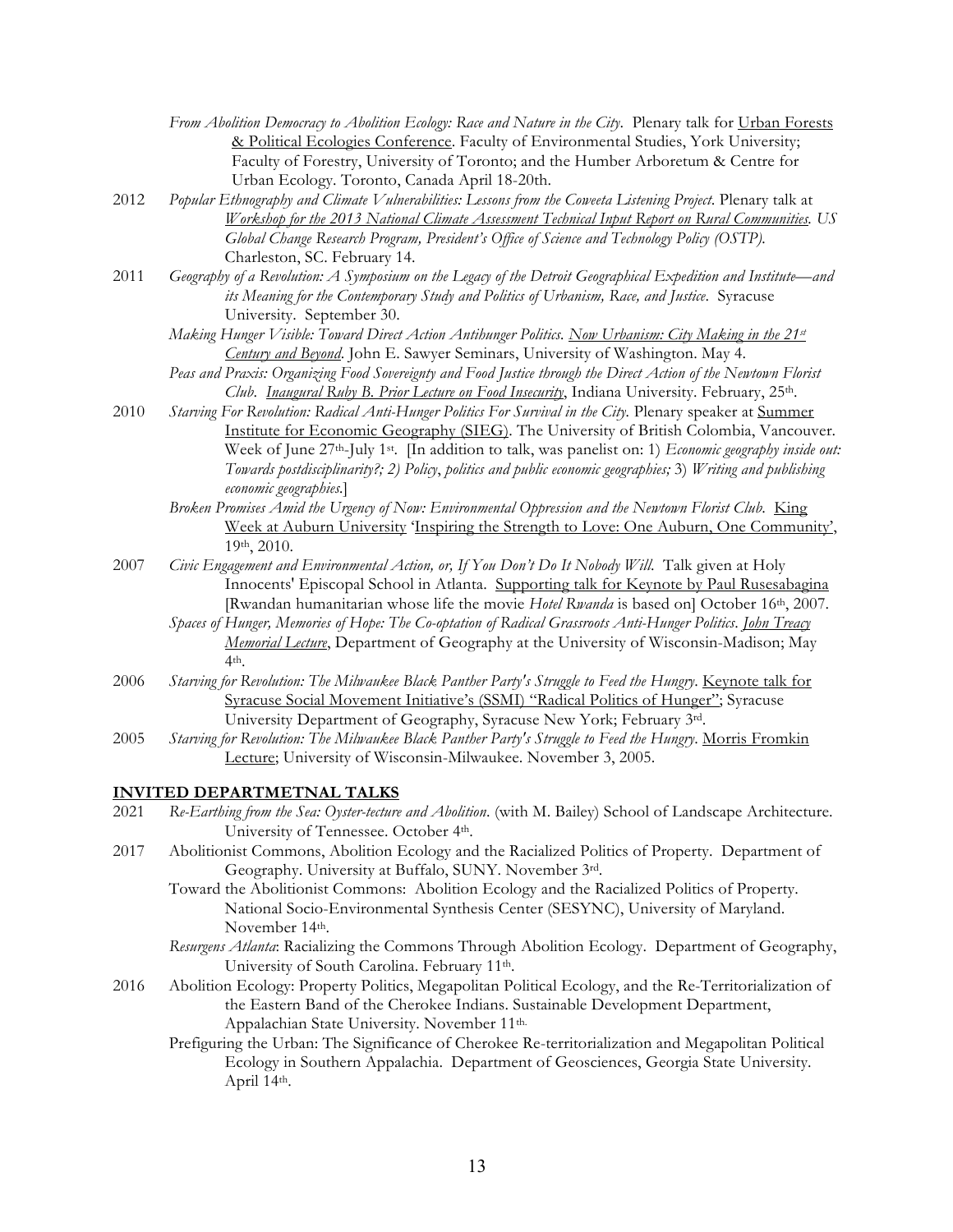- 2015 "We've been studied to Death, We Ain't Gotten Anything"": (Re)claiming Environmental Knowledge Production Through the Praxis of Writing Collective. Department of Geography, Dartmouth College. October 14th.
- 2014 Confronting the Right to Food Justice through Abolition Ecology. University of Kentucky. November 14th.
	- Confronting the Right to Food Justice through Abolition Ecology. Kent State University. October 3rd.
- 2012 *From Abolition Democracy to Abolition Ecology: Race, Nature, and Hunger in the City.* University of Minnesota, Department of Geography. November 27th.
- 2011 Fostering Activist Pedagogy: Teaching as Praxis. Department of Global & Sociocultural Studies, School of International and Public Affairs, Florida International University. November 10th.
	- *Toward Popular Ethnography: Understanding the Urban/Energy/Climate Revolution when the Coweeta Long Term Ecological Research (LTER) Project Meets the Highlander Tradition*. West Virginia University. October 28.
- 2010 *The Coweeta Listening Project: From Ecology to Society and Back Again.* University of Georgia, Odum School of Ecology. September 15th.
	- "*Hoodwinked in the Hothouse": Big Science, Popular Education and Climate Disobedience amidst Neoliberal Climate Politics*. Stanford University, Stanford Humanities Center. May 4th.
	- *"Hoodwinked in the Hothouse": Contesting Neoliberal Climate Politics through Popular Education and Direct*  Action. Michigan State University. Department of Geography. March 19th.
	- *"Hoodwinked in the Hothouse": Contesting Neoliberal Climate Politics through Popular Education and Direct Action*. University of North Carolina, Chapel Hill, Department of Geography. February, 23rd.
- 2009 *Her Tattoo said 'Never Give Up' and His was of a Ruler: The Mobilization of Post-Environmental Politics via Direct Action.* University of Manchester, Department of Geographical & Earth Sciences, Society and Environment Research Group. October, 27.
	- *Her Tattoo said 'Never Give Up' and His was of a Ruler: The Mobilization of Post-Environmental Politics via Direct Action.* University of Glasgow, Department of Geographical & Earth Sciences. October, 23.
	- *Social Movements and the Anarchist Production of Nature.* University of Leeds, School of Geography. October, 20.
	- *Her Tattoo said 'Never Give Up' and His was of a Ruler: Her Tattoo said 'Never Give Up' and His was of a Ruler: The Mobilization of Post-Environmental Politics via Direct Action.* University of Bristol, School of Geographical Sciences. October, 9.
	- *Starving For Direct Action Anti-Hunger Politics: The Continuing Importance of the Black Panther Party and Food Not Bombs.* University of California Berkeley Department of Geography and Institute for the Study of Social Change (ISSC). April 22nd.
	- *Her Tattoo said 'Never Give Up' and His was of a Ruler: Locating Community within 'First World Political Ecology'*. University of Georgia, Department of Anthropology. January 23rd
- 2008 *Her Tattoo said 'Never Give Up' and His was of a Ruler: Dialectically Utopian Pragmatism and the Anarchist Production of Nature*. University of Toronto, Department of Geography. December 5th, 2008.
	- *Her Tattoo said 'Never Give Up' and His was of a Ruler: Dialectically Utopian Pragmatism and the Anarchist Production of Nature*. Shoreham Picket Line Series, CUPE York University, Toronto. December 3rd.
	- *Her Tattoo said 'Never Give Up' and His was of a Ruler: Dialectically Utopian Pragmatism and the Anarchist Production of Nature*. Institute for Women's Studies, University of Georgia. November 14th.
	- *Her Tattoo said 'Never Give Up' and His was of a Ruler: Dialectically Utopian Pragmatism and the Anarchist Production of Nature*. University of Minnesota, Department of Geography. November 7th.
- 2007 *Hunger as a Utopian Political Tactic: From the Feminization of Hunger Striking to the Redefinition of Martyrdom via Fasting*. University of Georgia Department of Philosophy; November 2nd.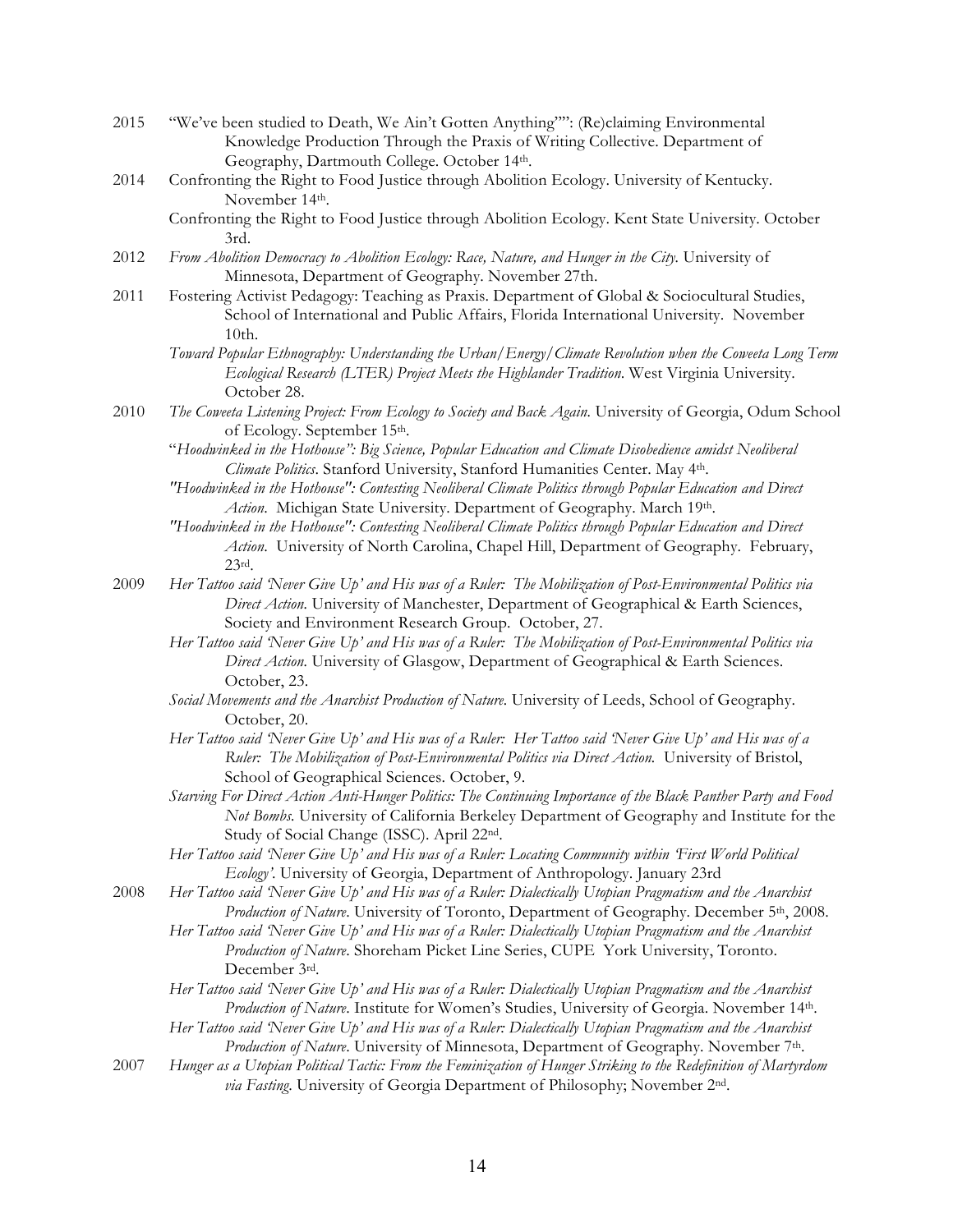- 2006 *Spaces of Hunger, Memories of Hope: The Co-optation of Radical Grassroots Anti-Hunger Politics in Milwaukee*. University of Georgia Department of Geography, Athens, GA; April 20th.
	- *Spaces of Hunger, Memories of Hope: The Co-optation of Radical Grassroots Anti-Hunger Politics in Milwaukee*. University of Illinois Department of Geography Urbana-Champaign, IL, April 7th.
	- *Sustaining Urban Political Ecologies: The Uneven Production of Milwaukee's Urban Environment.* Indiana University Department of Geography. January 20<sup>th</sup>.
- 2005 *The Black Panther Party's Re-scaling of Local Welfare Provision and Political Economy of Feeding Hungry Children. Studies in Political Economy Annual Conference "Towards a Political Economy of Scale", York University, Toronto; February 4.*
- 2004 *Revolutionary Cooks in the Hungry City: The Black Panther Party's (re)Production of Urban Socionature and the Political Ecology of Childhood Hunger.* Southern Illinois University Edwardsville. November 4th.
- 2003 *Guatemalan Streets, Guatemalan Lives.* American Geographical Society's Library Academic Adventurer Series. University of Wisconsin-Milwaukee. November 21st.
	- *Guatemalan Street Workers and the Production of Ordinary Urban Landscapes*. Bachelor of Arts in Global Studies (BAGS) Colloquium. University of Wisconsin-Milwaukee October 21st.
- 2002 *The Social Processes Contributing to Urban Environmental Change: Indianapolis' Inner-city Urban Trees, 1962- 1993.* Michigan State University. March, 2002.
	- *The Social Processes Contributing to Urban Environmental Change: Indianapolis' Inner-city Urban Trees, 1962- 1993.* University of Wisconsin-Milwaukee. March.
	- *An Investigation of the Social Processes Contributing to Urban Environmental Change: Indianapolis' Inner City Urban Forest, 1962-1993*. *Universidad del Valle de Guatemala, Centro de Estudios Ambientales* (Center for Environmental Studies), Guatemala City, Guatemala; November 26th.
	- *An Investigation of the Social Processes Contributing to Urban Environmental Change: Indianapolis' Urban Forest, 1962-1993.* Indiana University Purdue University at Indianapolis, Center for Earth and Environmental Sciences, Indianapolis IN, March 1.
	- *The Ecological Ramifications of Urban Restructuring to Social Justice in Indianapolis, Indiana 1960-1990.* Indiana University Department of Geography, Bloomington IN; January 11.
- 2000 *Urban Agricultural Cooperative Development in South Africa: An Analysis of Grassroots Mobilization as a Means of Contributing to Economic and Food Security*. Indiana University Department of Geography, Bloomington, IN; February 23.
- 1999 *Growing a New Future Together: South African Urban Agricultural Cooperatives and the Dynamics of Grassroots Organization*. African Studies program, Indiana University, Bloomington, IN, November 30.

## **INVITED COMMUNITY SPEAKING ENGAGEMENTS**

- 2021 *Utility Justice & Disparities Across the Board*. Justice & Beyond Louisiana's Weekly Forum. April 23rd.
- 2017 Film Screening panelist for *Demain* organized by French Consulate in Atlanta and UGA's Willson Center. January 11th.
- 2013 Radical Food and Hunger Politics in Toronto. Public event organized as part of the 2013 International Political Economy and Ecology Summer School on the theme of Radical Food and Hunger Politics in the City. Toronto. June 13.
- 2012 EcoFocus Film festival panelist for the climate disobedience film *Bidder 70.* Athens, GA. March 23. "Not Meant to Live Like This: A conversation about the intersection of poverty and disaster response in the wake of Hurricane Katrina (fundraiser in support of survivors). Organized by the *Southern Partners Fund*. The Carter Center, Atlanta, GA. December 13.
- 2011 *The Role of Popular Education in Understanding and Responding to Climate Change.* Symposium on Research Needs and Solutions. *Georgia Climate Change Coalition.* November 17th.
	- Coweeta Listening Project Collective. Discussing the Coweeta "Listening Project". Cowee Community Meeting. September, 26th.
	- Coweeta Listening Project Collective. Coweeta "Listening Project" *Eco-Forum Friday.* Franklin, NC. March 4<sup>th</sup>.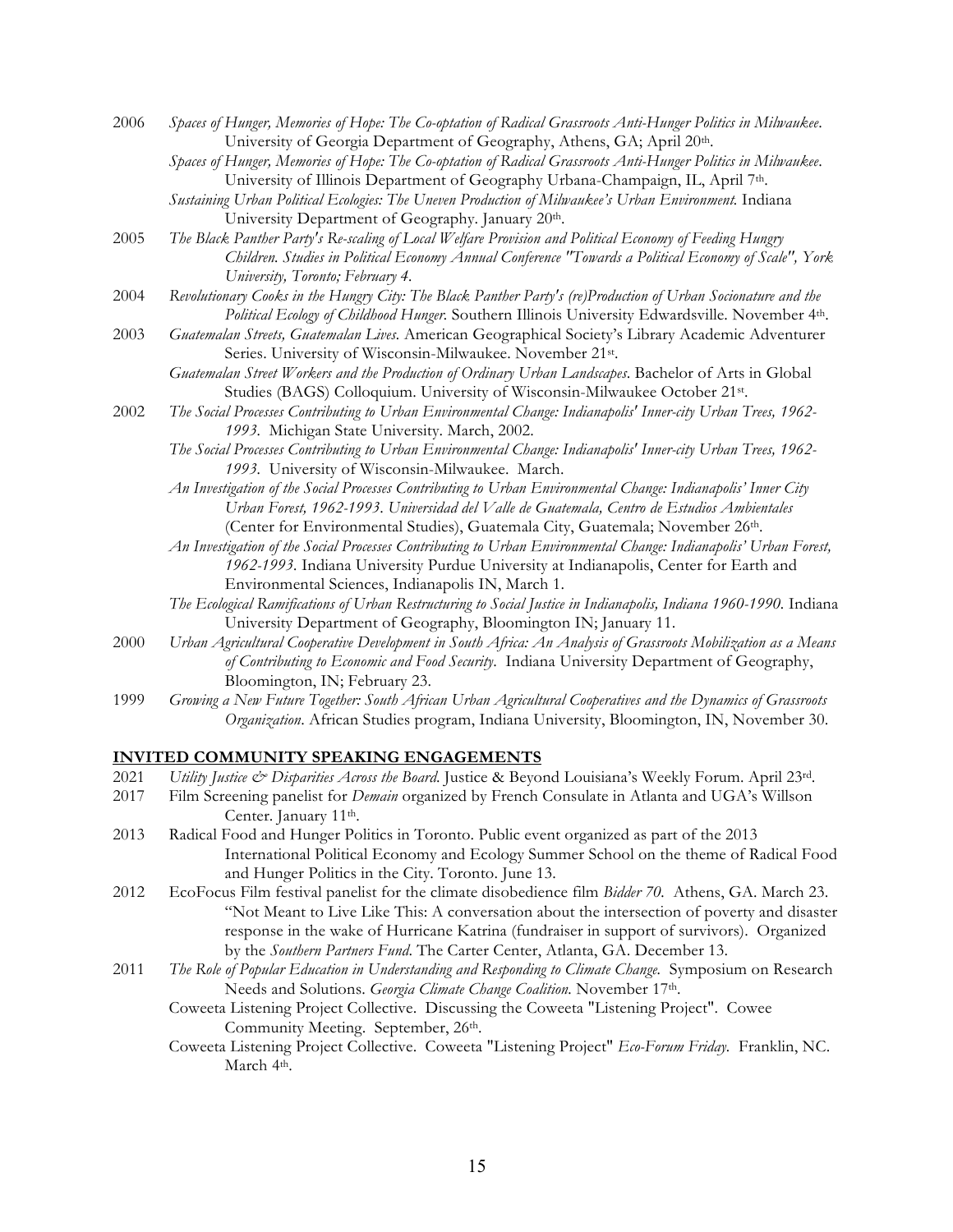- 2010 *Hunger and Anti-Hunger Activism.* Talk for UGA Without Borders. November, 9. *Community Organizing for Non-Profits.* Panelist on session at The Newtown Florist Club's 60th Anniversary Conference, "The Work has Only Just Begun". Gainesville, GA October 7th.
- 2009 *Place Matters*. "Moderated panel discussion in response to *Unnatural Causes*, a documentary that examines how social determinants contribute to health inequities in the United States" Organized by the Richard B. Russell Library for Political Research and Studies. Athens-Clarke County Public Library. April, 26th.
- 2008 *The Geography of Hunger*. Panelist during Hunger and Homelessness week organized by UGA's Chapter of UGA Habitat for Humanity. November 19th.
- 2006 *Starving for Revolution: The Milwaukee Black Panther Party's Struggle to Feed the Hungry* in a special session on *Lessons from Milwaukee's Radical History;* 2006 Midwest Social Forum. Milwaukee, WI; July 7.
- 2004 *The Importance of Activism in the Face of Continued Environmental Degradation*. Talk given at the 2003 organizational meeting of the *Wisconsin Student Public Interest Research Group (WISPIRG)*. University of Wisconsin-Milwaukee, Milwaukee, WI, September 17.

## **INVITED WORKSHOP/PANEL PARTICIPATION**

- 2021 "Inclusive Research and Mentoring" Coastal Research Symposium, University of Georgia Marine Extension and Georgia Sea Grant. May 21.
- 2016 The Nature Conservancy's Urban Conservation Network Annual Meeting: Developing an Information Base to Strategically Address Complex Socio-Ecological Issues in the Urban Context. Emory University. March 8.
- 2013 A History of Radical and Critical Geography in North America." University of British Columbia, Vancouver. March 1-3.
- 2012 Graduate Student Day, Long-Term Ecological Research Network All-Scientists Meeting. "*Thinking outside the ecological box: Incorporating additional disciplines in ecological research."* Estes Park, Colorado, September 14th.
	- *Workshop for the 2013 National Climate Assessment Technical Input Report on Rural Communities. U.S. Global Change Research Program, President's Office of Science and Technology Policy (OSTP).* Charleston, SC. February 13-14.
- *2011 American Studies Association Environmental Culture Caucus,* "Imagining (and Transforming) the Future of Environmental Studies." *Baltimore.* October 21.
	- *The Future of Hope: A Discussion on Impending Cuts & Strategies for Change.* Panelist for event organized by *Georgia Students for Public Higher Education (GSPHE).* March 7th.
	- *International Association for Students in Agricultural and Related Sciences (IAAS) 5th Annual National Summit. Panel participation:* "Climate Change & Food Security". February 20.
- *2004 Summer Institute in Economic Geography* (SIEG). Bristol, U.K. July 11-16. *L'institute-Milwaukee Workshop on the Development of the Milwaukee Economy.* Paper presentation of the *Historical Role of City Parks in Milwaukee's Economic Development and Gentrification* (with S. McKay)*.* May 7th.
- *2001 Biocomplexity Incubation Activity: Integration of Spatial Ecological and Environmental Social Science Methods for Study of Biodiversity and Biocomplexity*. Funded through the National Science Foundation's Biocomplexity Initiative. Indiana University, September 26-28.
- *1999 The Greater Edendale Environmental Network's (GREEN) Workshop on Urban Agriculture for the Next Millennium*. (Organized by the *Greater Edendale Environmental Network*; Sandlie Nadawonde, director) Pietermaritzburg-Msunduzi TLC, City Hall, Pietermaritzburg, South Africa, July 16.

#### **INVITED TALKS RELATED TO PEDAGOGY**

- 2015 Introduction to Urban Political Ecology. Department of Anthropology, Dartmouth College. October 14th.
- *2011 The Athens Urban Food Collective: Direct Action through Direct Learning.* University of Georgia, Office of Sustainability. October 7th.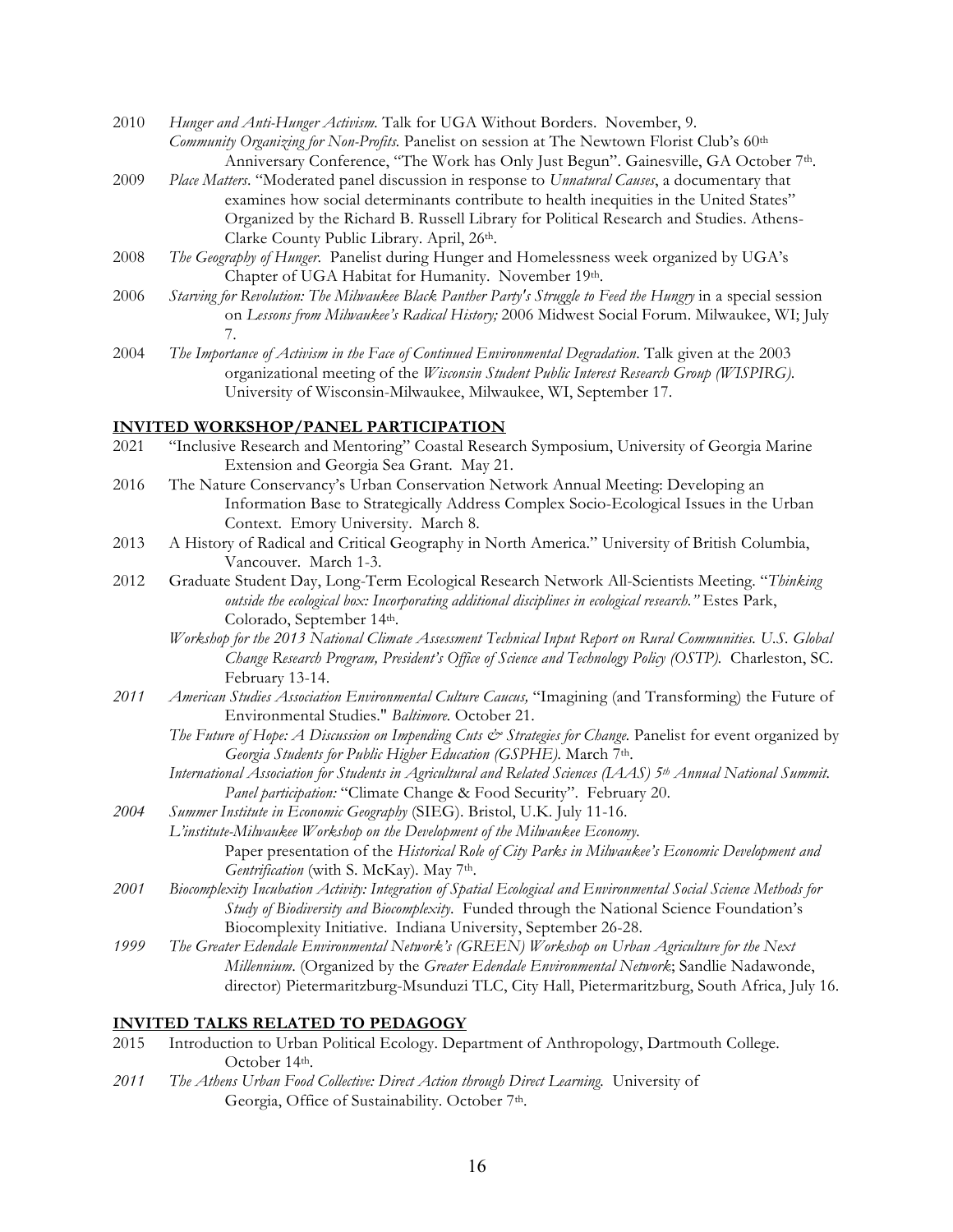|      | of Geography and Now Urbanism Graduate Seminar, May 6th.                                                       |
|------|----------------------------------------------------------------------------------------------------------------|
| 2009 | Nature. University of Leeds. School of Geography. Guest seminar in the Spaces of Radical                       |
|      | Thought Seminar; part of Leeds' MA Activism and Social Change. October, 20 <sup>th</sup> .                     |
|      | Community Organizing and Environmental Justice. University of Georgia, School of Law, Land                     |
|      | Use Clinic Practicum. Given guest seminar in (Fall 2008, Spring 2009, Fall 2009, Fall 2010).                   |
| 2005 | Enriching Your Teaching with Service Learning. University of Wisconsin-Milwaukee. Institute for Service        |
|      | Learning. November 9th.                                                                                        |
|      |                                                                                                                |
|      | <b>PAPERS PRESENTED AT PROFESSIONAL MEETINGS AND SYMPOSIA</b>                                                  |
| 2021 | Re-Earthing from the Sea: Oyster-tecture and Abolition. (with M. Bailey). 76th Annual Meeting of the           |
|      | American Association of Geographers. on-line                                                                   |
|      | "Remembering and Honoring the Life and Work of Dr. Bobby Wilson" SEDAAG Annual Meeting                         |
|      | Florence, AL, November 20st.                                                                                   |
| 2019 | "Ruins of a Great House": Re-Earthing the Plantation and the Struggle for the Abolitionist                     |
|      | Commons" Housing Justice In #Unequalcities Launch Conference, Los Angeles, CA,                                 |
|      | February 1st.                                                                                                  |
|      | "An Abolition Ecology Perspective on Community Solar as Energy Reparations" Dimensions of                      |
|      | Political Ecology Conference (DOPE 9), Lexington, KY February 23rd                                             |
| 2018 | "The Pirates of Racial Capitalism and Abolition Ecology" 72 <sup>nd</sup> Annual Meeting of the Association of |
|      |                                                                                                                |
|      | American Geographers, New Orleans, LA April 13th.                                                              |
| 2017 | "Toward an Abolitionist Commons". Dimensions of Political Ecology Conference (DOPE 2017),                      |
|      | Lexington, KY February 25th.                                                                                   |
|      | "Double Dispossession: The Transformation of Everyday Coastal Life, Culture, and Identity through              |
|      | Gentrification & Environmental Injustice". (with Dean Hardy) Dimensions of Political                           |
|      | Ecology Conference (DOPE 2017), Lexington, KY February 25th.                                                   |
|      | "Toward the Abolitionist Commons". 71st Annual Meeting of the Association of American                          |
|      | Geographers, Boston, MA April 6th.                                                                             |
|      | "Flood Risk Transformations: Territories of Race and Vulnerability on a Barrier Island." (with Dean            |
|      | Hardy) 71st Annual Meeting of the Association of American Geographers, Boston, MA<br>April 7th.                |
| 2016 | "Prefiguring the Urban: The Significance of De/Re-territorialization, Property and the Commons for             |
|      | the Eastern Band of the Cherokee Indian (EBCI)". 70th Annual Meeting of the Association                        |
|      | of American Geographers, San Francisco, CA, March 31st.                                                        |
| 2014 | (with B.J. Burke, M. Welch Devine, S. Gustafson, J. L. Rice, T. Gragson, D. Nelson, S.Evans). Can              |
|      | science writing collectives overcome barriers to more democratic communication and                             |
|      | collaboration? Lessons from environmental communication praxis in southern Appalachia.                         |
|      | 69th Annual Meeting of the Southeast Division of the Association of American Geographers.                      |
|      | Athens, GA; November 24th                                                                                      |
|      | (with J. L. Rice and B. J. Burke) The Democratization of Climate Change Knowledge: Heterodox                   |
|      | Ethico-Political Theory in Southern Appalachia. 110th Annual Meeting of the Association of                     |
|      | American Geographers. Tampa, FL; April 9.                                                                      |
| 2013 | (with J. L. Rice, S. Gustufson, B. J. Burke, T. Gragson, D. Nelson, S. Evans, M. Welch-Devine)                 |
|      | "Public Engagement through the Sustained Coproduction of Ecological Knowledge:                                 |
|      | Lessons from the Coweeta Listening Project." 68th Annual Meeting of the Southeastern                           |
|      | Division of the Association of American Geographers, Roanoke, Virginia November 25.                            |
|      | "'From Abolition Democracy to Abolition Ecology: Rethinking Metabolizing Race and Hunger in                    |
|      | the City." 109 <sup>th</sup> Annual Meeting of the Association of American Geographers, Los Angeles,           |
|      | CA; April 10.                                                                                                  |
| 2012 | (with G. Boggs) "We Make the Road by Talking: Teacher Education Partnership through an Ethic of                |
|      | Mutual Aid." The Seventh International Conference on the Dialogical Self, Athens, GA;                          |
|      | October 28                                                                                                     |

*Radical Anti-Hunger Politics for Survival in the City.* University of Washington. Department

17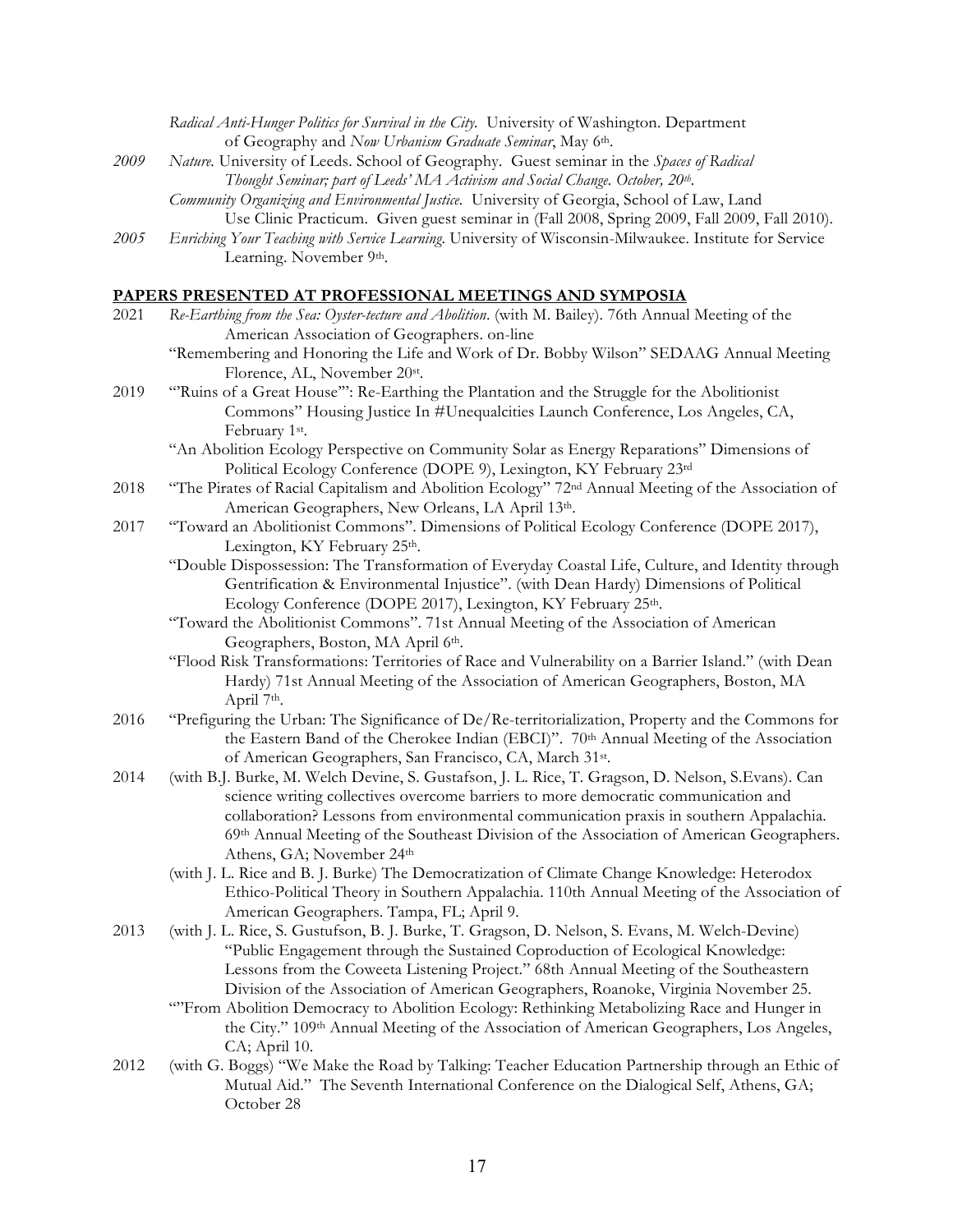- "Listening to Nature, Listening to Community: Progress from the Coweeta Listening Project (CLP)." 2012 Coweeta LTER Summer Symposium. June 15. (with Vercoe, R., Allen, K., S. N. Bonney, J. P. Brosius, D. Charles, B. Crawford, J. A. Demoss, D. Hardy, S. Heisel, N. Heynen, R. G. de Jesús-Crespo, N. Nibbelink, L. Parker, C. Pringle, A. Shaw, L. Van Sant, M. Welch-Devine) "Magnifying Complexity: Using The Integrative Framework to understand exurbanization in Macon County, North Carolina." 2012 Coweeta LTER Summer Symposium. June 15.
- "Welcome to the 'Sunny Side' of Hell: Tritium comes to the T.V.A. and other Atomic Adventures." 108th Annual Meeting of the Association of American Geographers, New York, NY; February 24th.
- 2011 "Organizing Against Apocalypse: Popular Climate Struggle as Epistemology for Understanding the Neoliberalization of Nature." 107th Annual Meeting of the Association of American Geographers, Seattle, WA; April 13th.
- 2010 (with S. Gustafson. and T. Gragson) "Southern Appalachian Exurbaniztion and the Importance of Megapolitan Political Ecology." Coweeta Long-Term Ecological Research (LTER) Summer Symposium. Franklin, NC. June, 29th.
	- *""*Hoodwinked in the Hothouse': The Politics of Climate Justice, Popular Education and Citizen Science." 106<sup>th</sup> Annual Meeting of the Association of American Geographers, Washington, D.C.; April 17th.
- 2009 (with J. Rhodes) "The Interlocking Politics of Radical Ideology, Race, and Organizing through the Life of Lorenzo Kom'boa Ervin.*"* 16th Annual Mini-Conference on Critical Geography. Athens, GA; October 23rd.
	- *"*Her Tattoo said 'Never Give Up' and His was of a Ruler: Dialectically Utopian Pragmatism and the Anarchist Production of Nature*.*" 105th Annual Meeting of the Association of American Geographers, Las Vegas, NV; March 23rd.
- 2008 "*Hunger as an Utopian Collective Political Tactic.*"104th Annual Meeting of the Association of American Geographers, Boston, MA; April 15th.
- 2007 (with D. Mitchell) "Cooking up Civil Disobedience for the Hungry: 'Food Not Bombs' and the Rebirth of Radical Anti-hunger Politics*.*" 103rd Annual Meeting of the Association of American Geographers, San Francisco, CA; April 19th.
- 2006 "Spaces of Hunger, Memories of Hope: The Neoliberal Co-optation of Radical Grassroots Anti-Hunger Politics in Milwaukee." 102nd Annual Meeting of the Association of American Geographers, Chicago, IL; March 10.
	- (with P. Hossler) "Revolutionary Neoliberalizations and the Illegitimate State: Milwaukee's Food System and (Re)Production of Urban Hunger." 102nd Annual Meeting of the Association of American Geographers, Chicago, IL; March 9.
- 2005 "Bending the Bars of Empire from Every Ghetto to Feed the Kids: The Black Panther Party's Politics of Scale and the Political Ecology of Urban Hunger." 12th Annual Mini-Conference on Critical Geography Conference, Miami University Oct 29.
	- (with P. Roy and H. A. Perkins) "The Dialectics of Urban Environmental Metabolization and Social (Re)production: Race, Gender, Labor and the Production of Milwaukee's Urban Environment*.*" 12th Annual Mini-Conference on Critical Geography Conference, Miami University Oct 29.
	- (with P. Hossler) "Revolutionary Neoliberalizations and the Illegitimate State: Milwaukee's Food System and (Re)Production of Urban Hunger." 12th Annual Mini-Conference on Critical Geography Conference, Miami University Oct 29.
	- "Defending the Right to Survive: The Black Panther Party's Production of Space and Nature via The Political Ecology of Urban Hunger." Capitalism, Nature, Socialism Anniversary Conference 'Ecology, Imperialism and the Contradictions of Capitalism', York University, Toronto; July 23.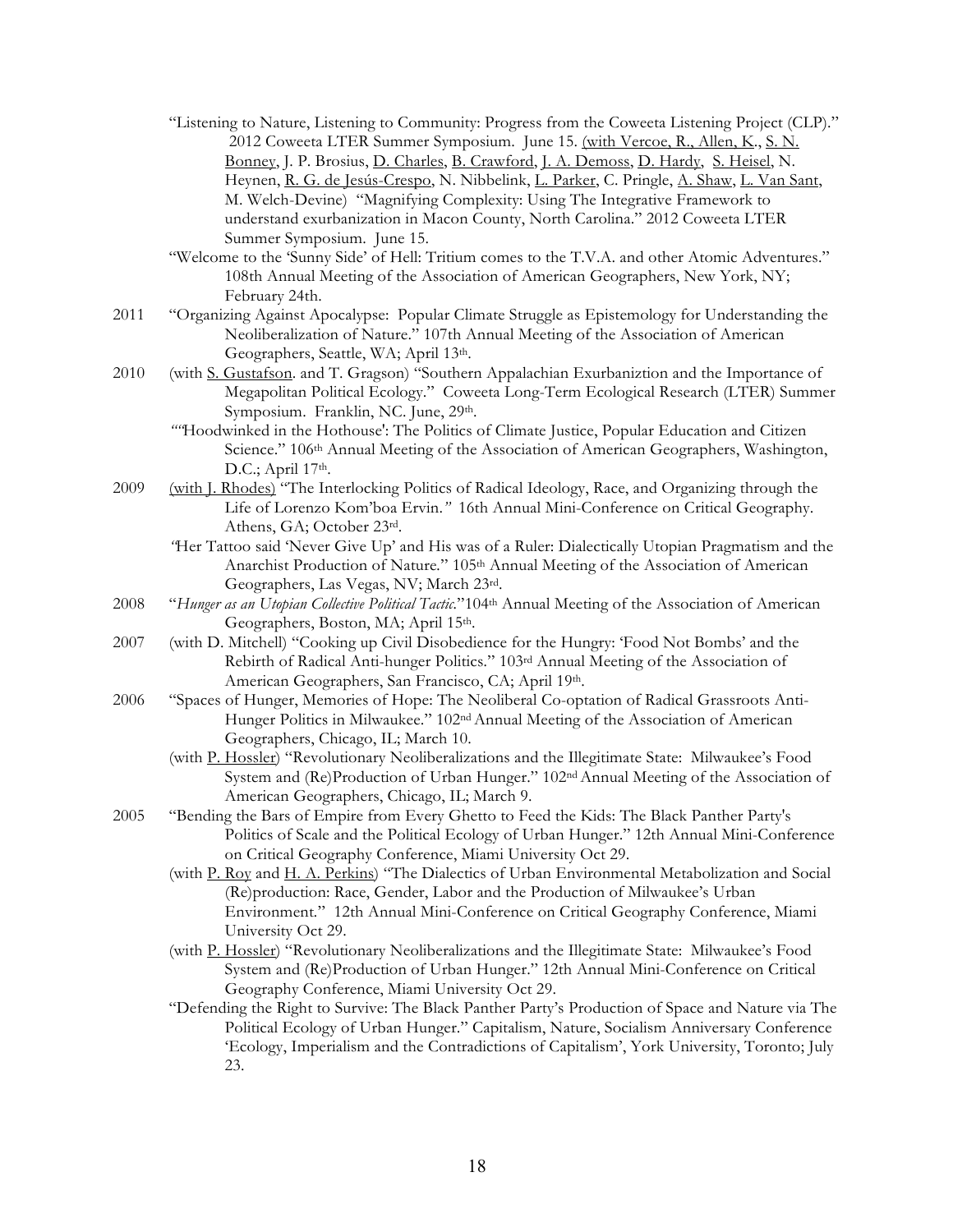- "Defending the Right to Survive: The Black Panther Party's Production of Revolutionary Culture via the Political Ecology of Urban Hunger." 101st Annual Meeting of the Association of American Geographers, Denver, CO; April 7.
- (with P. Roy and H.A. Perkins). "The Metabolization of Milwaukee's African American Urban Environment." 101st Annual Meeting of the Association of American Geographers, Denver, CO; April 8.
- "The Black Panther Party's Free Breakfast for Children Program and the Importance of Radical Historical Geographies and Revolutionary Praxis*.*" 4th International Conference of Critical Geography, México City, January 10.
- 2004 "Revolutionary Cooks in the Hungry City: The Black Panther Party's (re)Production of Urban Socionature and the Political Economy of Hunger." Mini-conference on Critical Human Geography, Terre Haute, Indiana; October 1.
	- "Monuments and Median Strips: Street Laborers' Appropriation of Guatemala City's Built Environment for Consumption." 100<sup>th</sup> Annual Meeting of the Association of American Geographers, Philadelphia, PA; March 16.
	- (with J. Njeru) *"*The Battle of Urban Species: Unleashed Dogs, Trampled Flora and the Will the be 'Natural'". 100<sup>th</sup> Annual Meeting of the Association of American Geographers, Philadelphia, PA; March 15.
	- (with H.A. Perkins) "Private Property and Uneven Green: Urban Lessons for Global Environmental Fetishism." 100th Annual Meeting of the Association of American Geographers, Philadelphia, PA; March 17.
	- (with W. Lin) "The Social Production of Urban Environmental Injustice: Thinking and Acting on the City." 100th Annual Meeting of the Association of American Geographers, Philadelphia, PA; March 16, 2004.
- 2003 (with H.A. Perkins and J. Wilson) "Inequity in an Urban Reforestation Program: The Impact of Urban Political Economy." Association of American Geographers Joint East Lakes/West Lakes Division Meeting, Kalamazoo, MI: October 16.
	- "Between Labor and Landscape: Street Workers Appropriation of Guatemala City's Urban Nature." 2003 Critical Geography Conference, Champagne-Urbana, IL; October 4.
	- "Environmental Equity within Milwaukee's Urban Forest." 2003 National Urban Forestry Conference, San Antonio, TX; September 20.
	- (H. A. Perkins and J. Wilson) "Housing Based Inequity in an Urban Reforestation Program: Challenges Facing Greening Milwaukee." Pace Institute for Environmental & Regional Studies- New York, New York. April 11th.
- 2002 "Seeing the Forest for the Trees: Urban Political Ecology, Scale and Social Justice versus Ecological Efficiency within the Urban forest." 98th Annual Meeting of the Association of American Geographers, Los Angeles, CA; March 23.
- 2001 "Urban Forest Changes in Indianapolis, Indiana 1960-1990: An Investigation into the Underlying Social Drivers." 2001 National Urban Forestry Conference, Washington D.C.; September 8.
	- (with S. Nadawonde) "Growing a New Future, One Turnip at a Time? Urban Political Ecology and Scale in the not so "New South Africa"". 97th Annual Meeting of the Association of American Geographers, New York, NY; March 1.
- 2000 (with D. Conway). "Opposing Neoliberal Destruction, Building Community, Relying on Social Capital, and Sustaining Human Development." "Globalization and Third World Development in the Twenty-First Century", Athens, GA; April 10.
	- (with M.E. Reisinger and P. Hossler). "Struggling for Support: The Dynamics of Boycott Endorsements and the Farm Labor Organizing Committee." 96th Annual Meeting of the Association of American Geographers, Pittsburgh, PA; April 6.
	- (with D.C. Knudsen and F. Hansen). "Transmission of Information in a Learning Economy: The Example of the Danish Hog/Pork Industry." 96th Annual Meeting of the Association of American Geographers, Pittsburgh, PA; April 6.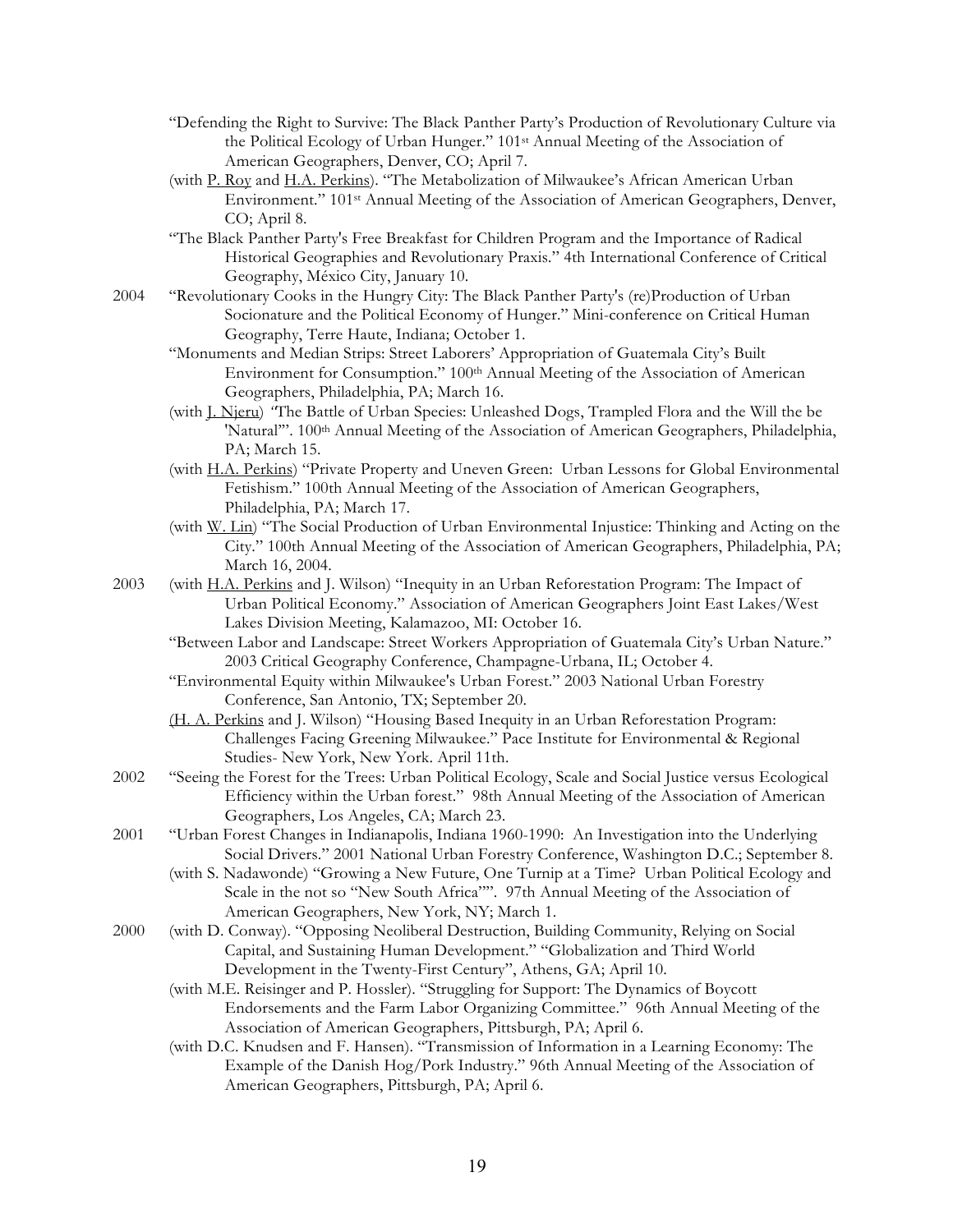| "South African Petty-Capitalist use of the Urban Built Environment." 5th Annual African Studies |  |
|-------------------------------------------------------------------------------------------------|--|
| Graduate Student Conference, Bloomington, IN; April 1.                                          |  |

- 1999 "Of Ants and Anthills: Recent Transformations within South Africa's Urban Landscape." 10th Annual Geography Graduate Student Conference, Miami University, Oxford, Ohio; November 14.
- 1998 "South Africa's Regime of Crisis: An Empirical Analysis." East Lakes Division of the Association of American Geographers. Columbus, Ohio, October 31.
	- "The Spatial Dialectic: A Regionalized Regulation Analysis of the South African Economy 1970- 1991." 94th Annual Meeting of the Association of American Geographers. Boston, Massachusetts, March 28.
- 1997 "An Analysis into Uneven Development Within the South African Provinces." 7th Annual Graduate Student Conference, Columbus, Ohio, November 1.
	- (with D.C. Knudsen E. Jackiewicz, J. Boggs) "The Philosophical Underpinnings of Postmodernity: the Critique of Reason from Hegel to Rorty." 93rd Annual Meeting of the Association of American Geographers, Fort Worth, Texas, April 2.
	- (with D. Munn, D., and D.C. Knudsen) "Euroweb." 93rd Annual Meeting of the Association of American Geographers, Fort Worth, Texas, April 3, 1997.
	- (with O. Touchstone and D.C. Knudsen). "A Comparison of Minimum Information Models for the Analysis of Commuting Patterns." 93rd Annual Meeting of the Association of American Geographers, Fort Worth, Texas, April, 4.
- 1996 (with D.C. Knudsen and D. Munn) "Euroweb: An Experiment in Geographic Education." 6th Annual Graduate Student Conference, Bloomington, Indiana, November 2.

#### **POSTER PRESENTATIONS**

- 2015 (with J. L. Rice, B. J. Burke, S.J. Gustafson, T. Gragson, M. Welch-Devine) "Advancing Socioecological Insights into Long-Term Ecological Change through the Sustained Co-Production of Ecological Knowledge: Lessons from the Coweeta Listening Project (CLP)" 2015 Coweeta LTER Summer Symposium. June 3.
- 2012 (with S. Gustafson) "Steep Slope Mapping, Local Ordinances, and Environmental Politics in Exurban Appalachia." 2012 Coweeta LTER Summer Symposium. June 15.
- 2004 "Revolutionary Cooks in the Hungry City: The Black Panther Party's Re-scaling of Local Welfare Provision and Political Economy of Hunger." Summer Institute in Economic Geography, University of Bristol, Bristol, U.K. July 11-17.
	- (with S. McKay). "Urban Nature, Public Space and Gentrification: Historical Change in Three Milwaukee City Parks". Summer Institute in Economic Geography, University of Bristol, Bristol, U.K. July 11-17.
- 2001 "An Investigation of the Role Socioeconomic Factors have on Urban Forest Change in Indianapolis, 1962-1993*.*"Indiana Department of Geography, Poster presentations for *National GIS Day*, Bloomington, Indiana, November 15.
- 1998 (with H. Garbharran, J. Seagroves, R. Spears) "Results of 1998 field survey assessments of water availability, sanitation, and health conditions in Briardene informal settlements, KwaZulu Natal, South Africa." Poster Presentation, Southeastern Division of the Association of American Geographers. Memphis, Tennessee, November 22-24.

#### **DISCUSSION PANELIST AT NATIONAL CONFERENCES**

- Author Meet Critics: Kian Goh's *Form and Flow: The Spatial Politics of Urban Resilience and Climate Justice*. 76th Annual Meeting of the American Association of Geographers. on-line, 2021
- Author Meet Critics: George Henderson's *Blind Joe Death's America: John Fahey, the Blues, and WritingWhite Discontent*. 76th Annual Meeting of the American Association of Geographers. on-line, 2021
- Author Meet Critics: Eliot Tretter's *Shadows of a Sunbelt City: The Environment, Racism, and the Knowledge Economy*  in Austin. 70<sup>th</sup> Annual Meeting of the Association of American Geographers, San Francisco, CA, March 31st, 2016.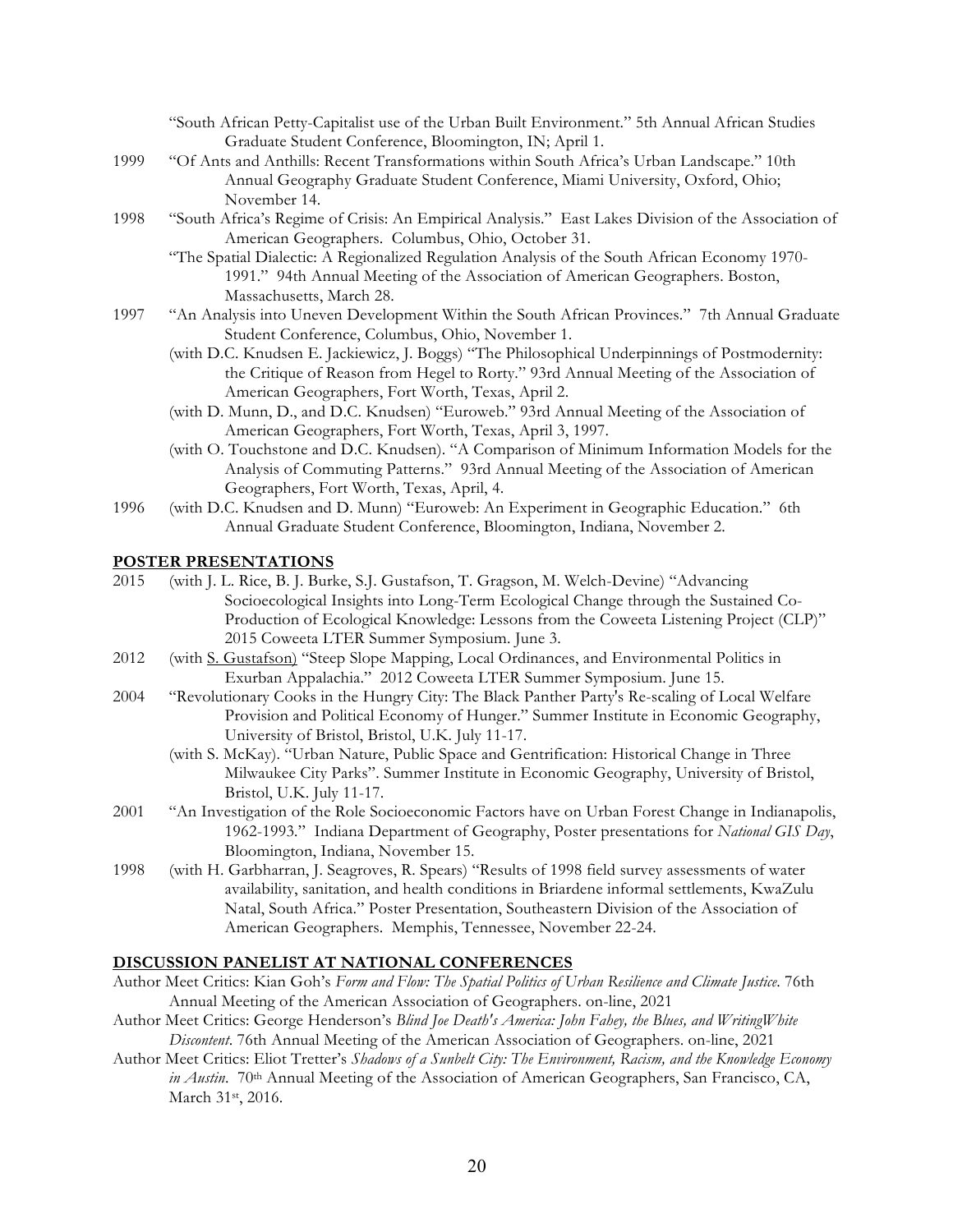- *The Co-Production of Long-Term Socio-Ecological Research. 2015 LTER All Scientists Meeting. Estes Park, CO; September 1st, 2015.*
- *Histories of Radical and Critical Geography. 109th Annual Meeting of the Association of American Geographers, Los Angeles, CA; April 10th, 2013.*
- *Exploring Integrating Socioecological Connections within LTER: Considering the Coweeta Listening Project (CLP) as a Model.". Long-Term Ecological Research Network All-Scientists Meeting. Estes Park, Colorado, September 16th, 2012.*
- *The Role of Race in Critical Geography.* 108th Annual Meeting of the Association of American Geographers, New York, NY; February 24th, 2012.
- *The Troy Davis Execution: Life and Death in the Racial State.* 2011 Southeastern Division of the Association of American Geographers (SEDAAG) Annual Meeting, Savannah, GA. November 21st, 2011.
- The Right to Nature/The Right to the City: Humans, Non-humans, and Environmental Justice. 107th Annual Meeting of the Association of American Geographers, Seattle, WA; April 13th, 2011.
- *The Shock of the Poetic: Critical Dialogue with Merrifield's Magical Marxism.* 107th Annual Meeting of the Association of American Geographers, Seattle, WA; April 13th, 2011.
- *Anarchism, Autonomia, and the Spatiality of Revolutionary Politics and Theory.* 105th Annual Meeting of the Association of American Geographers, Las Vegas, NV; March 23rd, 2009.
- *City/Life/Matter: Re-Thinking Urban Ecologies.* 105th Annual Meeting of the Association of American Geographers, Las Vegas, NV; March 26th, 2009.
- *Neil Smith's Uneven Development 25 Years Later*. 105th Annual Meeting of the Association of American Geographers, Las Vegas, NV; March 26th, 2009.
- Author Meets Critics; Our Daily Bread by Geoff Mann. 104th Annual Meeting of the Association of American Geographers, Boston, MA, April 20th, 2008.
- *Radical Geography 40 Years On*. 104th Annual Meeting of the Association of American Geographers, Boston, MA, April 20<sup>th</sup>, 2008.
- *Anarchism and Geography: Praxis and Pedagogy*. 103rd Annual Meeting of the Association of American Geographers, San Francisco, CA; April 19th, 2007.
- *Racialized Poverty.* 103rd Annual Meeting of the Association of American Geographers, San Francisco, CA; April 18th, 2007.
- *The 'Nature' of Urban Political Ecology*. 103rd Annual Meeting of the Association of American Geographers, San Francisco, CA; April 19th 2007.
- *Neoliberalism, Nature, and Governance.* 102nd Annual Meeting of the Association of American Geographers, Chicago, IL; March 10th, 2006.
- *Class War and Geography: Revisiting the 1886 Haymarket Square Massacre.* 102nd Annual Meeting of the Association of American Geographers, Chicago, IL; March 7-11 2006.
- *Towards a New Radical Geography: Voices from the Summer Institute in Economic Geography*. Panelist; 101st Annual Meeting of the Association of American Geographers, Denver, CO; April 5-9, 2005.
- *Erika Doss: Author Meets Audience*. Panelist; 101st Annual Meeting of the Association of American Geographers, Denver, CO; April 5-9, 2005.
- *Globalization's Many Dimensions: Destructive, Disciplinary or Contradictory?* Panelist; 100th Annual Meeting of the Association of American Geographers, Philadelphia, PA; March 14-19, 2004.
- *Regreening the Metropolis.* Panelist; 100th Annual Meeting of the Association of American Geographers, Philadelphia, PA; March 14-19, 2004.
- *Finding Democracy in a New South Africa.* 96th Annual Meeting of the Association of American Geographers, Pittsburgh, PA; April 4-8, 2000.
- *African Urban Issues: South Africa's "Informal" Sector*, 94th Annual Meeting of Association of American Geographers 94th Annual Meeting. Boston, Massachusetts, 25-29 March 1998.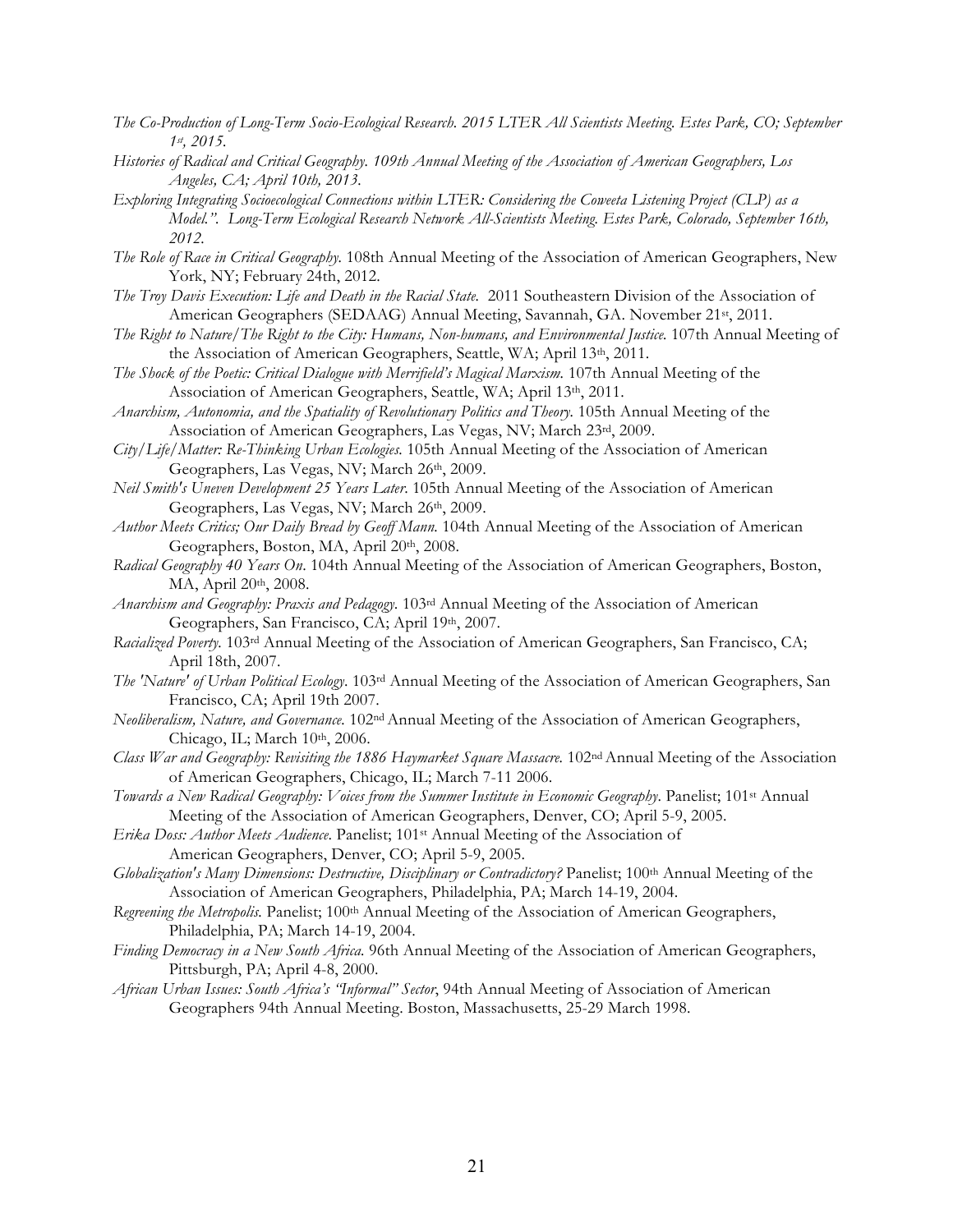### **INVITED CONFERENCE SESSION/WORKSHOP DISCUSSANT OR RAPPATEUR**

- *Discussant (two sessions): The Political Ecology of Urbanization: UPE Beyond the City? 2016 Dimensions of Political Ecology (DOPE) Conference. Lexington, KY; February 26th, 2016.*
- *Discussant: Land Use, Nature, and Governance. 2016 Dimensions of Political Ecology (DOPE) Conference. Lexington, KY; February 26th, 2016.*
- *Discussant: Political ecology across the rural-urban divide: Examining places, patterns, and processes "in between". 109th Annual Meeting of the Association of American Geographers, Los Angeles, CA; April 13, 2013.*
- *Discussant: Energy and Crises of Capitalism II: Governance and the Contradictions of Liberalized Energy Markets.* 108th Annual Meeting of the Association of American Geographers, New York, NY; February 24th, 2012.
- *Discussant: Rancière and Spatial Politics.* 106th Annual Meeting of the Association of American Geographers, Washington D.C., April 14th, 2010.
- *Discussant: Neoliberal urban-environmental reconfigurations I: Civic environmentalism and governance.* 104th Annual Meeting of the Association of American Geographers, Boston, MA, April 19th, 2008.
- *Discussant; New Perspectives into Neoliberal Governance and Process.* 102nd Annual Meeting of the Association of American Geographers, Chicago, IL; March 7-11 2006.
- *Discussant; Infrastructures of Feeling.* 102ndAnnual Meeting of the Association of American Geographers, Chicago, IL; March 7-11 2006.
- *Discussant; Citizenship and Urban Politics* Paper session at the 12th Annual Mini-Conference on Critical Geography Conference, Miami University October 28-29, 2005.
- *Discussant*; *Political Ecologies in the Exurban Regions I: Preserving Nature, Environmental Conflicts and Discourses*; *Paper session at the* 100th Annual Meeting of the Association of American Geographers, Philadelphia, PA; March 14-19, 2004.
- *Discussant*; *Globalization's Many Dimensions: Destructive, Disciplinary or Contradictory? Paper session at the* 100th Annual Meeting of the Association of American Geographers, Philadelphia, PA; March 14-19, 2004.
- *Rappateur*; *Biocomplexity Incubation Activity: Integration of Spatial Ecological and Environmental Social Science Methods for Study of Biodiversity and Biocomplexity*. Indiana University, September 26-28, 2001.
- *Discussant*; *Sustainable Urban Development in the South*. 96th Annual meeting of the Association of American Geographers, Pittsburgh, PA; April 4-8, 2000.

## **TEACHING OVERSEAS STUDY COURSES**

"Urban Environmental Change in Guatemala" January 3-23, 2004. In conjunction with E. Castellanos, *Universidad del Valle de Guatemala*, *Centro de Estudios Ambientales*. 7 students.

## **GRADUATE COURSES**

Graduate Courses Taught through UGA's Department of Geography:

- *G8920 Social Theory in Geography: Geographies of Racial Capitalism*
- *G8910 Seminar in Geographic Thought and Methods*
- *G8690 Directed Problems in Human Geography*
- *G8630 Seminar on Urban Political Ecology*
- *G8630 Seminar on the Geographies of Justice*
- *G8620 Seminar on Marx*
- *G8305 Seminar on Ethnography*
- •

Graduate Courses Taught through UGA's Integrative Conservation (ICON) Ph.D. Program:

- ICON 8001 *Integrative Conservation I – Theoretical Foundations of an Integrative Approach*
- ICON 8002 *Integrative Conservation II – Application of Integrative Principles and Perspectives Through Case Studies*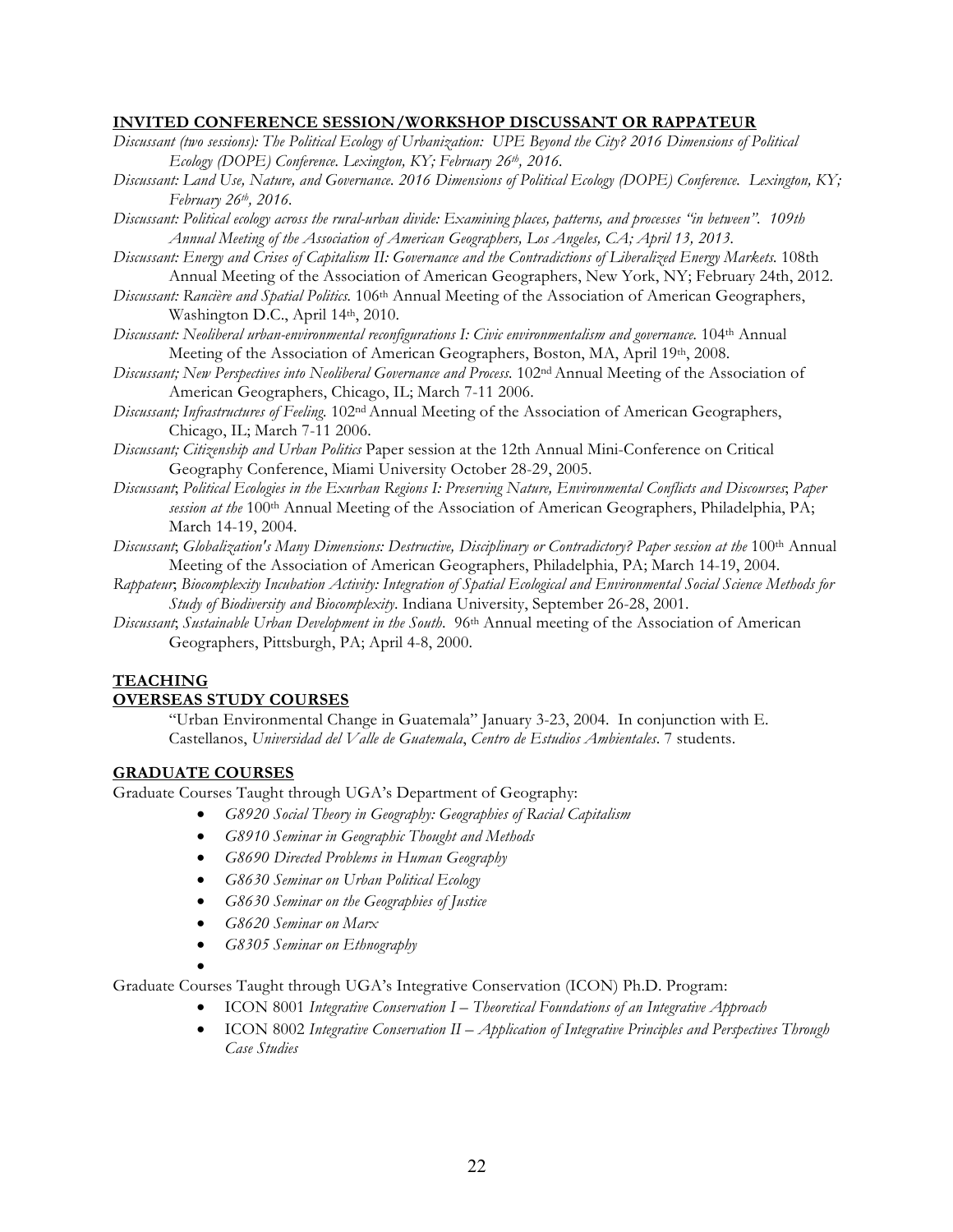Graduate Courses Taught through University of Manchester's (UK) Department of Geography.

• *Climate Change Politics and Activism* (Fall 2009)

Graduate Courses Taught through UW-Milwaukee's Department of Geography:

- *G999 Graduate Independent Studies*
- *G905 Urban Selected Topics in Geography: Urban Political Ecology*
- *G905 Selected Topics in Geography: Politics of Scale*
- *G810/G910 Techniques of Research and Presentation*

Graduate/Undergraduate Courses Taught at UGA's Department of Geography:

- *G4(6)630 Advanced Urban Geography: Urban Political Ecology*
- *G4(6)630 Advanced Urban Geography: Urban Social Movements (service learning)*
- *G4(6)630 Advanced Urban Geography: Urban Climate Justice (service learning)*
- *G4(6)630 Advanced Urban Geography: Immigrant Rights and the City (service learning)*
- *G4(6)632 Urban Social Movements (service learning)*
- *G4890 Athens Urban Food Collective (service learning)*

Graduate/Undergraduate Courses Taught at UW-Milwaukee's Department of Geography:

• *G564 Urban Environmental Hazards: A Political Ecology Approach* 

## **UNDERGRADUATE COURSES**

Undergraduate Courses Taught through Spelman College Food Studies Program

• Black Food Geographies

Domestic Field Study Courses Taught through University of Georgia's Department of Geography

- Geography of the Georgia Coast Domestic Field Study Program
	- o GEOG 2610: Geography of Georgia
	- o GEOG 4630: Urban Political Ecology
	- o GEOG 4810: Conservation Ecology and Resource Management

Undergraduate Courses Taught through University of Georgia's Department of Geography

- *G1101 Introduction to Human Geography*
- *G1125 Resources, Society, and the Environment*
- *G1130 Introduction to World Geography*
- *G 3620 Globalization and the Modern World*
- *G3630 Introduction to Urban Geography (service learning)*
- *G3620 Globalization and the Modern World*
- *G3990 Internship in Geography*
- *G4890 Athens Urban Food Collective Service Learning (service learning)*
- *G4921 Directed Topics in Independent Research (service learning)*
- *G4921 Urban Food* (*service learning)*

Undergraduate Courses Taught through University of Wisconsin-Milwaukee's Department of Geography:

- *G699 Undergraduate Independent Studies*
- *G650 Geography Field Work*
- *G350 Conservation of Natural Resources*
- *G120 Our Physical Environment*
- *G125 Introduction to Environmental Geography D2L (on-line)*
- *G125 Introduction to Environmental Geography (service learning)*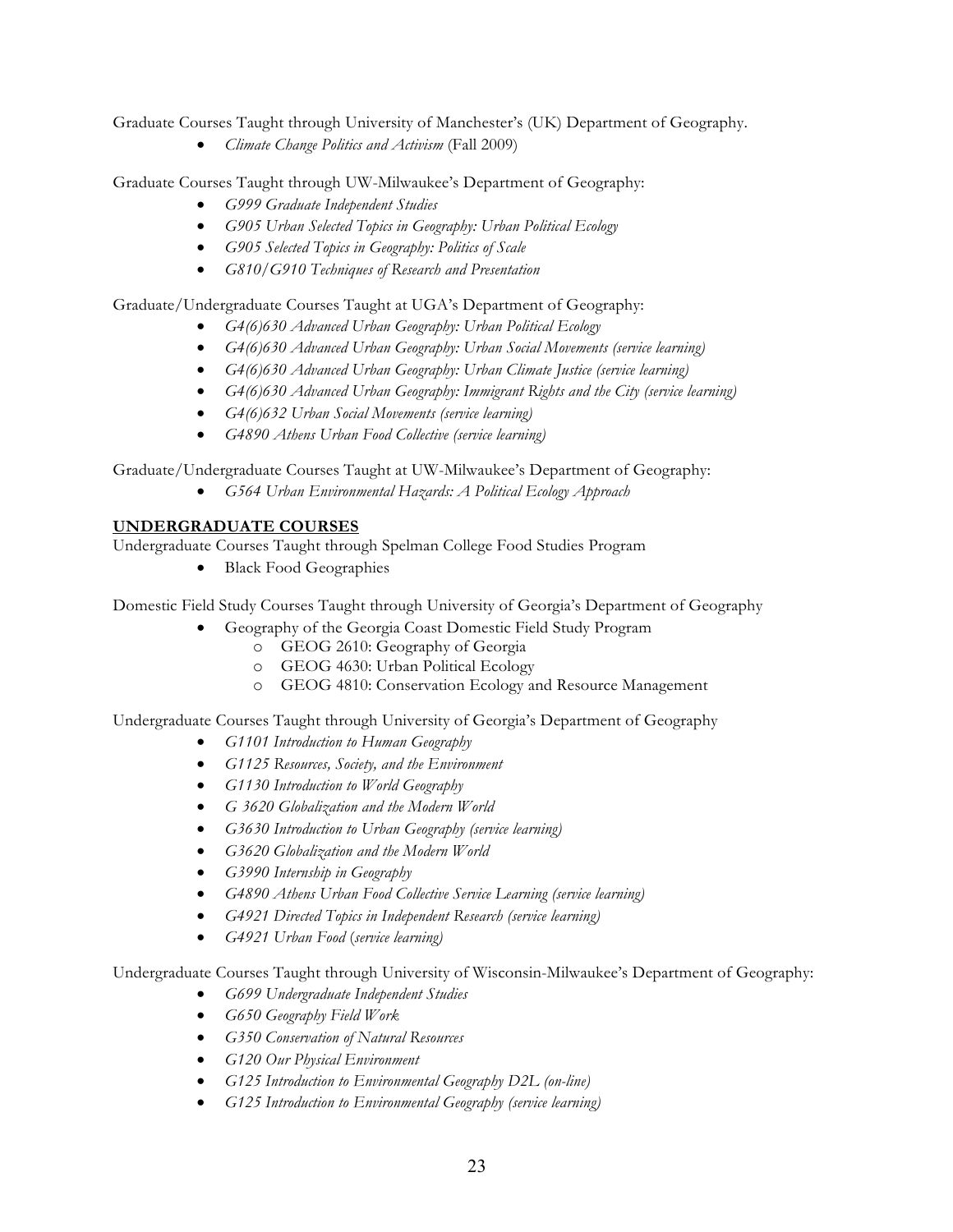Undergraduate Courses Taught through University of Wisconsin-Milwaukee's Bachelors in Global Studies (BAGS) Program:

• *Global 201 International Trade/Environmental Changes*

Undergraduate Courses Taught through Indiana University's Department of Geography:

- *G326 Geography of North America;*
- *G323 Geography of Latin America;*
- *G315 Environmental Conservation: A Political Ecology Approach;*
- *G237 Computer Cartography and Geographic Information Systems;*
- *G235 Introduction to Geographic Methods*;
- *G120 Introduction to World Regional Geography;*
- *G110 Introduction to Human Geography*

Courses Taught through the Indiana University Independent Study Program, Department of Extended Studies:

- *G326 Geography of North America (completely on-line);*
- *G110 Introduction to Human Geography*

## **GRADUATE STUDENT SUPERVISION**

### *Ph.D. Supervisor*

Vanessa Raditz (UGA Geog; co-advised with H. Kurtz)

- Jessica Martinez (UGA Geog; co-advised with S. Holloway) "The *Un*Makings *Re*Makings of Home in the Athens Borderlands: DIA's Affective Politics of Organizing Community and Solidarities"
- Shelly Biesel (UGA Anthro; co-advised with D. Nelson) "Gender Identity (Re)Formation and Bioenergy Development"
- Jill Gambill (UGA Geog/ICON) "The adaptive management of sea level rise: Case Studies from Tybee Island, Savannah and the Southeastern United States"
- Caroline Keegan (UGA Geog) "Unmaking the Myth of Agricultural Exceptionalism: Racial Capitalism, H-2a Labor, and the "Nature" Of Agriculture In Georgia's Farm Labor System" (2021)
- Nikki Luke (UGA Geog) "Finding the Time: Valuing the Social Reproduction of Labor in Atlanta's Electricity Politics" (2020)
- Daniela Aiello (UGA Geog) "Housing Displacement in the Racialized City: Comparative Geographies of Eviction in Atlanta and Vancouver" (2019)
- Brian Williams (UGA Geog) "Cotton, Chemicals, and the Political Ecologies of Racial Capitalism". (2018)
- Richard Milligan (UGA Geog) "Riparian Emergence and Assemblage: Ecopolitics of Race Nature in the Altamaha River System" (2016)
- Levi Van Sant (UGA Geog/ICON) "Plantation Geographies: Agriculture, Race, And Science In The South Carolina Lowcountry, 1865-Present" (2016)
- Ellen Kohl (UGA Geog) "Permanence of the Struggle: Race, Gender, and Environmental Justice in Gainesville, Georgia*."* (2015)
- Patrick Huff (UGA Anthro; co-advised with T. Gragson) "An Alternative Politics of Value: An Ethnographic Study of Value within New Orleans Social Movements." (2014)
- Seth Gustafson (UGA Geog) "Urban Political Ecology and the Politics of Exurban Environmental Knowledge in post-2008 Southern Appalachia*."* (2014)
- Jason Rhodes (UGA Geog) "Finding Value in Racism: The Spatial Choreography of Black & White in Early Twentieth Century Atlanta." (2013)
- Graham Pickren (UGA Geog) "Understanding the Emerging E-Waste Regime: The Politics of Certification and Labeling in the Electronics Recycling Industry". (2013)
- Peter Hossler (UGA Geog) "Catching Whom? Understanding the Historical-Geographical Unevenness within Milwaukee's Health Care Safety Net." (2011)
- Parama Roy (UWM Geog; co-advised with J. Kenny after my departure from UWM): "Urban Political Ecology, Racial Inequality and the Uneven Metabolization of Milwaukee's Urban Forest." (2008)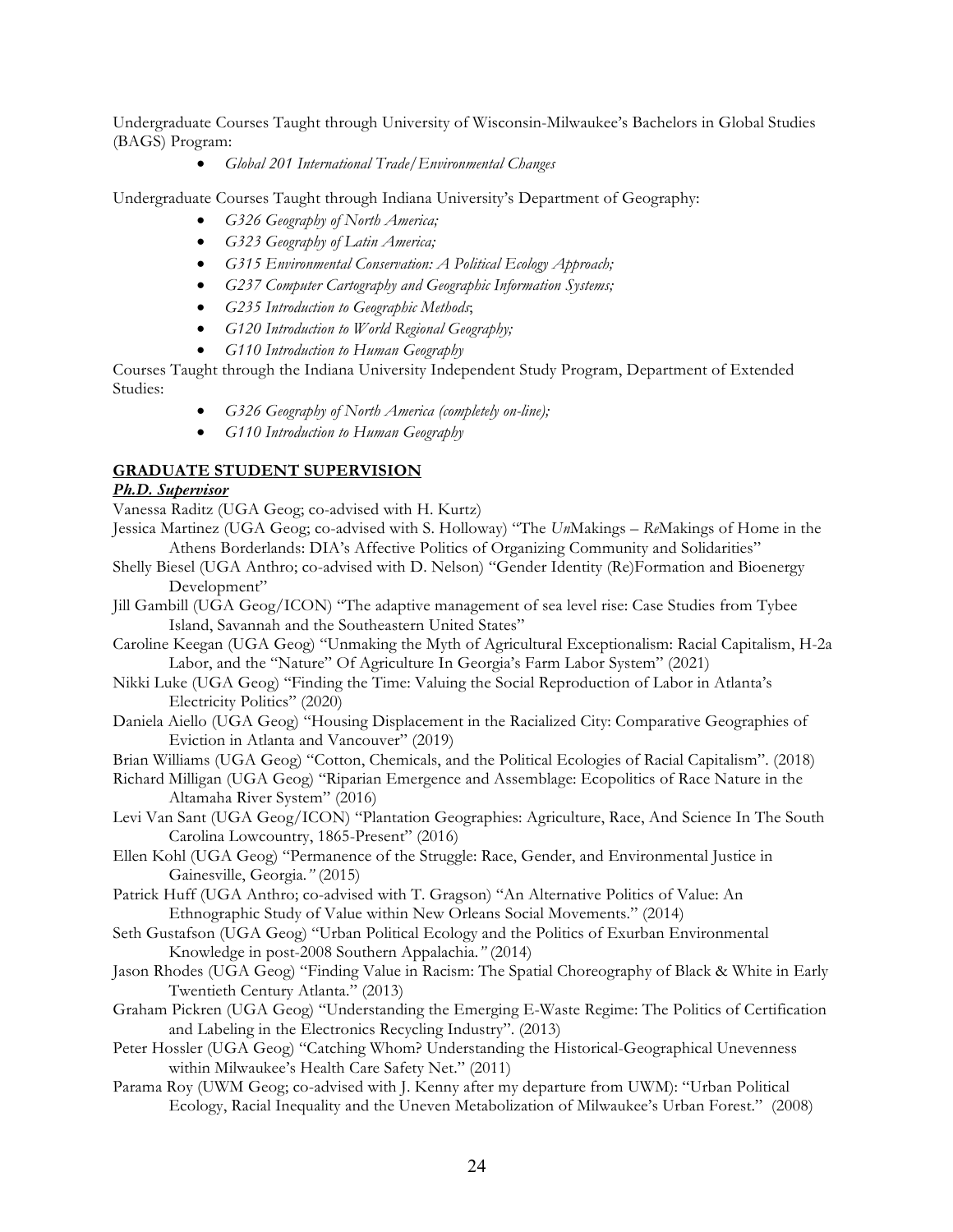- Jeremia Njeru (UWM Geog; co-advised with J. Kenny after my departure from UWM): "The Political Ecology of Urban Forestry in Kenya: The Case of Karura Forest in Nairobi." (2008)
- Harold Perkins (UWM Geog): "Neoliberalization and the retrenchment of public forms of investment: An Investigation into the Impact of Urban Economic Restructuring on Urban Green Infrastructures." (2006)

### *Ph.D. Committee Member*

Corrie Jean Navis (UGA Warnell/ICON) TBD

Hannah Morris (UGA Warnell/ICON)

Coleman Allums (UGA Geog) "White Suburban Secession in Atlanta"

- Scott Markley (UGA Geog) "Planning Spatial Obsolescence: Racial Capitalism, the Home Owners' Loan Corporation, and the Production of Racialized Devaluation"
- Jeff Beauvais (UGA Ecology/ICON) "Fishing, Greenwashing, and the Built Environment: Contested Domains of Racial Capitalism on the South Carolina Coast"
- Sameera Gujarathi (UGA Ecology/ICON) "People and Policy: Exploring the two links between Economic Growth and the Environment"
- Tara Crawford (UGA Forestry/ICON) "Towards A 'Decision-Making' Culture: Creating Public Value in Fish and Wildlife Management Contexts"
- Jonathan McCombs (UGA Geog) "White Washing Green Spaces: Race and Nature in the Gentrification of Budapest's 8th District"
- Rachel Will (UGA Geog/ICON) "The Greening of Atlanta: Technocratic Subjectivities and Urban Ecological Outcomes on the Atlanta BeltLine" (Graduated 2019)
- Adam G. Clause (UGA Forestry/ICON) "Conservation Biology of Tree Dragons (Squamata: Anguidae: Abronia): An Integrative Approach to Preserving a Threatened Clade."
- Richard Vercoe (UGA Geog/ICON) "The Chilote Question: Conserving Agrobiodiversity and Agrarian Systems."
- Heather Gallivan (UGA Anthro) Translating "No Take" for the Coral Triangle Initiative in the Nusa Penida Marine Park."
- Annie MacFadyen (UGA Anthro) "Livelihood Interventions and Environmental Governance of the Biodiverstiy Conservation Corridors project in Central Vietnam." (2018)
- Jillian Howard (UGA Forestry/ICON) "Prime real estate for salamander conservation: An integrated approach to conserving wildlife in built landscapes." (2018)
- Jennifer Bloodgood (UGA Forestry/ICON) "Evaluating Green Sea Turtle (Chelonia mydas) Nutritional Needs and Understanding People's Perceptions of Sea Turtle Rehabilitation." (2016)
- Brian Crawford (UGA Forestry/ICON) "Drivers, Terrapins, and Roads: Integrative Conservation of a Declining Species in Coastal Georgia." (2016)
- Alana Shaw (UGA Geog/ICON) ""The Sea is Our Garden": Iñupiaq Subsistence, Indigenous Knowledge and the 'Politics of Nature' in the Context of Arctic Offshore Drilling and Development. (2015)
- Catarina Passidomo (UGA Geog) "Right to (Farm) the City": Food Sovereignty, Urban Agriculture and Social Justice in Havana and New Orleans." (2013)
- George Boggs (UGA School of Ed) "Read, sweat, write, teach, wonder: How do service-learners come to understand the needs of the community they serve in the settings in which they learn?" (2012)
- Matthew Mitchelson (UGA Geog): "Up the River (From Home): Where Does the Prisoner Count?" (2010)
- Michelle Palma (UGA Geog) "Constructing the Coast: A Study of Access to the Los Angeles Urban Coast" (2012)
- Priscilla McCutcheon (UGA Geog) "Defining Racial Identity and Addressing Hunger through Black Religious Food Programs." (2011)
- Falguni Mukherjee (UWM Geog): "GIS and Spatial Technologies in Urban Governance" (2009)
- Deanna Schmidt (UWM Geog): "Neighborhood-Based Organizations and the Production of Space, Milwaukee, Wisconsin, 1968-1988." (2008)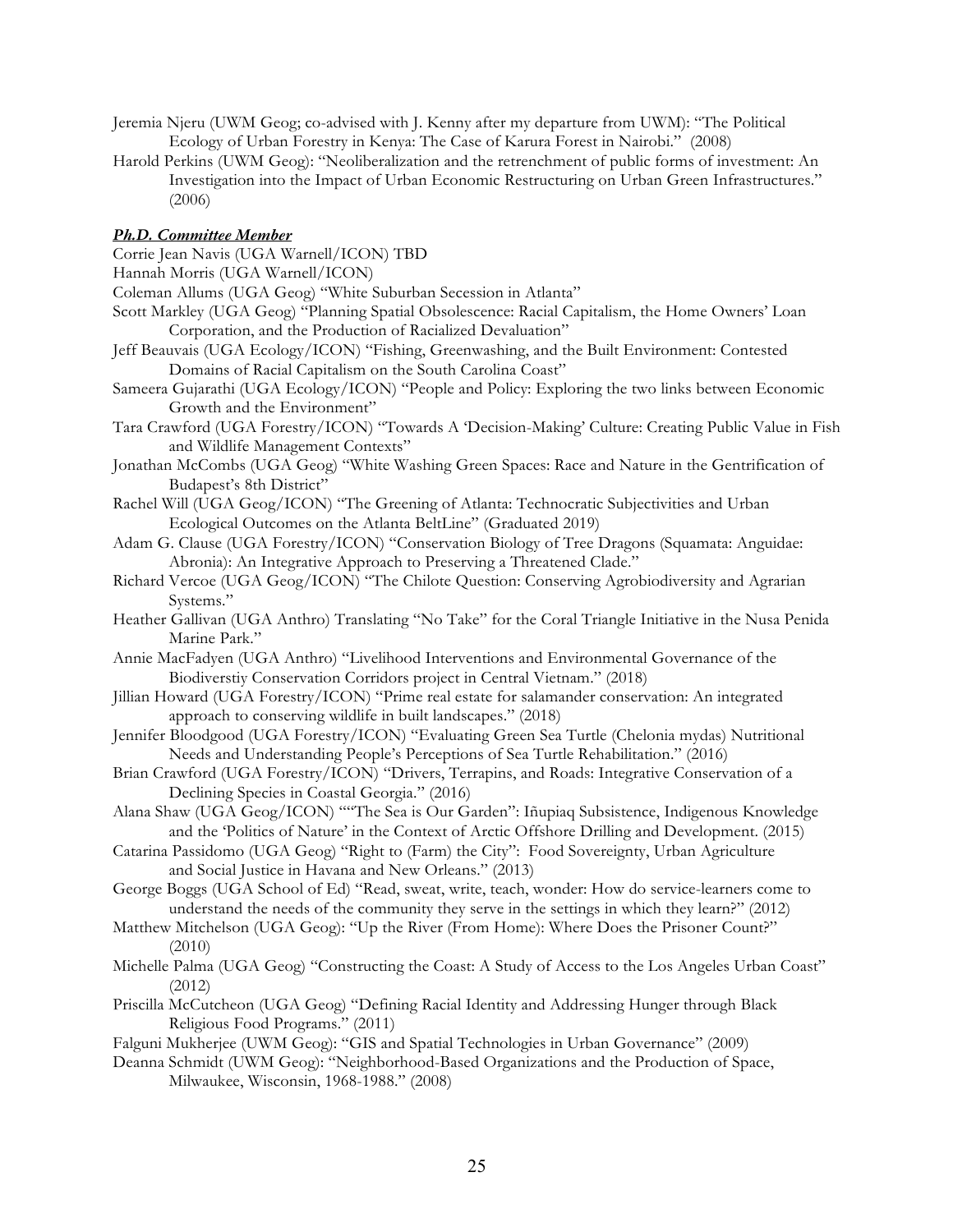Wen Lin (UWM Geog): "Social Constructions of Gis in a Non-Western World: The Case of Shenzhen, China." (2008)

Lorne Platt (Geog): "Park Equity in Milwaukee: A spatial view of environmental injustice." (2008) Theresa Fitzpatrick (UWM Urban Studies): Urban sustainability and sprawl. (2008)

#### *M.A. Supervisor*

Caroline Keegan (UGA Geog) "Uneven Redevelopment in New Orleans Restaurant Industry" (2016)

- Stanley Underwood (UGA Geog): "A Deleuzian Analysis of Reproductive Justice Politics: Rethinking the Political Significance of Affect and Identity." (2013)
- Megan Freeman (UGA Geog): "Finding Food for the People: A Spatial Analysis of Athens' Food Gleaning Network." (2010)
- Jay Bowen (UGA Geog): "Geographies of Direct Action and Homelessness: The Mad Housers' Role in Improving the Lives of an Athens Homeless Population." (2010)
- Michele Flippo (UGA Geog): "Food for 'Us': Understanding the Dynamics of Personal Politics and Ideas of Community in the Common Ground Community Garden." (2009)
- Graham Pickren (UGA Geog): "Invisible Housing: Social Movement Responses to the Studentification and Displacement of Urban Manufactured Housing Communities." (2008)
- Ellen Kohl (UGA Geog): "Working the Waters: The Political Ecologies of Scale and Georgia's 100 Year Drought." (2008)
- Seth Gustafson (UGA Geog): "Something Wicked This Way Comes: Social Movement Framings of the Globalizing of Atlanta During Olympic-related Urban Restructuring, 1990-1996." (2008)
- Kathleen Doherty (UWM Geog): "Mediating Critiques of the Alternative Food Movement: Growing Power in Milwaukee." (2006)

Ryan Holz (UWM Geog): Non-thesis option (2005)

#### *M.A. Committee Member*

Aileen Nicolas "Mapping Healthcare Access For Undocumented People In Athens-

Clarke County Using Qualitative GIS" (expected graduation 2022)

- Maya B Henderson (UGA Geog) Carbon Colonialism in the "Green" City: Colonial and Capitalist Social Relations in Urban Climate Action
- Gretchen Lange Bailey (UGA Environmental Planning and Design) "Building the non-insurgent commons: The story of People's Park at UGA" (2021)
- Gabrielle Lichtenstein (UGA Geog): "'Reclaim Our Power!": The Geographies of Utility Justice in Northern California (2021)
- Timothy Nicholas Moss (UGA Environmental Planning and Design) Confronting the 'Triple Bottom' Lie: A Framework of Considerations to Prioritize Social Equity in environmental Initiatives (2021)
- Whitney Barr (UGA Environmental Planning and Design) "Designing for the culture and the triple bottom line: (How) can heritage crop landscapes, offer a physical design response to "plantation futures"? (2021)
- Jenny Sanders (UGA Warnell) "Mowers vs. Growers: Riparian Buffer Management in The Southern Blue Ridge Mountains, U.S.A." (2019)
- Coleman Allums (UGA Geog): "The Politics of Secession: Race and Place in Atlanta-area Cityhood Movements." (2017)
- Ian Rossiter (UGA Geog): "Shrimps in space: Participatory Mapping of shrimper and private spaceport competition for spatial planning." (2017)
- Jonathan Magee (UGA Geog) "From Poor Farm to Community Farm: The Politics of Inclusion at a Community Food Project." (2017)
- Melanie J. Bowerman (UGA Environmental Planning and Design) "Parks that Provide: Incorporating Food Forests into Urban Public Space." (2016)
- Eduardo Romero Dianderas (UGA Anthro) "Documents, Forests and Alternative Governmental Projects in the Margins of The State: A Case Study from Ampiyacu Basin, Peruvian Amazonia." (2015)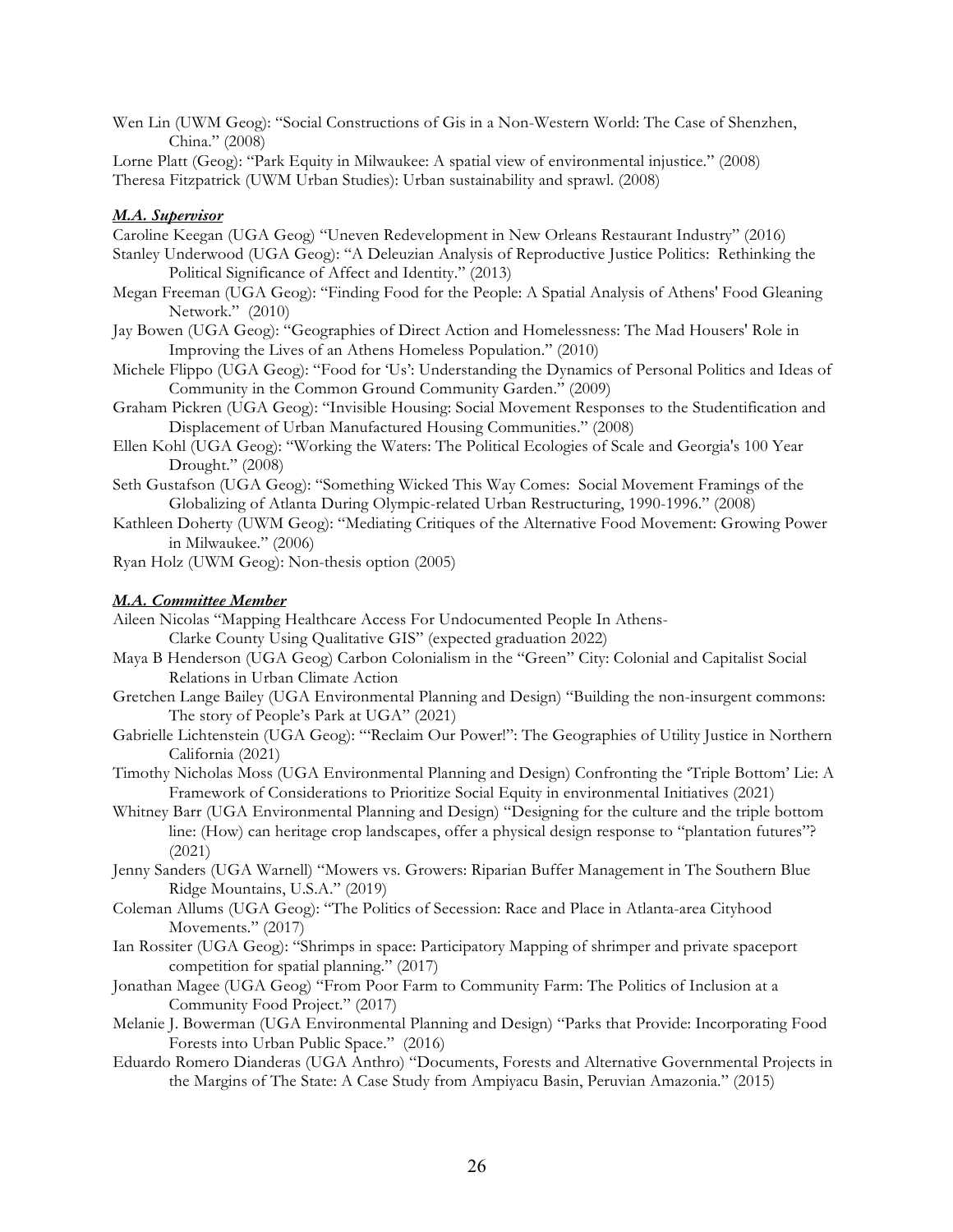- Lindsey Glass (UGA Environmental Planning and Design) "Involving the Folk: A dialogue between community leaders and local government officials on citizen participation in East Athens, Georgia." (2014)
- Mark Wiest (UGA Anthro) "Normative values and the legitimacy of law in the Chesapeake Bay Oyster Fishery." (2013)
- Nick Gonsalves (UGA Geog) "Climate Change and the City: Environmental Justice and Political Economy in New York City's Climate Change Adaptation Planning." (2013)
- Gloria Jean Howerton (UGA Geog) "Coding of place and impacts of social barriers in small-scale neighborhood grocery stores: a case study in Athens, Georgia." (2013)
- Chalres Miller (UGA Geog) "X Marks the Spot: Decoding the Hurricane Katrina 'X' Through Urban Memory of New Orleans Residents." (2013)
- Michy McCreary (UGA Landscape Architecture) "Sustainable Food, Sustainable Cities: Optimizing Ecosystem Services in Urban Agricultural Landscapes." (2012)
- Claire Bolton (UGA Geog) "They Will Build Houses and Dwell in Them" Faith, Service and Politics at the Open Door Community in Atlanta." (2012)
- Brandi Gordon (UGA Geog) "Appropriation of Rurality: A Hybrid Approach to Understand Amenity Migration in Costa Rica's Tropical Mountains." (2012)
- Amber Christoffersen, (UGA Landscape Architecture) "The Space Between: Small-Scale Design for Urban Revitalization." (2011)
- Emily Anderson (UGA Geography) "Talking about hunger: A case study of two emergency food providers in Athens, Georgia." (2011)
- Jennifer Walker (UGA Landscape Architecture): "Incorporating the contemporary food complex into the practice and process of landscape architecture." (2010)
- Michelle Palma (UGA Geog): "Constructing Diversity: A Case Study of a Demographically Diverse Suburban High School." (2008)
- Seneca Holland (UGA Geog): "Water Prospecting, The Commercialization of Florida's Groundwater: A Comparative Study of Two First Magnitude Springs in North Florida." (2008)
- Brittany Davis (UGA Geog): "Privatization and Urban Park Management: Looking at Piedmont Park." (2008)
- Qinhua Zhang (UWM Geog): MA/MLIS, non-thesis. (2005)
- Gregory Dresen (UWM Geog): "Internet GIS construction." (2003)

### *External Ph.D. Examiner/Committee Member/Opponent/Mentor*

- Christian Keeve (Department of Geography, University of Kentucky
- Lauren Ann Brown (School of Community and Regional Planning, University of British Columbia "Sheltering the Housing Crisis - The Contradictions of Shelters in the Neoliberal City"
- Travis Bost (Department of Geography & Planning, University of Toronto) "Persistent Plantation Political Economy and the Roots of Planning Failure in Louisiana."
- Nina Ebner (Department of Geography, University of British Columbia) "Lives on the Line: The (Re)Making of Uneven Development on the United States - Mexico Border" (External Examiner; 2021)
- Paul Sylvestre (Department of Geography at Queens University) "Assembling Zibi: How Profits, Property, and Policing Undermined Algonquin Urban Land Reclamation at Asinabka in the National Capital Region of Ottawa-Gatineau, Canada." (External Examiner, 2020)
- Kim Jackson (Faculty of Environmental Studies at York University) "'Mending and Transforming the Torn Social Fabric: Lumpen Social Reproduction in Settler Urban Space as Relational Praxis Art." (External Examiner, 2020)
- Darren Patrick (Faculty of Environmental Studies at York University) "'Bologna is a School of Activism': TransFeministQueer Autonomy and Urban Spatial Praxis." (External Examiner, 2019)
- Monica Barra (Cultural Anthropology Program at the CUNY Graduate Center) "Losing Louisiana: Race, techno-science, and the disappearing geographies of the lower Mississippi River Delta" (External Committee Member, 2018)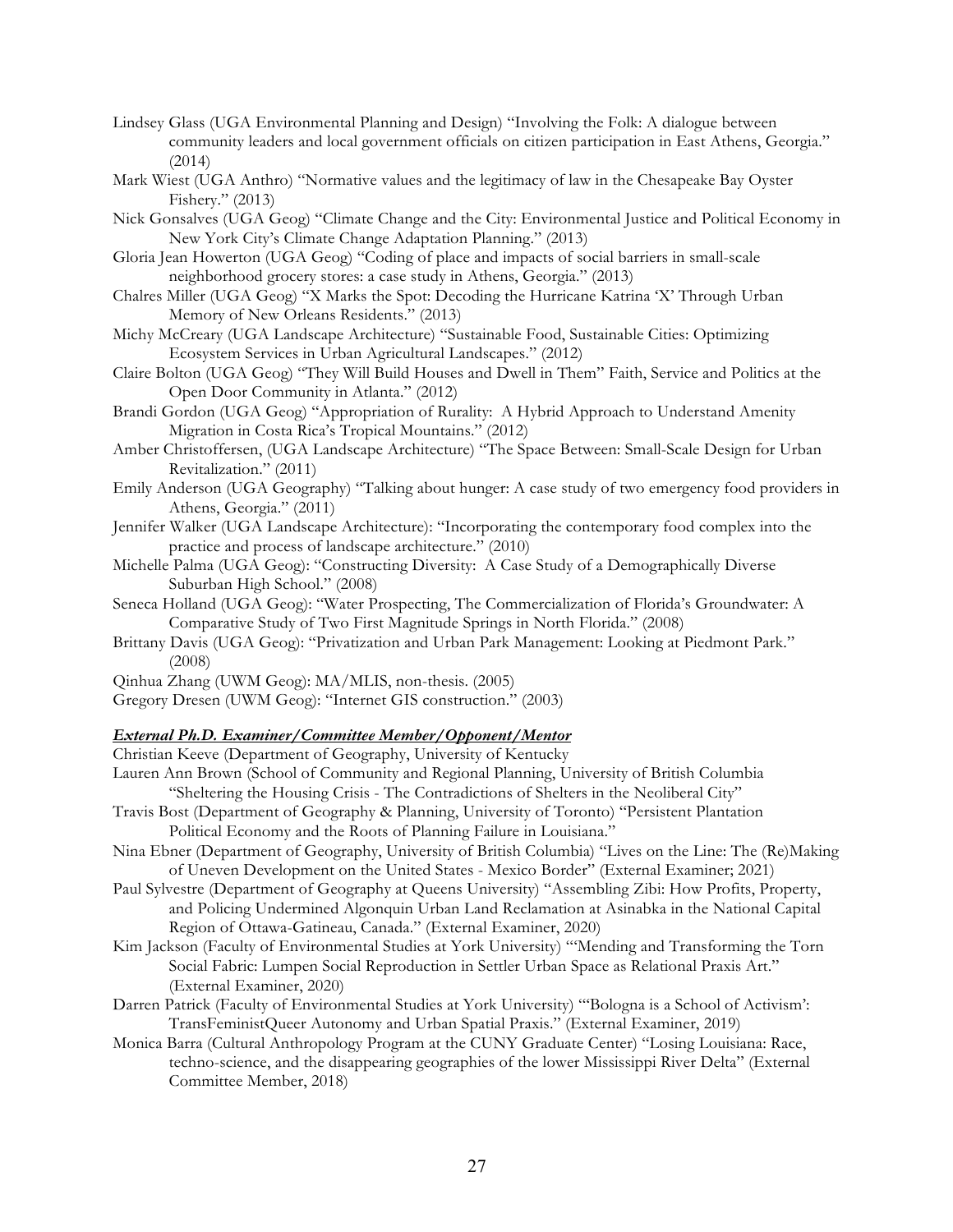Ali Bhagat (Department of Political Studies, Queens University) "Governing Forced Migration in Racial Capitalism: Refugee Survival in Paris and Nairobi" (External Committee Member, 2019)

Neil Nunn (Department of Geography and Planning, University of Toronto) (Fulbright Mentor 2018).

- Carrie Freshour (Development Sociology, Cornell University) Place-Making in the Poultry Capital of the World: Latina Immigrants, Production, and Social Reproduction in Northeast Georgia. (Committee Member; 2018)
- Joshua Lewis (Stockholm Resilience Centre, Stockholm University) "Grounded Urban Ecology: Infrastructure, Urbanization, and the Deltaic Environment." (Opponent; 2015)
- Gloria "Glo" Ross (History, Technology, and Society (HTS), Georgia Tech). "Mapping the Development of Food Deserts in Atlanta, GA: Supermarket Accessibility from 1960 – 2010." (Committee Member 2014)
- Frederick Peters (Department of Political Science, York University) "Schmutz in the Baltic: The Political Economy of Urban Water Infrastructure in Post-Communist Europe." (Examiner; 2013)
- Jessica Dempsey (Department of Geography, University of British Columbia) "Making Markets, Making Biodiversity: Understanding Global Biodiversity Politics." (Examiner; 2012)
- Richard Oddie, (Faculty of Environmental Studies, York University) "Alternative Routes, New Pathways: Development, Democracy and the Political Ecology of Transportation in Hamilton, Ontario, Canada." (Examiner; 2010)

## **UGA Undergraduate Honors/CURO Advising/Reader**

Elizabeth Wilkes "In Every Way But Legally": Revisiting Property Politics on Sapelo Island." (Advisor; Graduated 2018)

Julia Connell "Queer Gentrification in Atlanta." (Reader; Graduated 2017)

Sara Black "Converging Climate Justice and Immigrant Rights Organizing." (Advisor; Graduated 2014)

## **POST-DOCTORAL RESEARCHERS SUPERVISED**

- R. Dean Hardy: Postdoctoral Fellow, National Science Foundation National Socio-Environmental Synthesis Center (SESYNC) University of Maryland. (2016-2018)
- Brian Burke: Post-Doctoral Researcher: Science, Technology and Society (STS), participatory community research and strategic communication to work with NSF Funded Coweeta Long Term Ecological Research (CWT LTER) project and Coweeta Listening Project (CLP). Supported by National Science Foundation under Grant DEB-0218001. (2012-2014)

### **STAFF, RESEARCH PROFESSIONALS, AND RESEARCH INTERNS SUPERVISED**

Talley Vodicka: Integrative Conservation Ph.D. Program Graduate Coordinator Assistant, 2014-2016 Benjamin Woodard, Research Intern for the Coweeta Listening Project, 2012-2013. Supported by National Science Foundation under Grant DEB-0218001

- Jordan Simms, Research Intern for the Coweeta Listening Project, 2012-2013. Supported by National Science Foundation under Grant DEB-0218001.
- Cara Sipprelle, Research Professional for the Coweeta Listening Project, 2010-2011. Supported by National Science Foundation under Grant DEB-0218001.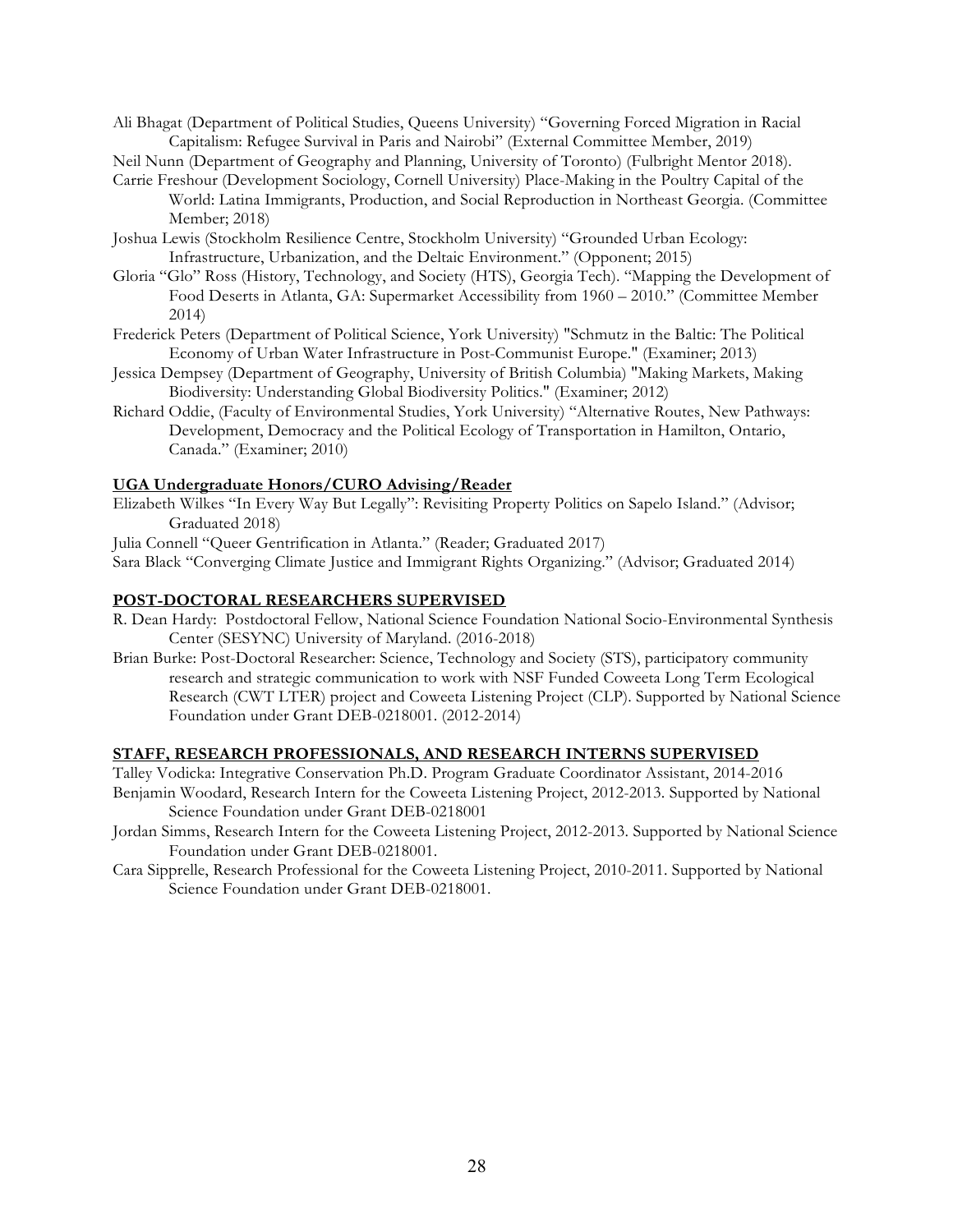## **SERVICE EDITORIAL/ADVISORY APPOINTMENTS**

| $2021$ – present                   | Advisory Board, The Penn Center National Historic Landmark District and the<br>Willson Center for Humanities and Arts at the University of Georgia Andrew W.<br>Mellon Foundation grant partnership. (\$1,000,000 grant). |
|------------------------------------|---------------------------------------------------------------------------------------------------------------------------------------------------------------------------------------------------------------------------|
| $2020$ – present                   | Editorial Board Member, Annals of the American Association of Geographers                                                                                                                                                 |
| $2017$ – present                   | Editor, Environment and Planning E: Nature and Space                                                                                                                                                                      |
| $2017$ – present                   | Associate Editor, Conservation and Society                                                                                                                                                                                |
| $2017$ present                     | Appointed to "panel of external experts", Department of Geography &<br>Environment at London School of Economics.                                                                                                         |
| $2016$ – present                   | Editorial Review Board, Abolition: A Journal of Insurgent Politics                                                                                                                                                        |
| $2016$ – present                   | Editorial Advisory Board, Geographies of Justice and Social Transformation series at the<br>University of Georgia Press.                                                                                                  |
| $2015$ – present                   | Editorial Advisory Board member, Urban Studies and Practices                                                                                                                                                              |
| $2015$ – present<br>2012-- present | Member, College of Reviewers for the Canada Research Chairs Program (CRCP)<br>Scientific Advisory Committee (SAC) Member, National Science Foundation's<br>Coweeta Long-Term Ecological Research (LTER) Project           |
| $2010$ – present                   | Editorial Advisory Board member, Urban: Journal of the Urban and Regional Planning<br>Department, Escuela Técnica Superior De Arquitectura, Universidad Politécnica de Madrid                                             |
| $2007$ – present                   | Editorial Advisory Board, Human Geography: A New Radical Journal                                                                                                                                                          |
| $2006$ -- present                  | Founding Chair, Antipode's Institute for the Geographies of Justice (IGJ)                                                                                                                                                 |
| $2005$ – present                   | Editorial Advisory Board member for Capitalism Nature Socialism                                                                                                                                                           |
| $2015 - 2021$                      | Editorial Advisory Board member, Urban Forestry & Urban Greening                                                                                                                                                          |
| $2016 - 2020$                      | Editor, Annals of the American Association of Geographers                                                                                                                                                                 |
| $2015 - 2019$                      | Editorial Advisory Board member, Southeastern Geographer                                                                                                                                                                  |
| $2011 - 2020$                      | Trustee of the Antipode Foundation, Ltd (registered charity in United Kingdom)                                                                                                                                            |
| $2018 - 2019$                      | Chair, Board of Trustees, Antipode Foundation, Ltd                                                                                                                                                                        |
| $2015 - 2017$<br>$2011 - 2016$     | Editorial Advisory Board member, Environment and Planning A<br>Nonkilling Geography Research Committee, The Center for Global Nonkilling,<br>Honolulu, Hawai'i                                                            |
| $2007 - 2016$                      | Founding Book Series Editor, Geographies of Justice and Social Transformation series at<br>the University of Georgia Press                                                                                                |
| $2011 - 2016$                      | Founding Editor for <i>Coweeta Listening Project Writing Collective</i> (wrote regular columns<br>in The Franklin Press--main paper for Macon County, NC)                                                                 |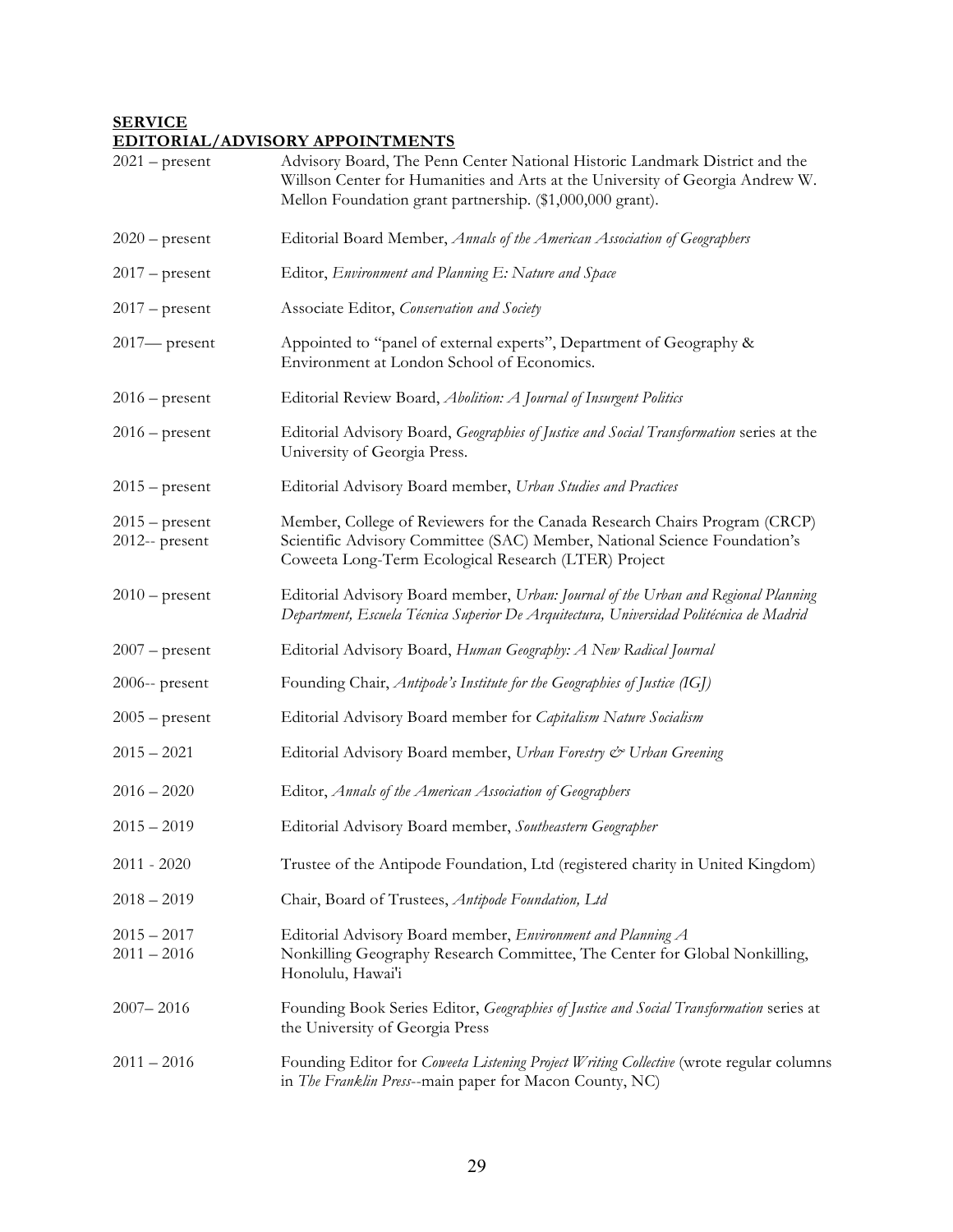| 2012--2013      | Chair, Editorial Board, University of Georgia Press                       |
|-----------------|---------------------------------------------------------------------------|
| $2012 - 2013$ , | Chair, Board of Trustees, Antipode Foundation, Ltd.                       |
| $2010 - 2013$   | Editorial Advisory Board member, University of Georgia Press              |
| $2009 - 2013$   | Editor and Interventions Editor, Antipode: A Journal of Radical Geography |
| $2006 - 2009$   | Interventions and Review Editor, Antipode: A Journal of Radical Geography |

### **OCCASIONAL JOURNAL REFEREE FOR**

**1)** *ACME: An International E-Journal for Critical Geographies*; **2)** *Africa Today;* **3)** *Agriculture and Human Values*; **4)** *AMBIO: A journal of the Human Environment*; **5)** *Annals of the American Association of Geographers;* **6)** *Antipode: A Radical Journal of Geography;* **7)** *Area*; **8)** *BioScience*; **9)** *Capitalism Nature Socialism;* **10)** *Children, Youth and Environments (CYE)*; **11)** *City: analysis of urban trends, culture, theory, policy, action;* **12)** *Cities and the Environment (CATE);* **13)** *City & Community;* **14)** *City & Society: The journal of SUNTA - Society for Urban, National and Transnational Anthropology;*  **15)** *Climatic Change;* **16)** *Conservation Biology;* **17)** *Critical Criminology;* **18)** *Culture, Agriculture, Food and Environment (CAFE);* **19)** *Cultural Geographies;* **20)** *Development and Change;* **21)** *Du Bois Review;* **22)** *Ecological Economics*; **23)** *Ecological Informatics*; **24)** *Economic Geography*; **25)** *Educational Studies*; **26)** *Environment and Planning A;* **27)** *Environment & Planning C: Government & Policy*; **28)** *Environment and Planning D: Society and Space*; **29)** *Environment and Planning E: Nature and Space;* **30)** *Environment Urbain/Urban Environment;* **31)** *Environmental Education Research*; **32)** *Environmental Justice*; **33)** *Environmental Politics*; **34)** *Environmental Science & Policy;* **35)** *Food and Foodways;* **36)** *Food, Culture, and Society: An International Journal of Multidisciplinary Research* **37)** *Gender, Place and Culture*; **38)** *Geoforum;*  **39)** *Geografiska Annaler B;* **40)** *Geographical Review;* **41)** *Geography Compass;* **42)** *Global Environmental Change*; **43)** *Global Environmental Politics;* **44)** *Growth and Change: A Journal of Urban and Regional Policy*; **45)** *Human Ecology Review;* **46)** *Human Geography: A New Radical Journal;* **47)** *International Journal of Urban and Regional Research;* **48)** *International Planning Studies*; **49)** *International Review of Social History (IRSH);*  **50)** *Journal of Cleaner Production;* **51)** *Journal of Environmental Studies and Sciences*; **52)** *Journal of Latin American Geography;* **53)** *Journal of Political Ecology*; **54)** *Journal of Urban Affairs*; **55)** *Journal of Urbanism: International Research on Placemaking and Urban Sustainability;* **56)** *Landscape and Urban Planning;* **57)** *Landscape Research*; **58)** *Local Environment;* **59)** *Panorama: Journal of the Association of Historians of American Art*; **60)** *Political and Legal Anthropology Review;* **61)** *Political Geography;* **62)** *Professional Geographer;*  **63)** *Progress in Development Studies;* **64)** *Progress in Human Geography;* **65)** *Public Works Management and Policy;* **66)** *Regional Studies;* **67)** *Singapore Journal of Tropical Geography;* **68)** *Smart and Sustainable Built Environment;* **69)** *Social Movement Studies;* **70)** *Society & Natural Resources;* **71)** *Social Science Research;* **72)** *Southeastern Geographer*; **73)** *The Anthropocene Review*; **74)** *The Canadian Geographer / Le Géographe Canadien;* **75)** *Transactions of the Institute of British Geographers;* **76)** *Transportation Research Part A: Policy and Practice;* **77)** *Urban Affairs Review;* **78)** *Urban Forestry & Urban Greening;* **79)** *Urban Geography;*  **80)** *Urban Ecology;* **81)** *Urban Ecosystems;* **82)** *Urban Studies;* **83)** *WIREs Water;* **84)** *World Development*

### **MANUSCRIPT REVIEWER FOR**

**1)** *Ashgate Press*; **2)** *Edinburgh University Press*; **3)** *Edward Elgar;* **4)** *MIT Press;*  **5)** *Oxford University Press*; **6)** *Palgrave Macmillan*; **7)** *Pearson*; **8)** Policy Press/Bristol University Press **9)**  *Prentice Hall*; **10)** *Rowman & Littlefield*; **11)** *Routledge*; **12)** Royal *Geographical Society with IBG*; **13)** *Sage Publications*; **14)** *University of California Press*; **15)** *University of Georgia Press*; **16)** *University of Minnesota Press*; **17)** University of Nebraska Press; **18)** *University of North Carolina*; **19)** *University of Washington Press*; **20)**  *Wiley-Blackwell;* **21)** *W.H. Freeman & Co. Publishers*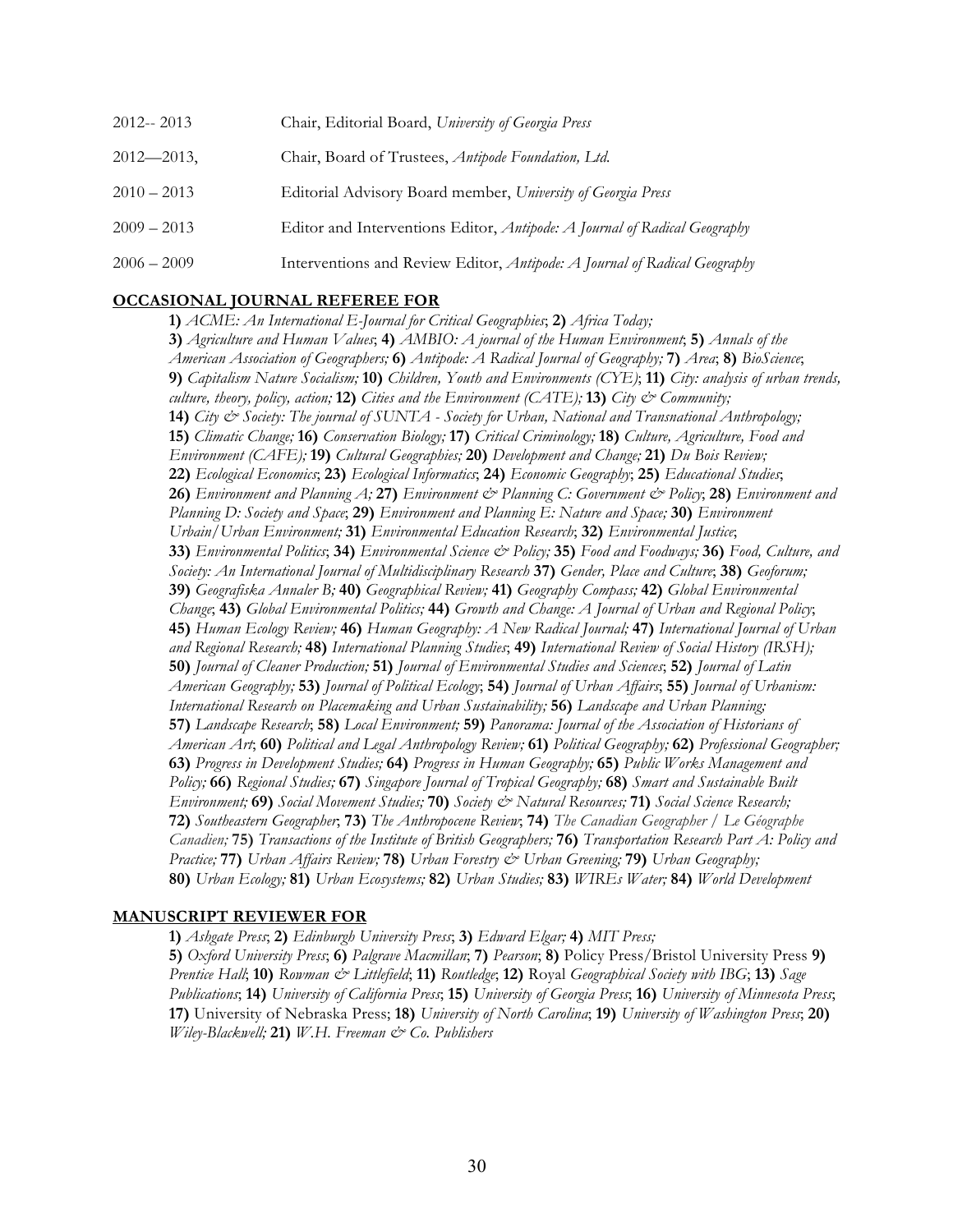## **OCCASIONAL RESEARCH PROPOSAL REFEREE FOR**

**1)** *The Center for Engaged Scholarship;* **2)** *City University of New York's Internal Research Award Program;* **3)** *Danish Council for Independent Research;* **4)** *European Science Foundation – Member, ESF College of Expert Reviewers;* **5)** *National Geographic Society* **6)** *National Science Foundation—Geography and Regional Science Program;* **7)** *Research Foundation - Flanders (Fonds Wetenschappelijk Onderzoek - Vlaanderen, FWO);* **8)** *Social Sciences and Humanities Research Council of Canada (SSHRC);* **9)** *The Netherlands Organisation for Scientific Research (NWO), Department of Social Sciences;* **10)** *The Netherlands Organisation for Scientific Research (NWO), 'Food & Business Global Challenges Programme' (GCP);* **11)** *UGA's Wilson Center for Humanities and Arts*

## **INSTITUTES/CONFERENCES/MEETINGS ORGANIZED**

- Antipode's 8th Institute for the Geographies of Justice (IGJ) (with A. Roy, M. Kaika and M. García Lamarca). To be held in Barcelona; postponed due to Covid.
- Antipode's 7th Institute for the Geographies of Justice (IGJ) (with V. Crossa). Held in Mexico City; June 2019.
- Antipode's 6th Institute for the Geographies of Justice (IGJ) (with K. Gould, R. Collard, N. Rantisi, T. Rutland). Montréal; June 5-9, 2017.
- Conference Advisory Committee, "Political Ecologies of Conflict, Capitalism and Contestation (PE-3C)" Wageningen University and School of Oriental and African Studies (SOAS), University of London. Wageningen, The Netherlands; July 7-9, 2016.
- Antipode's 5th Institute for the Geographies of Justice (IGJ) (with S. Chari, W. Larner, N. Theodore). Held in Johannesburg, South Africa; May 2015.
- External evaluator, 7th International Conference of Critical Geography (ICCG 2015) held 26-30 July 2015 in Ramallah, Palestine
- Antipode's 4th Institute for the Geographies of Justice (IGJ) (with P. Bond). Held in Durban, South Africa; May 27-June 1, 2013.
- Antipode Foundation Trustees' Annual Meeting. Athens, GA. May 9-11, 2013.
- Ecological Crisis Theme Organizer for the 6<sup>th</sup> International Critical Geography Conference. Frankfurt, Germany, 16-20 August 2011.
- *Antipode's 3rd Institute for the Geographies of Justice (IGJ)* (with W. Larner, V. Gidwani). Held in Athens, GA, May 30th-June 3.
- *16th Annual Mini-Conference on Critical Geography*. (with J. Barkan, A. Trauger, P. Hossler and M. Mitchelson) Athens GA, October 2009.
- *Antipode's 2nd Summer Institute for the Geographies of Justice (SIGJ)* (with N. Castree, P. Chatterton). Held in Manchester, UK. May 2009.
- *The Antipode 1st Summer Institute for the Geographies of Justice (SIGJ)* (with N. Castree, P. Chatterton, A. Herod, D. Mitchell, J. Peck, L. Pulido, M. Wright). Held in Athens, GA. May 2007.
- *Milwaukee's Urban Environment: Cultivating an Ecological City* (with C. DeSouza and UWM's Center for Urban Initiatives and Research Staff) One day conference organized through the Ecological Cities Project based at University of Massachusetts, Amherst (www.ecologicalcities.org). University of Wisconsin-Milwaukee, May 26, 2004. (165 attendants)
- Author's Conference for *Discipline, Punishment or Destitution? Globalization, Neoliberalism and Restructuring in Latin America and Africa.* (with D. Conway) Indianapolis, IN; November 6, 1999.
- *Fifth Annual African Studies Graduate Student Conference* (with African Studies Graduate Student Association Organizing Committee)*,* Bloomington, IN; March 29-April 2, 2000.
- *Sixth Annual Graduate Student Conference.* (with E. Jackiewicz, J. Boggs, M. Janis, T. King, and K. Hook) hosted by the Graduate Student body of the Indiana University Department of Geography, November 1-2 1996.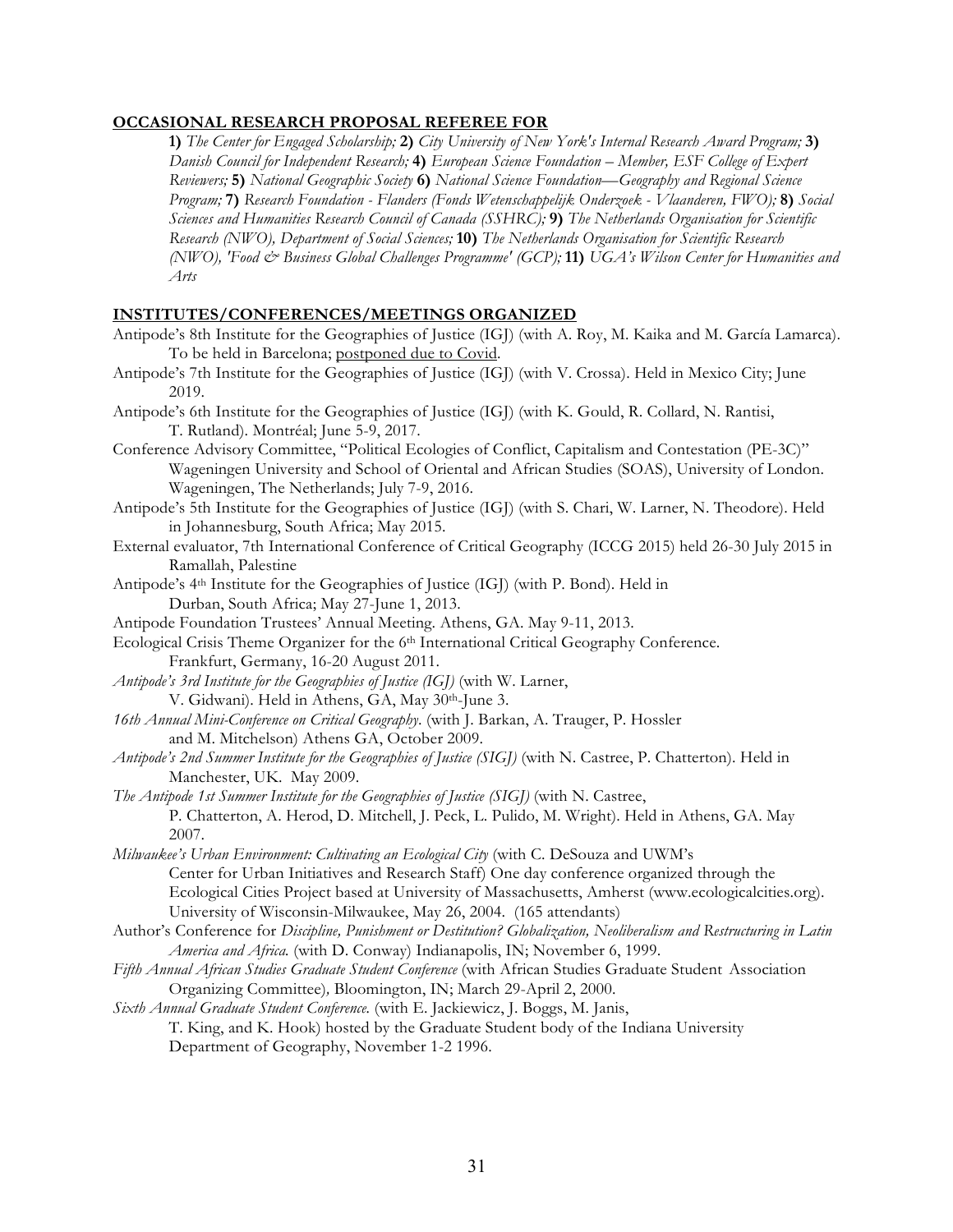#### **CONFERENCE SESSIONS/WORKSHOPS ORGANIZED**

- Experimental Black Ecologies and Reparative Restoration (with A. Reece) 76th Annual Meeting of the American Association of Geographers [three sessions] on-line
- Author Meet Critics: Geoff Mann's *In the Long Run We Are All Dead: Keynesianism, Political Economy, and Revolution* (with J. Dempsey*)* 72nd Annual Meeting of the Association of American Geographers, New Orleans, LA, April 11, 2018.
- Abolition Ecologies (with M. Ybarra) 72nd Annual Meeting of the Association of American Geographers, New Orleans, LA, April 13, 2018. [Two sessions]
- Author/Editor Meet Critics: Neil Smith, Don Mitchel et al's *Revolting New York*. 72nd Annual Meeting of the Association of American Geographers, New Orleans, LA, April 13, 2018.
- Who's Afraid of Racial Geographies? Variations on Anti-racist Critique (with A. Roy, S. Chari, R. Shabazz, R. Gilmore) 71st Annual Meeting of the Association of American Geographers, Boston, MA April 6th.
- Author Meet Critics: Eliot Tretter's *Shadows of a Sunbelt City: The Environment, Racism, and the Knowledge Economy in Austin.* 70<sup>th</sup> Annual Meeting of the Association of American Geographers, San Francisco, CA, March 31st, 2016.
- The Co-Production of Long-Term Socio-Ecological Research (with H. Gosnell and J.L. Rice) 2015 LTER All Scientists Meeting. Estes Park, CO; September 1st. 2015
- Socio-environmental Change in Southern Appalachia I: Insights from the Coweeta Long Term Ecological Research Program (with J.L. Rice and D. Leigh) 69th Annual Meeting of the Southeast Division of the Association of American Geographers. Athens, GA; November 24<sup>th</sup>, 2015.
- Urban Political Ecology Redux (with J. L. Rice) 109th Annual Meeting of the Association of American Geographers, Los Angeles, CA: April 10, 2013. [Four sessions].
- Antipode Lecture by Christian Parenti (with S. Chari) 109th Annual Meeting of the Association of American Geographers, Los Angeles, CA; April 10th, 2013.
- *Exploring Integrating Socioecological Connections within LTER: Considering the Coweeta Listening Project (CLP) as a Model.*" (with N. Sayre, H. Gosnell, L. Ogden). Long-Term Ecological Research Network All-Scientists Meeting. Estes Park, Colorado, September 16<sup>th</sup>, 2012.
- *Centralized LTER Information Management*? (with. E. R. Boose, J.F. Chamblee, M. Gastil-Buhl, C. Gries, P. C. Hanson, N. Heynen, M. O'Brien, J. Porter, P. Robertson, W. M. Sheldon, Jr.) Long-Term Ecological Research Network All-Scientists Meeting. Estes Park, Colorado, September 15th.
- *Antipode Lecture by Gayatri Chakravorty Spivak (*with V. Gidwani) 108th Annual Meeting of the Association of American Geographers, New York, NY; February 24th, 2012.
- *Antipode Lecture by Lynn Staelheli* (with V. Gidwani) 107th Annual Meeting of the Association of American Geographers, Seattle, WA; April 11th, 2011.
- *Antipode Lecture by Ruthie Gilmore* (with R. Pain and W. Larner) 106th Annual Meeting of the Association of American Geographers, Washington, D.C.; April 17<sup>th</sup>, 2010.
- *Environmental Justice, Science, and Expertise* (with S. Prudham) 106th Annual Meeting of the Association of American Geographers, Washington, D.C.; April 17th, 2010.
- *Neil Smith's Uneven Development 25 Years Later* (with. S. Prudham) 105th Annual Meeting of the Association of American Geographers, Las Vegas, NV; March 26th, 2009.
- *Lessons from Milwaukee's Radical History* (with N. Ciaccio*)* 2006 Midwest Social Forum. Milwaukee, WI, July 6-9, 2006.
- *Urban Hunger and Its Alternatives* (with D. Mitchell) organized for the 102nd Annual Meeting of the Association of American Geographers, Chicago, IL; March 7-11 2006 (Co-sponsored by the Urban, Socialist and Cultural Ecology Specialty Groups).
- *The Potential of Urban Food Production;* workshop organized for *Milwaukee's Urban Environment: Cultivating an Ecological City. University of Wisconsin-Milwaukee, May 26, 2004*
- *The Perils of Childhood Lead Poisoning;* workshop organized for *Milwaukee's Urban Environment: Cultivating an Ecological City.* University of Wisconsin-Milwaukee, May 26, 2004.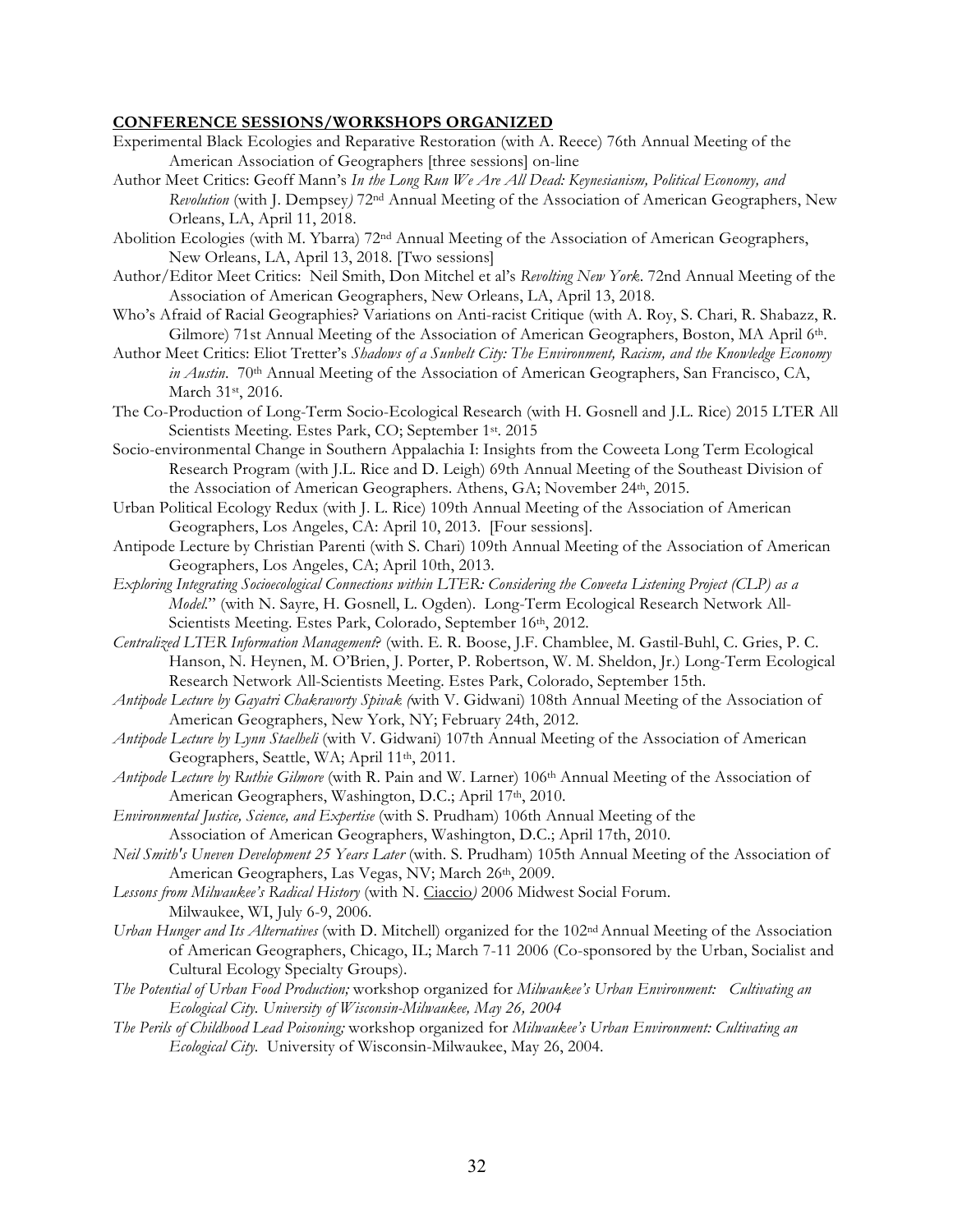- *The Production of Urban Environments: Urban Political Ecology and Justice in Global Cities* (with E. Swyngedouw and M. Kaika) *Two paper sessions* organized for the 100th Annual Meeting of the Association of American Geographers, Philadelphia, PA; March 14-19, 2004. (Co-sponsored by the Urban and Cultural Ecology Specialty Groups)
- *Urban Political-Ecology, Justice and Scale in Advanced Capitalist Countries* (with E. Swyngedouw) *Two paper sessions* organized for the 98th Annual meeting of the Association of American Geographers, Los Angeles CA; March 19-23, 2002 (Co-sponsored by the Urban, Socialist and Cultural Ecology Specialty Groups)
- *African Political-Ecology*. Paper session organized for the 97th Annual meeting of the Association of American Geographers, New York City, NY; February 27-March 3, 2001 (Co-sponsored by the African and Cultural Ecology Specialty Groups)
- *Sustainable Urban Development in the South*. Paper session organized for the 96th Annual meeting of the Association of American Geographers, Pittsburgh, PA; April 4-8, 2000. (Co-sponsored by the African and Urban Geography Specialty Groups)
- *Geographic Contributions to African Studies I: Sub-Saharan African Economics for the New Millennium*. Papers session organized for the 5th Annual African Studies Graduate Student Conference*,* Bloomington, IN; March 29-April 2, 2000.
- *Geographic Contributions to African Studies II: South Africa Moving Toward Democracy or is \it?* Papers session organized for the 5th Annual African Studies Graduate Student Conference*,* Bloomington, IN; March 29-April 2, 2000.
- *Africa in the new Millennium*. (with G. Nyaga) Paper session organized for the 10th Annual Geography Graduate Student Conference, Miami University, Oxford OH, November 13-14, 2000.
- *Neoliberalism and Structural Adjustment Programs in Africa and Latin America: A Blessing or a Curse?* (with D. Conway and K. Steuer) Held at Indiana University, Bloomington, IN, May 13-14 1999.

## **Requested External Advisor/Assessor for Promotion/Tenure/Appointment Cases**

- **1)** Depaul University; **2)** City University of New York; **3)** Durham University;
- **4)** Florida International University; **5)** King's College London; **6)** Indiana University; **7)** London School of Economics and Political Science; **8)** Miami University; **9)** New York University; **10)** Portland State University; **11)** Queen's University; **12)** Rutgers University; **13)** San Francisco State University; **14)** Simon Fraser University; **15)** The New School; **16)** United States Forest Service; **17)** University of Arizona; **18)** University of Bern; **19)** University of Calgary; **20)** University of Cambridge; **21)** University of Colorado Denver; **22)** University of Leeds; **23)** University of Maryland, Baltimore County; **24)** University of Michigan; **25)** University of Minnesota; **26)** University of New Mexico; **27)** University of North Texas; **28)** University of Oklahoma; **29)** University of Otago; **30)** University of the Pacific; **31)** University of Regina; **32)** University of South Carolina; **33)** University of Tennessee; **34)** University of Oregon; **35)** University of Toronto; **36)** University of Toronto Scarborough; **37)** University of Victoria; **38)** University of Wisconsin; **39)** West Virginia University; **40)** William and Mary; **41)** York University

## **UNIVERSITY OF GEORGIA (UGA) UNIVERSITY SERVICE**

2021- Distinguished Research Professor Review Committee 2019- University Council 2021 Hiring committee, Franklin College's Research Funding Administrator position 2013- UGA Center for Integrative Conservation Research (CICR) Executive Committee 2015- 2018 University Promotion and Tenure Review Committee; (Social and Behavioral Sciences) 2016 Chair, University Promotion and Tenure Review Committee; (Social and Behavioral Sciences) 2016 UGA Graduate School Peer Review Committee 2015 -2016 UGA Marine Institute (UGAMI) Search Committee. 2014-2016 Director, Integrative Conservation (ICON) PhD Program 2014-2016 Graduate Coordinator, Integrative Conservation (ICON) PhD Program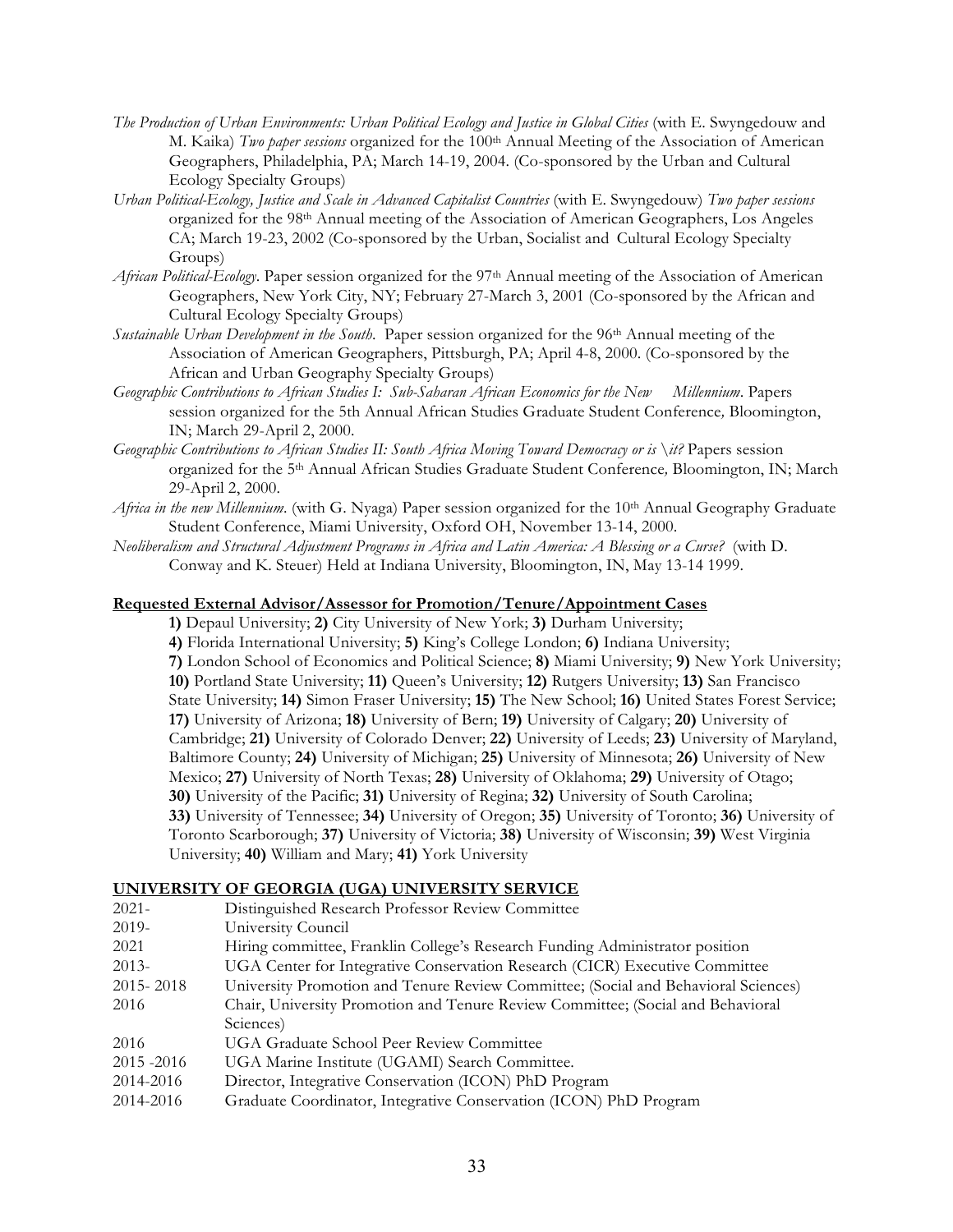| 2014-2016  | Faculty Advisor, Organized ICON Network & Cooperative                               |  |
|------------|-------------------------------------------------------------------------------------|--|
| 2010-2016  | Director, Coweeta Listening Project (CLP)                                           |  |
| 2013-2014  | Chair, Program Review Committee for Department of Language and Literacy Education   |  |
| 2012-2013  | Climate Action Planning Task Force, UGA Office of Sustainability                    |  |
| 2012       | Three Minute Thesis (3MT) Final Round Judge, UGA Graduate School.                   |  |
| 2011-2012  | Co-convenor of CICR Workshop on Science and Technology Studies/Political            |  |
|            | Ecology                                                                             |  |
| 2011       | Climate Action Planning Committee, UGA Office of Sustainability                     |  |
| 2010       | Co-developed and launched UGA's Integrative Conservation (ICON) Ph.D. Program (with |  |
|            | J.P Brosius; M. Welch-Devine; N. Nibbelink; C. Pringle)                             |  |
| 2009-2010  | Conservation PhD Steering Committee                                                 |  |
| 2008-2012, | UGA Center for Integrative Conservation Research (CICR) Executive Committee         |  |
| 2008-2010  | <b>UGA Faculty Senate Representative</b>                                            |  |
| 2008-2010  | <b>UGA Faculty Senate Curriculum Committee</b>                                      |  |
|            |                                                                                     |  |

## **UNIVERSITY OF WISCONSIN MILWAUKEE (UWM) UNIVERSITY SERVICE**

| 2003-2006 | UWM Center for Latin American and Caribbean Studies (CLACS) Faculty Advisory |  |
|-----------|------------------------------------------------------------------------------|--|
|           | Committee                                                                    |  |
| 2003-2006 | UWM Center for Latin American and Caribbean Studies (CLACS) Awards Committee |  |
| 2003-2006 | UWM Conservation and Environmental Science Committee                         |  |
| 2004-2006 | Center for 21 <sup>st</sup> Century Studies Faculty Advisory Panel           |  |
| 2006      | Fromkin Award Committee                                                      |  |
| 2004-2005 | UWM Center for 21st-Century Studies; Political Economy of Race Reading       |  |
|           | Group, Co-founder and Coordinator                                            |  |
| 2004-2006 | Peace Studies Program Faculty Advisory Panel                                 |  |
| 2002-2004 | UWM Geographic Information System (GIS) Council                              |  |
|           |                                                                              |  |

### **INDIANA UNIVERSITY SERVICE**

2000-2002 Co-convenor Commission on Multicultural Understanding (COMU)

## **DEPARTMENTAL SERVICE**

## **Geography (UGA)**

| 2021-2022 | <b>Elected Departmental Advisory Committee</b>           |
|-----------|----------------------------------------------------------|
| 2019-     | Undergraduate Program Committee                          |
| 2017-2019 | Graduate Program Committee                               |
| 2017-2018 | Chair, Post-tenure Review Committee                      |
| 2016-2017 | Chair, Post-tenure Review Committee                      |
| 2015-2017 | Course Coordinator for Introduction to Human Geography   |
| 2015-2016 | Member, Post-tenure Review Committee                     |
| 2014-2016 | Ad Hoc Committee on Strategic Planning                   |
| 2014-2015 | Elected Departmental Advisory Committee                  |
| 2014-2015 | Chair, 3rd-year Review Committee for Assistant Professor |
| 2013-2014 | Chair, Ad Hoc Committee on Urban Studies                 |
| 2012-2013 | Ad Hoc Committee on Major Recruitment                    |
| 2012-2013 | Member, Post-tenure Review Committee                     |
| 2006-2012 | Co-Convenor, Athens Urban Food Collective (AUFC)         |
| 2010-2011 | Elected Departmental Advisory Committee                  |
| 2010-2012 | Chair of Curriculum Committee                            |
| 2010-2013 | Chair of Diversity, Recruitment and Retention Committee  |
| 2010-2011 | Course Coordinator for Introduction to Human Geography   |
| 2009-2010 | Curriculum Committee                                     |

2006-2008 Graduate Program Committee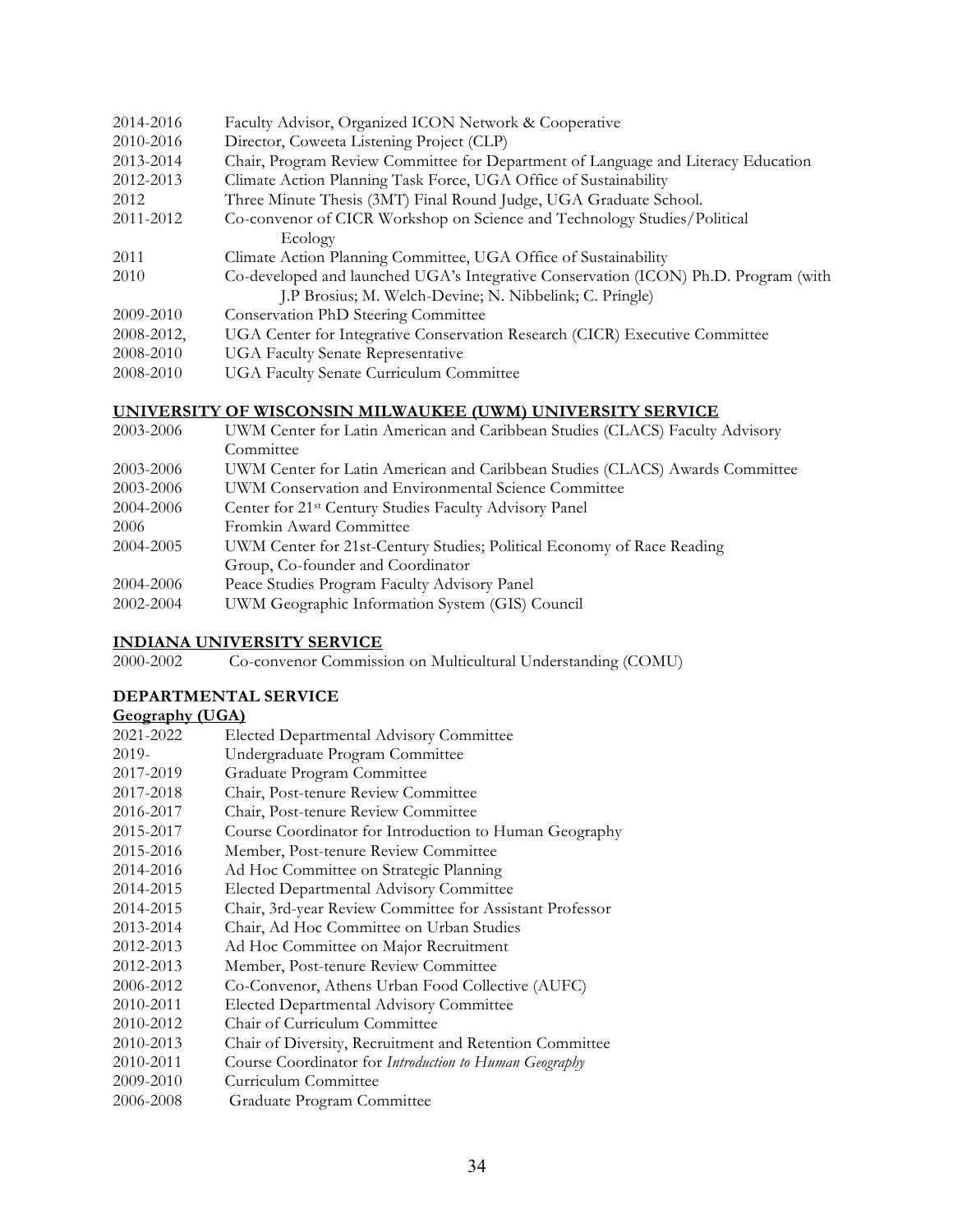| 2012-2013 | Graduate Program Committee         |
|-----------|------------------------------------|
| 2006-2008 | Colloquium Committee               |
| 2008      | Human Geography Search Committee   |
| 2008-2009 | Ad Hoc Space Utilization Committee |
| 2008-2009 | <b>Faculty Meeting Recorder</b>    |

### **Anthropology (UGA)**

2010-2011 External Member, Conservation Practice Faculty Search Committee

#### **Philosophy (UGA)**

2008 External Member, Environmental Ethics Faculty Search Committee

### **Geography (UWM)**

| 2005-2006 | Internship Coordinator                                                            |
|-----------|-----------------------------------------------------------------------------------|
| 2003-2006 | Colloquium Committee                                                              |
| 2003-2005 | Graduate Assistant and Activities Coordinator (coordinate components of Geography |
|           | Graduate program)                                                                 |
| 2002-2003 | Undergraduate Committee                                                           |

## **Urban Studies Program (UWM)**

| 2005-2006 | Chair; Student Affairs Committee        |
|-----------|-----------------------------------------|
|           | 2003-2004; 2005-2006 Steering Committee |
| 2003-2004 | Chair; Curriculum Committee             |

## **COMMUNITY ENGAGEMENT**

| $2022 -$  | Co-Program Director, Save Our Legacy Ourself (SOLO) Youth Agriculture Program      |
|-----------|------------------------------------------------------------------------------------|
| $2021 -$  | Steering Committee member, Shell to Shore                                          |
| 2016-2019 | Steering Committee member, Athens Immigrant Rights Coalition (A.I.R.C)             |
| 2009-2010 | Team leader, Georgia's 10th Congressional District; The Peace Alliance, organizing |
|           | campaign to establish a U.S. Department of Peace                                   |
| 2007-2009 | Member; Board of Trustees, Common Ground Athens                                    |
| 2004-2005 | Co-Chair; Leadership Team; Voices Against Hunger (240 members)                     |
| 2003-2005 | Member; Healthy Communities Coalition; organized by the Milwaukee Health           |
|           | Department and the Lisbon Avenue Neighborhood Development (LAND)                   |
|           | Community Development Corporation (LAND)                                           |
| 2003-2004 | Member; Board of Directors for the Lisbon Avenue Neighborhood Development          |
|           | (LAND) Community Development Corporation, Milwaukee, WI                            |
| 2003-2005 | Washington Park Partners Planning Task Force                                       |
| 2003-2005 | Urban Ecology Centers' Citizen Science Advisory Committee                          |
| 2003-2005 | Volunteer Environmental Consultant; Latino Cultural Center, Milwaukee, WI          |
| 2000-2002 | Monroe County (IN) Branch of the National Association for the Advancement of       |
|           | Colored People (NAACP)                                                             |
| 1999-2000 | Boycott organizing committee, Midwest Organizing Committee of Farm Labor           |
|           | Organizing Committee (FLOC)                                                        |
| 1997-1999 | Students Organizing Against Racism (SOAR)                                          |
|           |                                                                                    |

## **COMMUNITY WORKSHOPS (CO-) ORGANIZED AND/OR FACILITATED**

Athens Food Activist Networking Session (AFANS; with C. Page of Promoting Local Agriculture and Local Experience (P.L.A.C.E), and the Athens Urban Food Collective (AUFC)) Coffee and Climate Change (with B. Myers of 1000 Faces Coffee and S. Powell of the Southern Energy Network). Railroad District, Athens, GA. December 5th, 2009.

*Direct Action Organizing for Social Change.* (with S. Himmelheber, *Food Not Bombs*) Held at *Common Ground Athens*, Athens, GA. October 2, 2008.